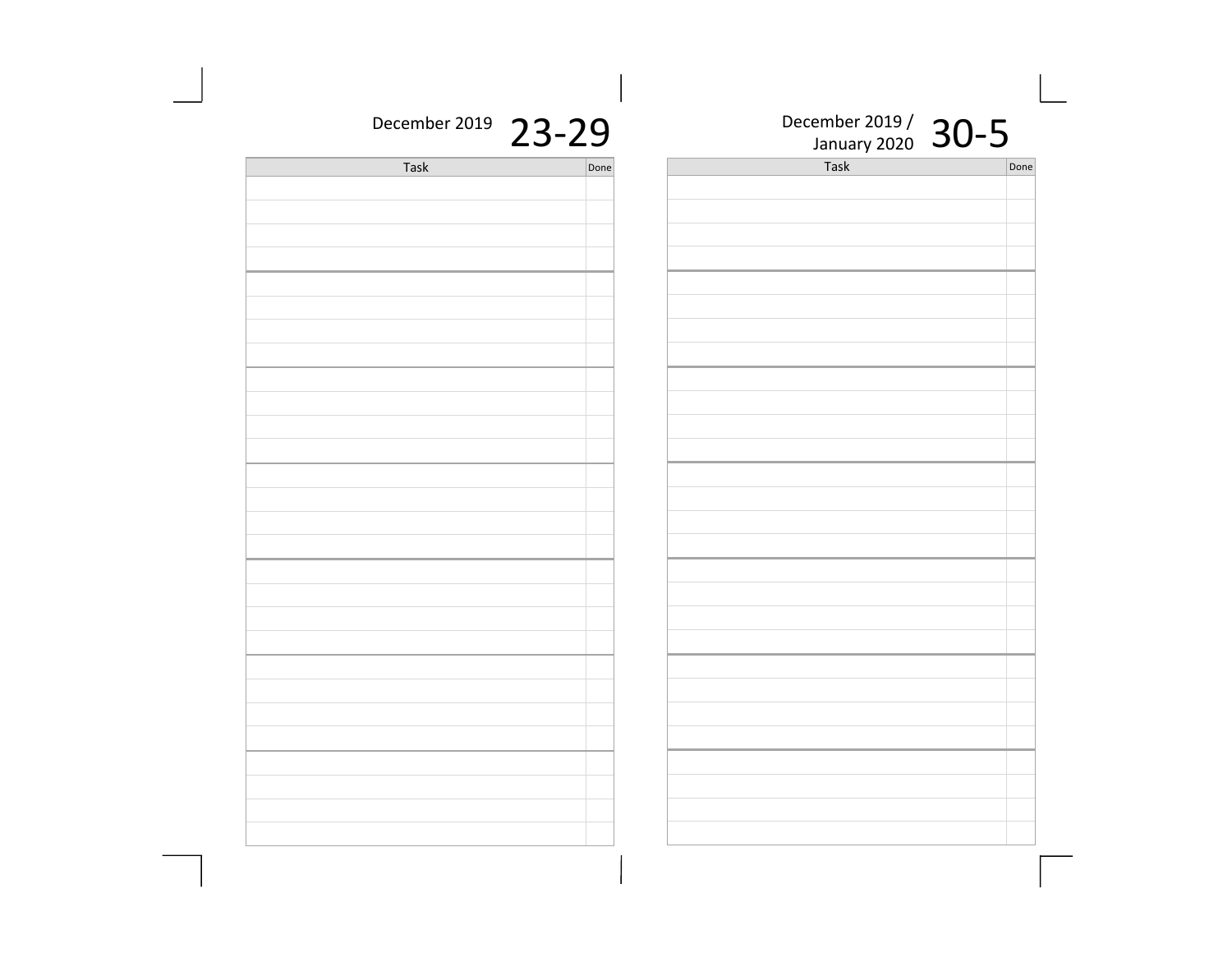|           | January 2020<br>$6 - 12$ |             |  |
|-----------|--------------------------|-------------|--|
| Day       | Time                     | Description |  |
| Mon<br>6  |                          |             |  |
| Tue<br>7  |                          |             |  |
| Wed<br>8  |                          |             |  |
| Thu<br>9  |                          |             |  |
| Fri<br>10 |                          |             |  |
| Sat<br>11 |                          |             |  |
| Sun<br>12 |                          |             |  |

| $30 - 5$              |      | December 2019 /<br>January 2020 |
|-----------------------|------|---------------------------------|
| Day                   | Time | Description                     |
| Mon<br>30             |      |                                 |
| Tue<br>31             |      |                                 |
| Wed<br>$\mathbf 1$    |      |                                 |
| Thu<br>$\overline{2}$ |      |                                 |
| Fri<br>3              |      |                                 |
| Sat<br>4              |      |                                 |
| Sun<br>5              |      |                                 |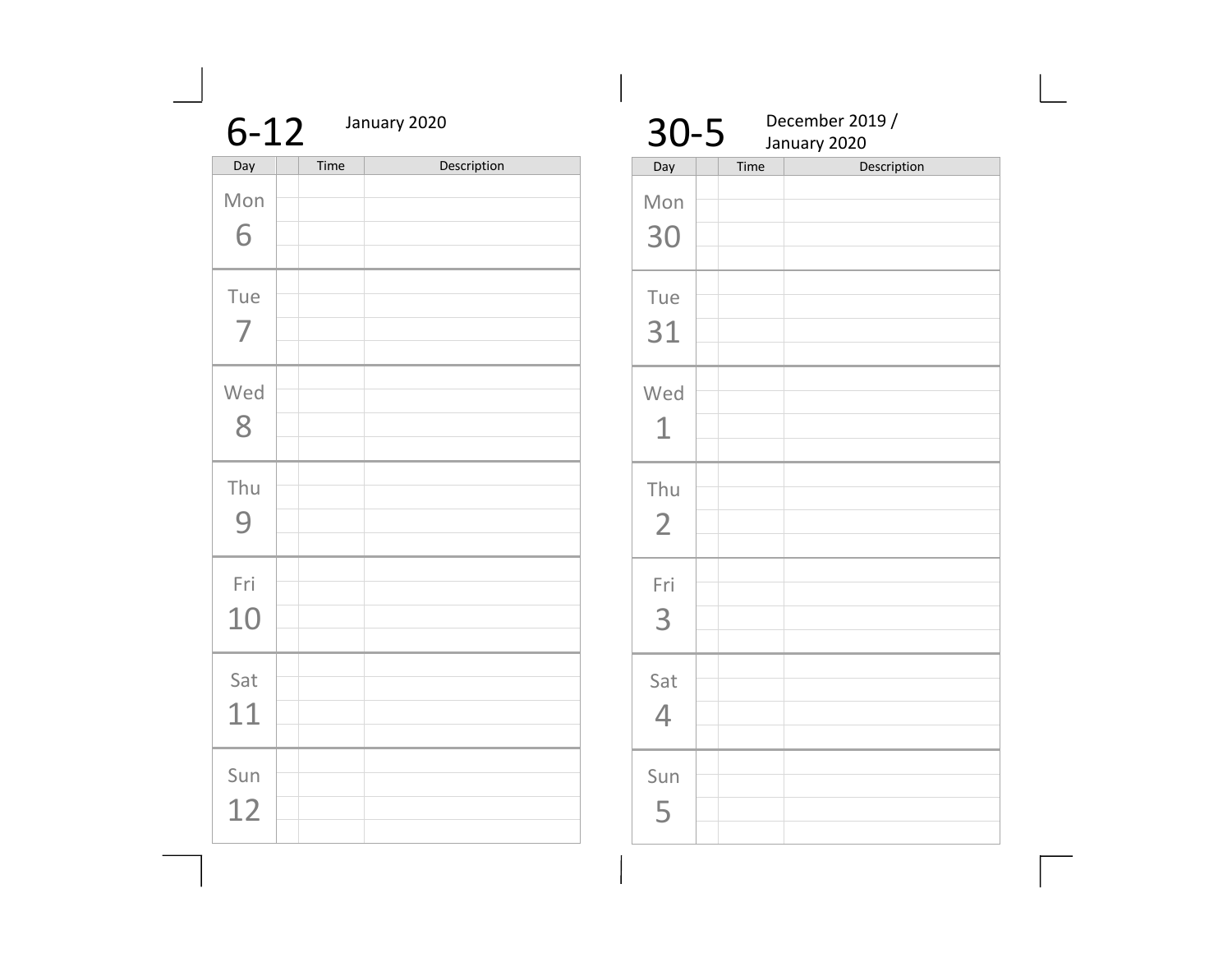January 2020  $13 - 19$ 

| January 2020 | $6 - 12$ |
|--------------|----------|
|--------------|----------|

| Task | Done |
|------|------|
|      |      |
|      |      |
|      |      |
|      |      |
|      |      |
|      |      |
|      |      |
|      |      |
|      |      |
|      |      |
|      |      |
|      |      |
|      |      |
|      |      |
|      |      |
|      |      |
|      |      |
|      |      |
|      |      |
|      |      |
|      |      |
|      |      |
|      |      |
|      |      |
|      |      |
|      |      |
|      |      |
|      |      |
|      |      |
|      |      |
|      |      |
|      |      |
|      |      |

| Task | Done |
|------|------|
|      |      |
|      |      |
|      |      |
|      |      |
|      |      |
|      |      |
|      |      |
|      |      |
|      |      |
|      |      |
|      |      |
|      |      |
|      |      |
|      |      |
|      |      |
|      |      |
|      |      |
|      |      |
|      |      |
|      |      |
|      |      |
|      |      |
|      |      |
|      |      |
|      |      |
|      |      |
|      |      |
|      |      |
|      |      |
|      |      |
|      |      |
|      |      |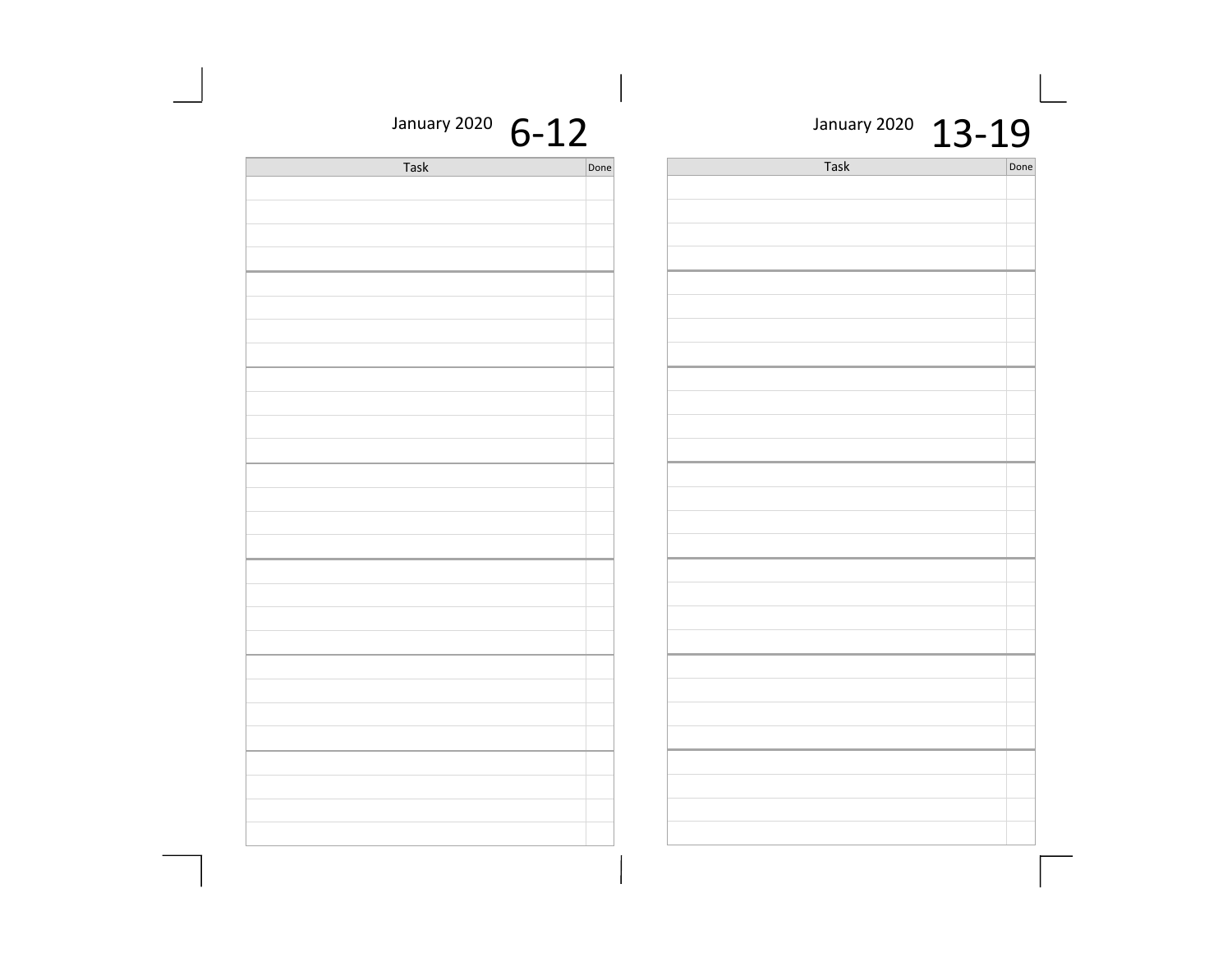| January 2020<br>$20 - 26$ |      |             |  |  |
|---------------------------|------|-------------|--|--|
| Day                       | Time | Description |  |  |
| Mon                       |      |             |  |  |
| 20                        |      |             |  |  |
| Tue                       |      |             |  |  |
| 21                        |      |             |  |  |
| Wed                       |      |             |  |  |
| 22                        |      |             |  |  |
| Thu                       |      |             |  |  |
| 23                        |      |             |  |  |
| Fri                       |      |             |  |  |
| 24                        |      |             |  |  |
| Sat                       |      |             |  |  |
| 25                        |      |             |  |  |
|                           |      |             |  |  |
| Sun                       |      |             |  |  |
| 26                        |      |             |  |  |

## 13-19 January 2020

| Day       | Time | Description |
|-----------|------|-------------|
| Mon<br>13 |      |             |
| Tue<br>14 |      |             |
| Wed<br>15 |      |             |
| Thu<br>16 |      |             |
| Fri<br>17 |      |             |
| Sat<br>18 |      |             |
| Sun<br>19 |      |             |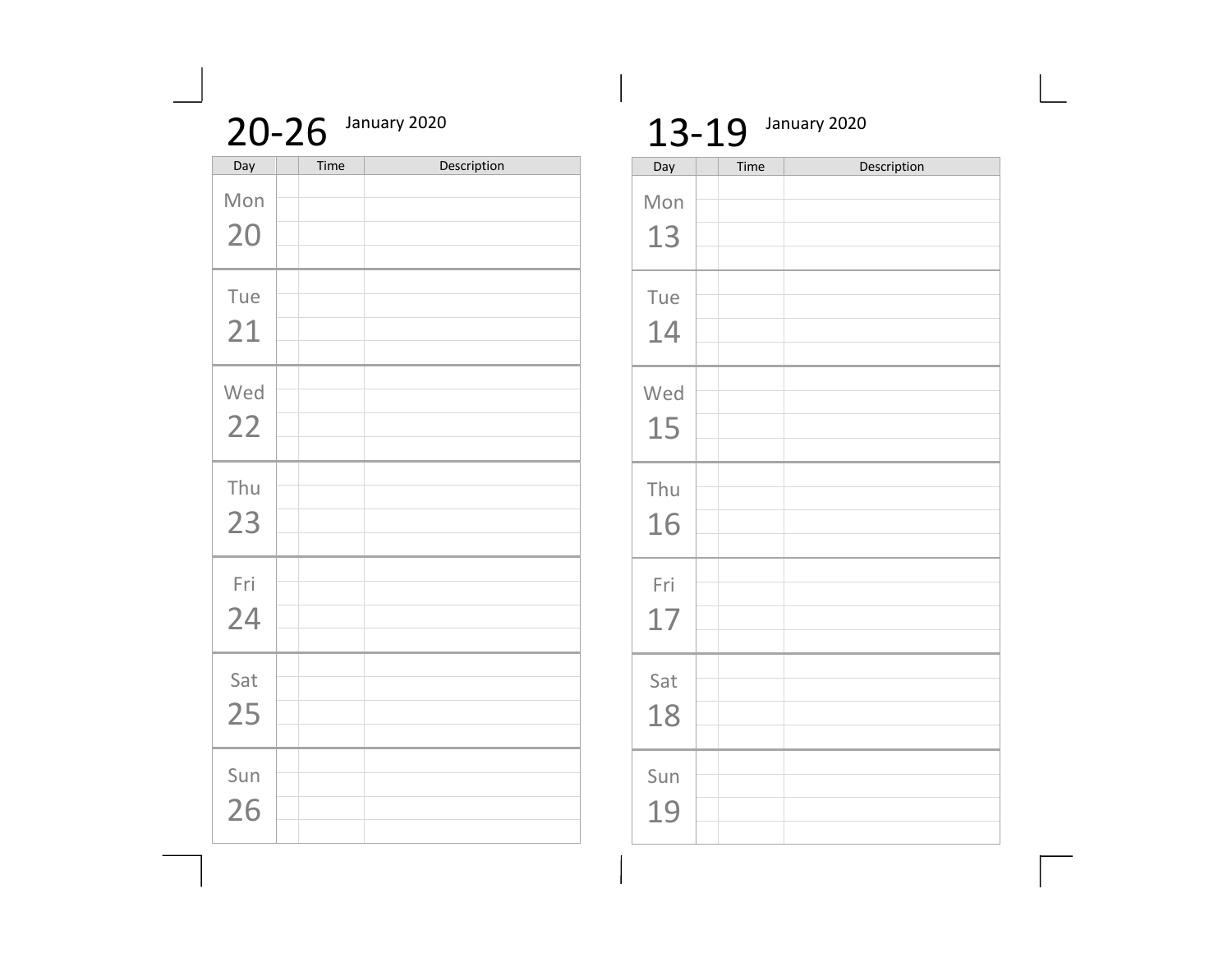| $-26$ | January 2020 / 27-2 |      |
|-------|---------------------|------|
| Done  | Task                | Done |
|       |                     |      |
|       |                     |      |
|       |                     |      |
|       |                     |      |
|       |                     |      |
|       |                     |      |
|       |                     |      |
|       |                     |      |
|       |                     |      |
|       |                     |      |
|       |                     |      |
|       |                     |      |
|       |                     |      |
|       |                     |      |
|       |                     |      |
|       |                     |      |
|       |                     |      |
|       |                     |      |
|       |                     |      |
|       |                     |      |
|       |                     |      |
|       |                     |      |
|       |                     |      |
|       |                     |      |
|       |                     |      |
|       |                     |      |
|       |                     |      |
|       |                     |      |
|       |                     |      |
|       |                     |      |
|       |                     |      |
|       |                     |      |

## January 2020 20-26

| Task | Done |
|------|------|
|      |      |
|      |      |
|      |      |
|      |      |
|      |      |
|      |      |
|      |      |
|      |      |
|      |      |
|      |      |
|      |      |
|      |      |
|      |      |
|      |      |
|      |      |
|      |      |
|      |      |
|      |      |
|      |      |
|      |      |
|      |      |
|      |      |
|      |      |
|      |      |
|      |      |
|      |      |
|      |      |
|      |      |
|      |      |
|      |      |
|      |      |
|      |      |
|      |      |
|      |      |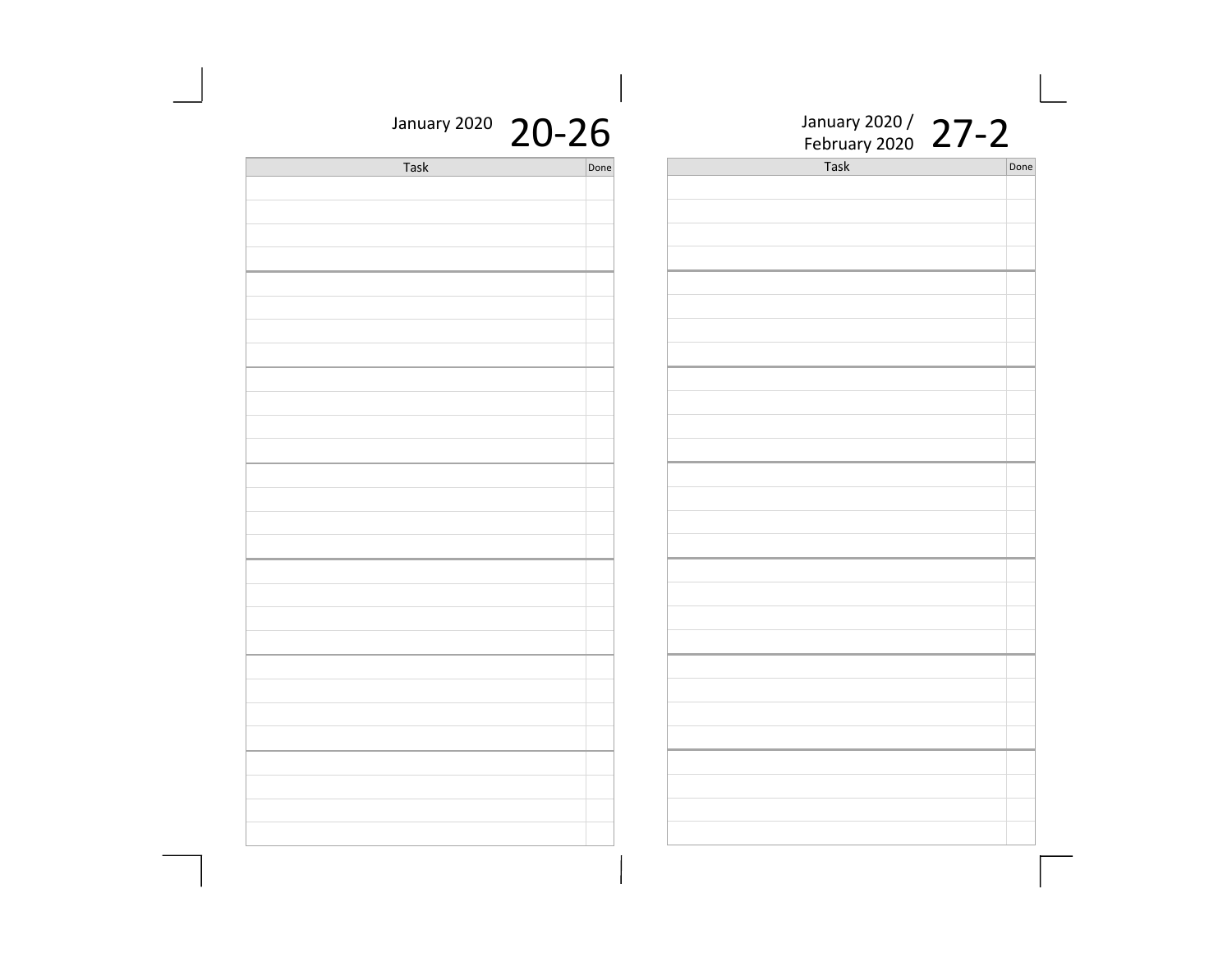| $3 - 9$               |      | February 2020 |  |  |
|-----------------------|------|---------------|--|--|
| Day                   | Time | Description   |  |  |
| Mon<br>3              |      |               |  |  |
| Tue<br>4              |      |               |  |  |
| Wed<br>5              |      |               |  |  |
| Thu<br>6              |      |               |  |  |
| Fri<br>$\overline{7}$ |      |               |  |  |
| Sat<br>8              |      |               |  |  |
| Sun<br>q              |      |               |  |  |

| $27 - 2$              |      | January 2020 /<br>February 2020 |
|-----------------------|------|---------------------------------|
| Day                   | Time | Description                     |
| Mon<br>27             |      |                                 |
| Tue<br>28             |      |                                 |
| Wed<br>29             |      |                                 |
| Thu<br>30             |      |                                 |
| Fri<br>31             |      |                                 |
| Sat<br>1              |      |                                 |
| Sun<br>$\overline{2}$ |      |                                 |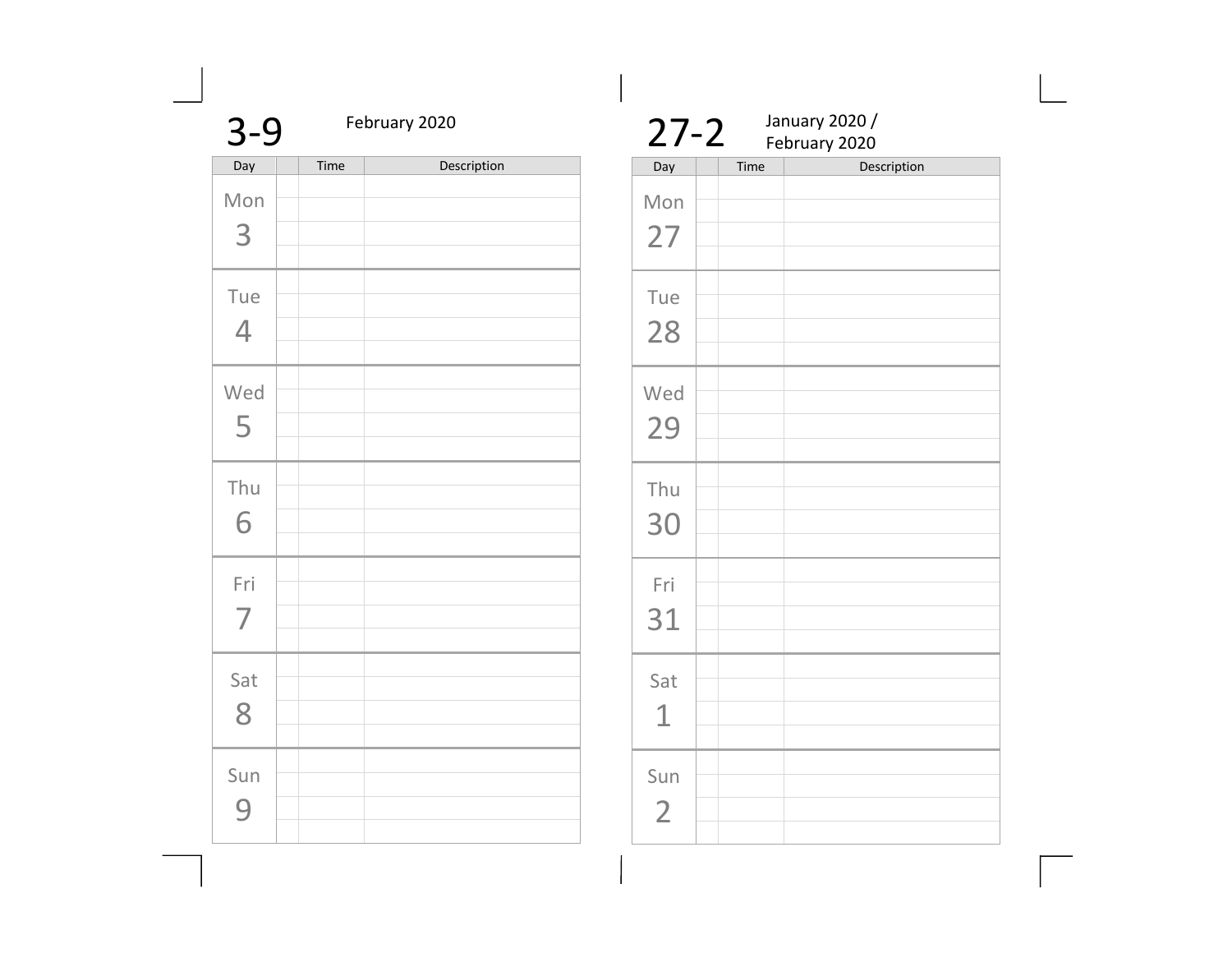| February 2020 $10-16$ |  |
|-----------------------|--|
|-----------------------|--|

| Done | Task | Done |
|------|------|------|
|      |      |      |
|      |      |      |
|      |      |      |
|      |      |      |
|      |      |      |
|      |      |      |
|      |      |      |
|      |      |      |
|      |      |      |
|      |      |      |
|      |      |      |
|      |      |      |
|      |      |      |
|      |      |      |
|      |      |      |
|      |      |      |
|      |      |      |
|      |      |      |
|      |      |      |
|      |      |      |
|      |      |      |
|      |      |      |
|      |      |      |
|      |      |      |
|      |      |      |
|      |      |      |
|      |      |      |
|      |      |      |
|      |      |      |
|      |      |      |
|      |      |      |
|      |      |      |

February 2020  $3-9$ 

| Task | Done |
|------|------|
|      |      |
|      |      |
|      |      |
|      |      |
|      |      |
|      |      |
|      |      |
|      |      |
|      |      |
|      |      |
|      |      |
|      |      |
|      |      |
|      |      |
|      |      |
|      |      |
|      |      |
|      |      |
|      |      |
|      |      |
|      |      |
|      |      |
|      |      |
|      |      |
|      |      |
|      |      |
|      |      |
|      |      |
|      |      |
|      |      |
|      |      |
|      |      |
|      |      |
|      |      |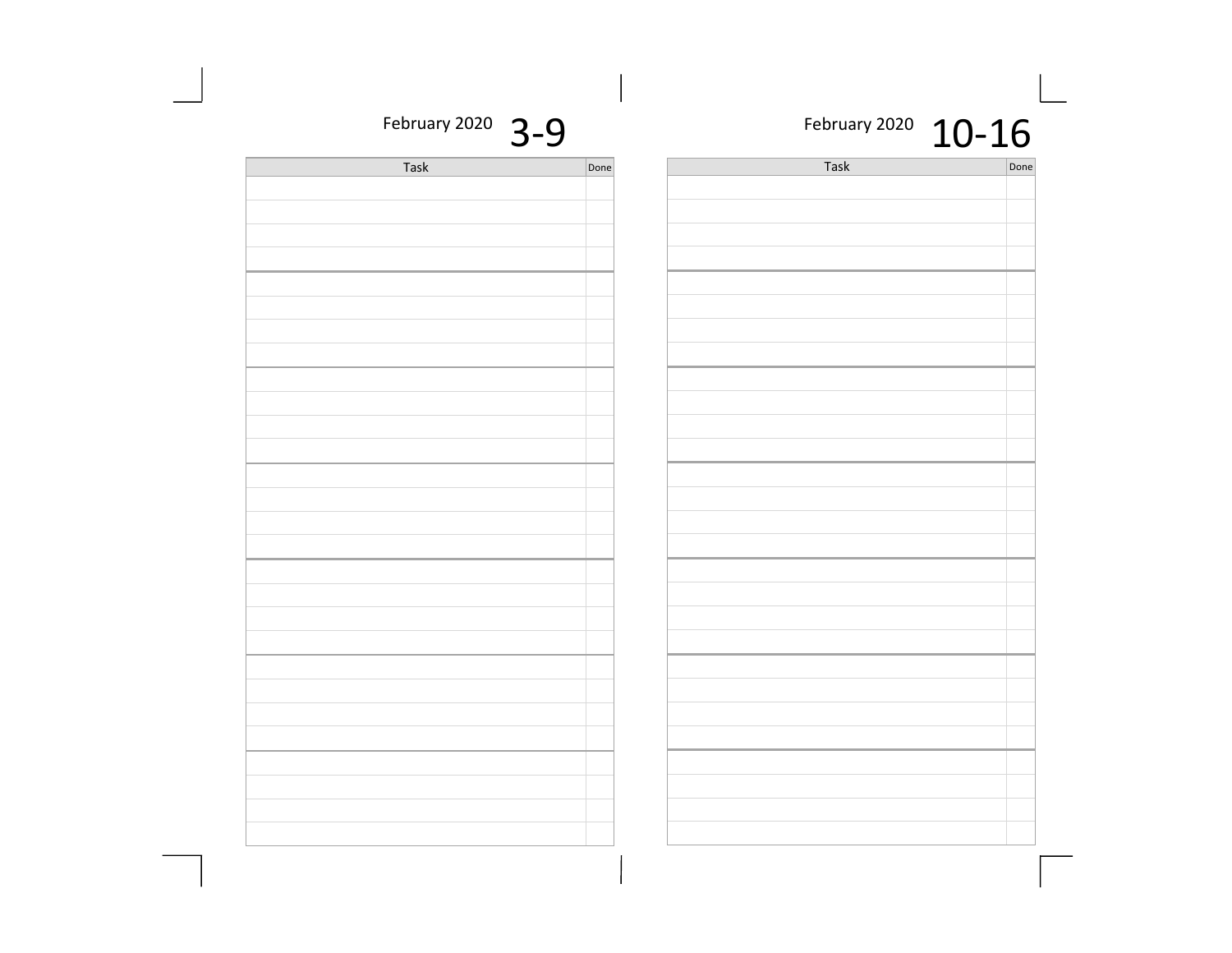| 17-23 February 2020 |
|---------------------|
|                     |

| Day | Time | Description |
|-----|------|-------------|
| Mon |      |             |
| 17  |      |             |
| Tue |      |             |
| 18  |      |             |
| Wed |      |             |
| 19  |      |             |
| Thu |      |             |
| 20  |      |             |
| Fri |      |             |
| 21  |      |             |
| Sat |      |             |
| 22  |      |             |
| Sun |      |             |
| 23  |      |             |

# 10-16 February 2020

| Day       | Time | Description |
|-----------|------|-------------|
| Mon<br>10 |      |             |
| Tue<br>11 |      |             |
| Wed<br>12 |      |             |
| Thu<br>13 |      |             |
| Fri<br>14 |      |             |
| Sat<br>15 |      |             |
| Sun<br>16 |      |             |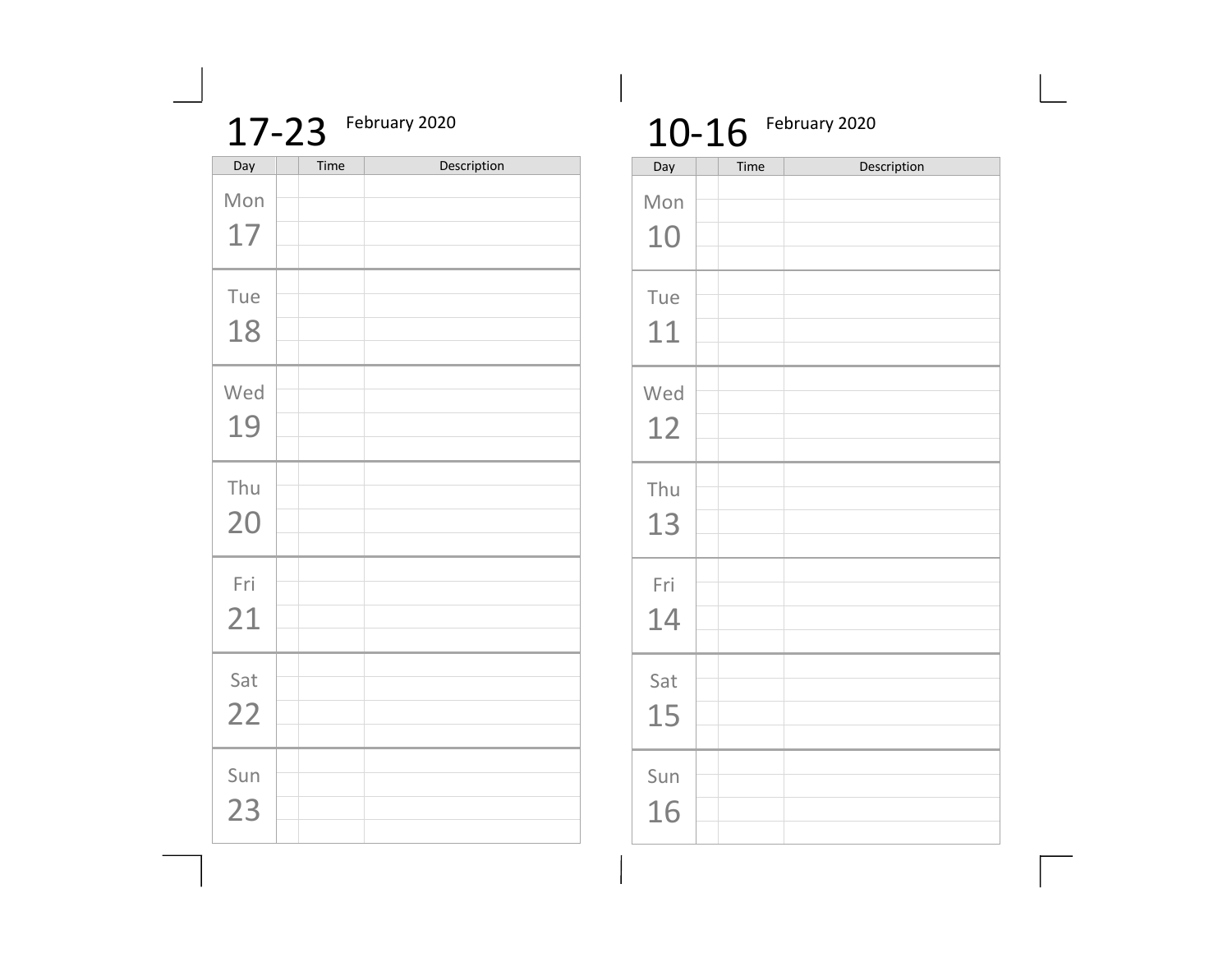| $7 - 23$ | February 2020 / 24-1 |      |
|----------|----------------------|------|
| Done     | Task                 | Done |
|          |                      |      |
|          |                      |      |
|          |                      |      |
|          |                      |      |
|          |                      |      |
|          |                      |      |
|          |                      |      |
|          |                      |      |
|          |                      |      |
|          |                      |      |
|          |                      |      |
|          |                      |      |
|          |                      |      |
|          |                      |      |
|          |                      |      |
|          |                      |      |
|          |                      |      |
|          |                      |      |
|          |                      |      |
|          |                      |      |
|          |                      |      |
|          |                      |      |
|          |                      |      |
|          |                      |      |
|          |                      |      |
|          |                      |      |
|          |                      |      |
|          |                      |      |
|          |                      |      |
|          |                      |      |
|          |                      |      |
|          |                      |      |
|          |                      |      |

## February 2020  $17$

| <b>Task</b> | Done |
|-------------|------|
|             |      |
|             |      |
|             |      |
|             |      |
|             |      |
|             |      |
|             |      |
|             |      |
|             |      |
|             |      |
|             |      |
|             |      |
|             |      |
|             |      |
|             |      |
|             |      |
|             |      |
|             |      |
|             |      |
|             |      |
|             |      |
|             |      |
|             |      |
|             |      |
|             |      |
|             |      |
|             |      |
|             |      |
|             |      |
|             |      |
|             |      |
|             |      |
|             |      |
|             |      |
|             |      |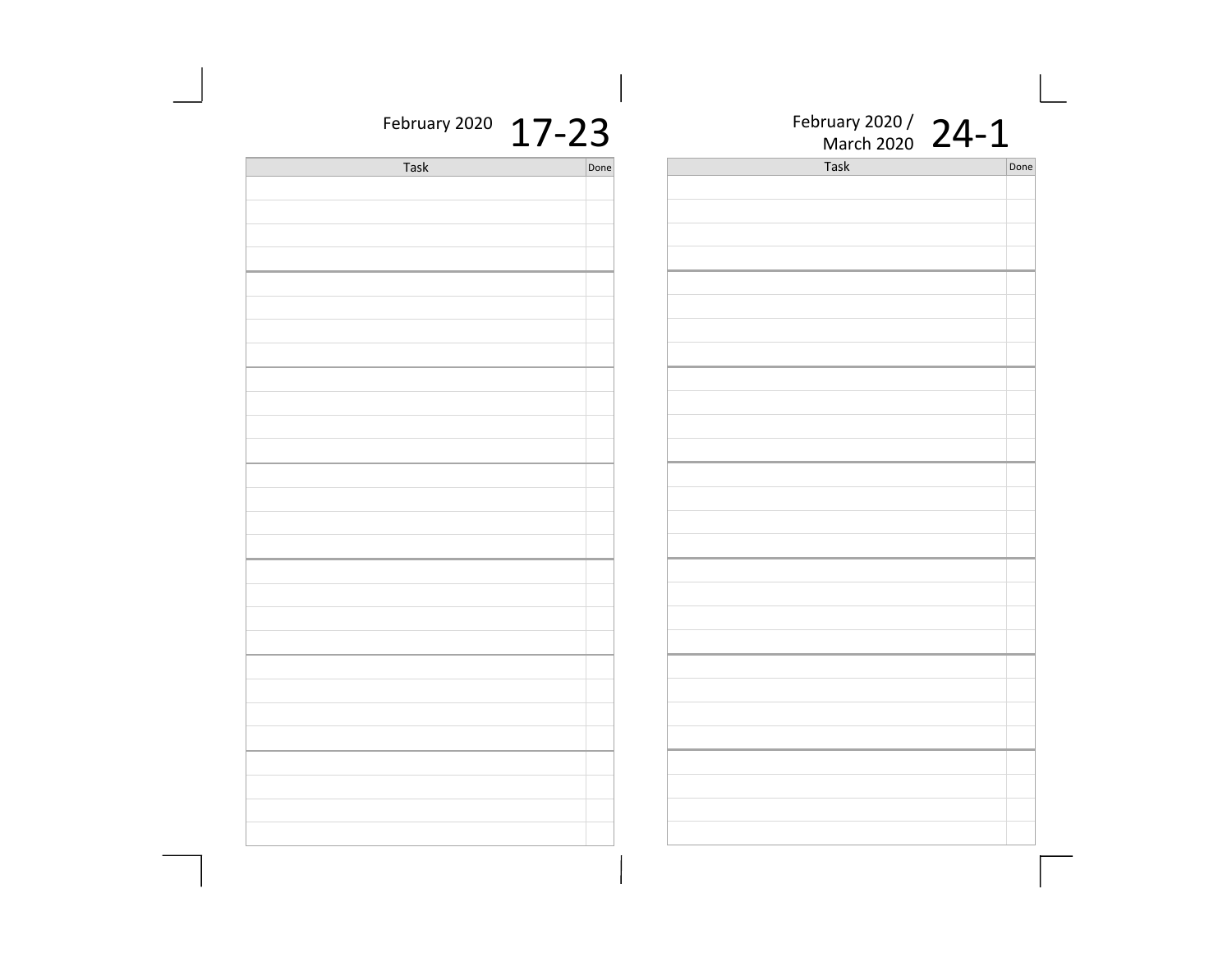| $2 - 8$               | March 2020 |             |  |
|-----------------------|------------|-------------|--|
| Day                   | Time       | Description |  |
| Mon<br>$\overline{2}$ |            |             |  |
| Tue<br>3              |            |             |  |
| Wed<br>$\overline{4}$ |            |             |  |
| Thu<br>5              |            |             |  |
| Fri<br>6              |            |             |  |
| Sat<br>$\overline{7}$ |            |             |  |
| Sun<br>8              |            |             |  |

|           | February 2020 /<br>$24-1$<br>March 2020 |             |  |
|-----------|-----------------------------------------|-------------|--|
| Day       | Time                                    | Description |  |
| Mon<br>24 |                                         |             |  |
| Tue<br>25 |                                         |             |  |
| Wed<br>26 |                                         |             |  |
| Thu<br>27 |                                         |             |  |
| Fri<br>28 |                                         |             |  |
| Sat<br>29 |                                         |             |  |
| Sun<br>1  |                                         |             |  |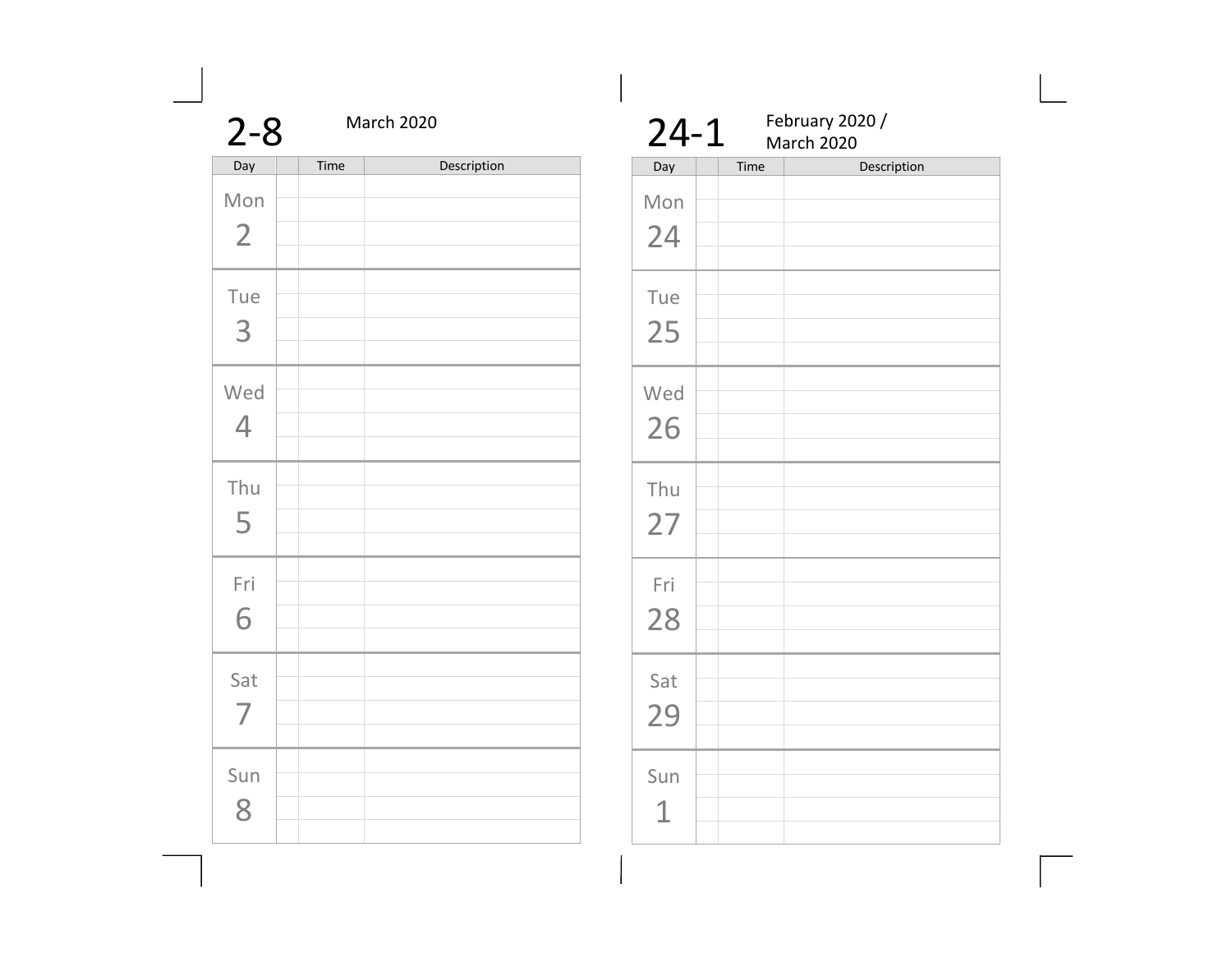| March 2020 2-8 |      | March 2020 9-15 |      |  |
|----------------|------|-----------------|------|--|
| Task           | Done | Task            | Done |  |
|                |      |                 |      |  |
|                |      |                 |      |  |
|                |      |                 |      |  |
|                |      |                 |      |  |
|                |      |                 |      |  |
|                |      |                 |      |  |
|                |      |                 |      |  |
|                |      |                 |      |  |
|                |      |                 |      |  |
|                |      |                 |      |  |
|                |      |                 |      |  |
|                |      |                 |      |  |
|                |      |                 |      |  |
|                |      |                 |      |  |
|                |      |                 |      |  |
|                |      |                 |      |  |
|                |      |                 |      |  |
|                |      |                 |      |  |
|                |      |                 |      |  |
|                |      |                 |      |  |
|                |      |                 |      |  |
|                |      |                 |      |  |
|                |      |                 |      |  |
|                |      |                 |      |  |
|                |      |                 |      |  |
|                |      |                 |      |  |
|                |      |                 |      |  |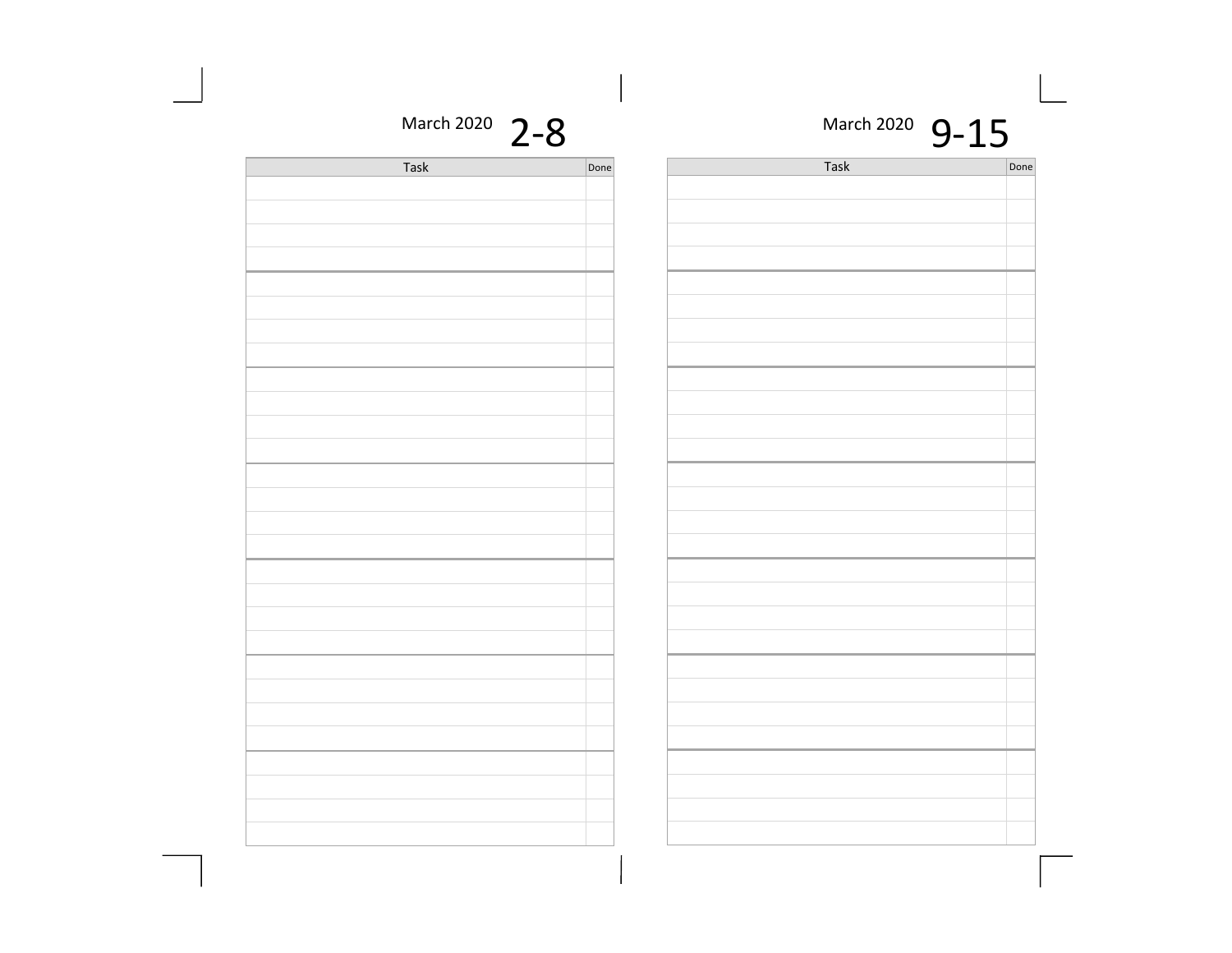|     | 16-22 | March 2020  |
|-----|-------|-------------|
| Day | Time  | Description |
| Mon |       |             |
| 16  |       |             |
| Tue |       |             |
| 17  |       |             |
| Wed |       |             |
| 18  |       |             |
| Thu |       |             |
| 19  |       |             |
| Fri |       |             |
| 20  |       |             |
| Sat |       |             |
| 21  |       |             |
| Sun |       |             |
| 22  |       |             |
|     |       |             |

| $9 - 15$ |      | March 2020  |
|----------|------|-------------|
| Day      | Time | Description |
| Mon      |      |             |
| 9        |      |             |
|          |      |             |
| Tue      |      |             |
| 10       |      |             |
|          |      |             |
| Wed      |      |             |
|          |      |             |
| 11       |      |             |
|          |      |             |
| Thu      |      |             |
| 12       |      |             |
|          |      |             |
| Fri      |      |             |
|          |      |             |
| 13       |      |             |
|          |      |             |
| Sat      |      |             |
|          |      |             |
| 14       |      |             |
|          |      |             |
| Sun      |      |             |
|          |      |             |
| 15       |      |             |
|          |      |             |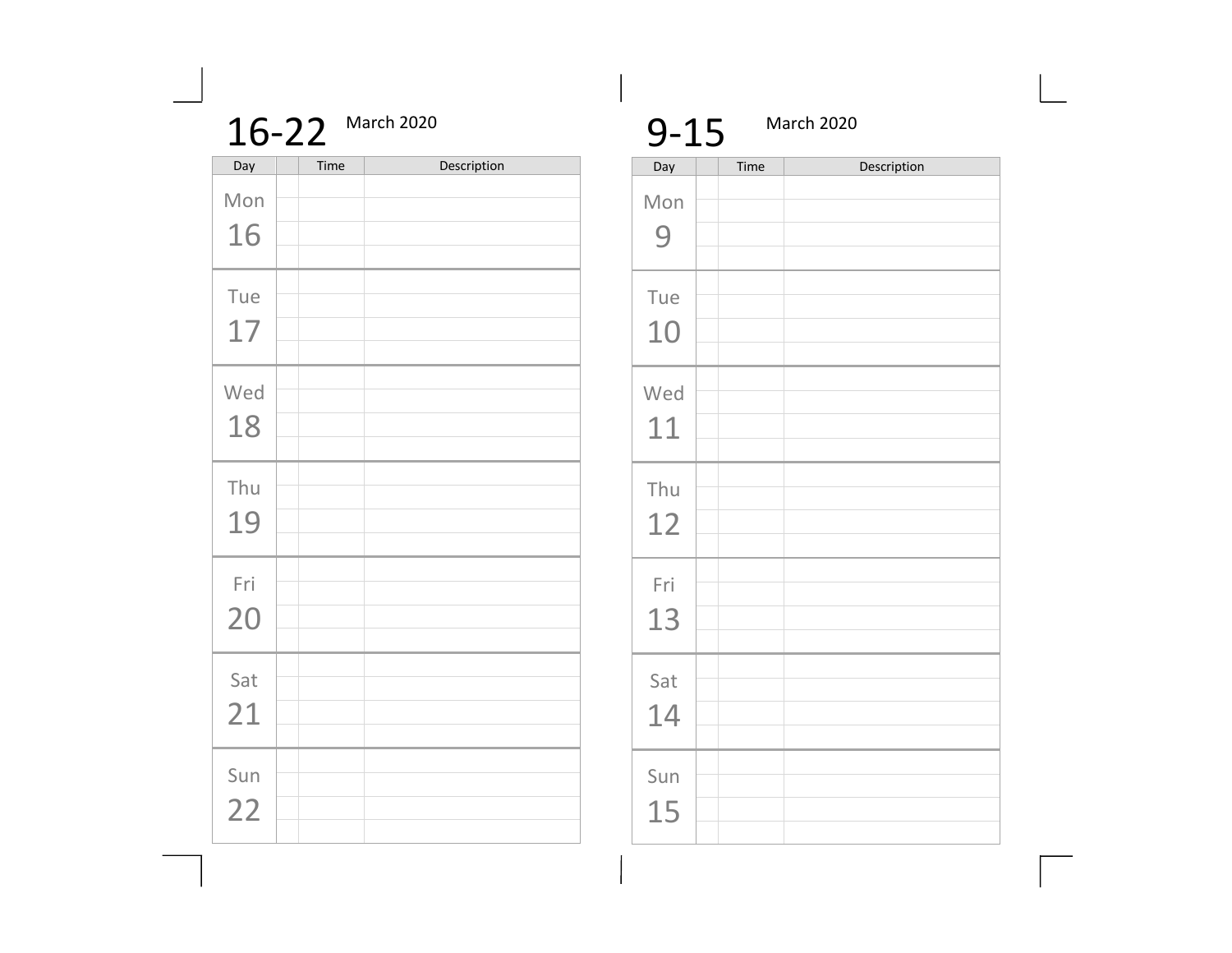#### March 2020 23-29

Task Done

<u> 1989 - Johann Barn, amerikansk politiker (</u>

| March 2020 16-22 |  |
|------------------|--|
|------------------|--|

| Task | Done |  |
|------|------|--|
|      |      |  |
|      |      |  |
|      |      |  |
|      |      |  |
|      |      |  |
|      |      |  |
|      |      |  |
|      |      |  |
|      |      |  |
|      |      |  |
|      |      |  |
|      |      |  |
|      |      |  |
|      |      |  |
|      |      |  |
|      |      |  |
|      |      |  |
|      |      |  |
|      |      |  |
|      |      |  |
|      |      |  |
|      |      |  |
|      |      |  |
|      |      |  |
|      |      |  |
|      |      |  |
|      |      |  |
|      |      |  |
|      |      |  |
|      |      |  |
|      |      |  |
|      |      |  |
|      |      |  |
|      |      |  |
|      |      |  |
|      |      |  |
|      |      |  |
|      |      |  |
|      |      |  |
|      |      |  |
|      |      |  |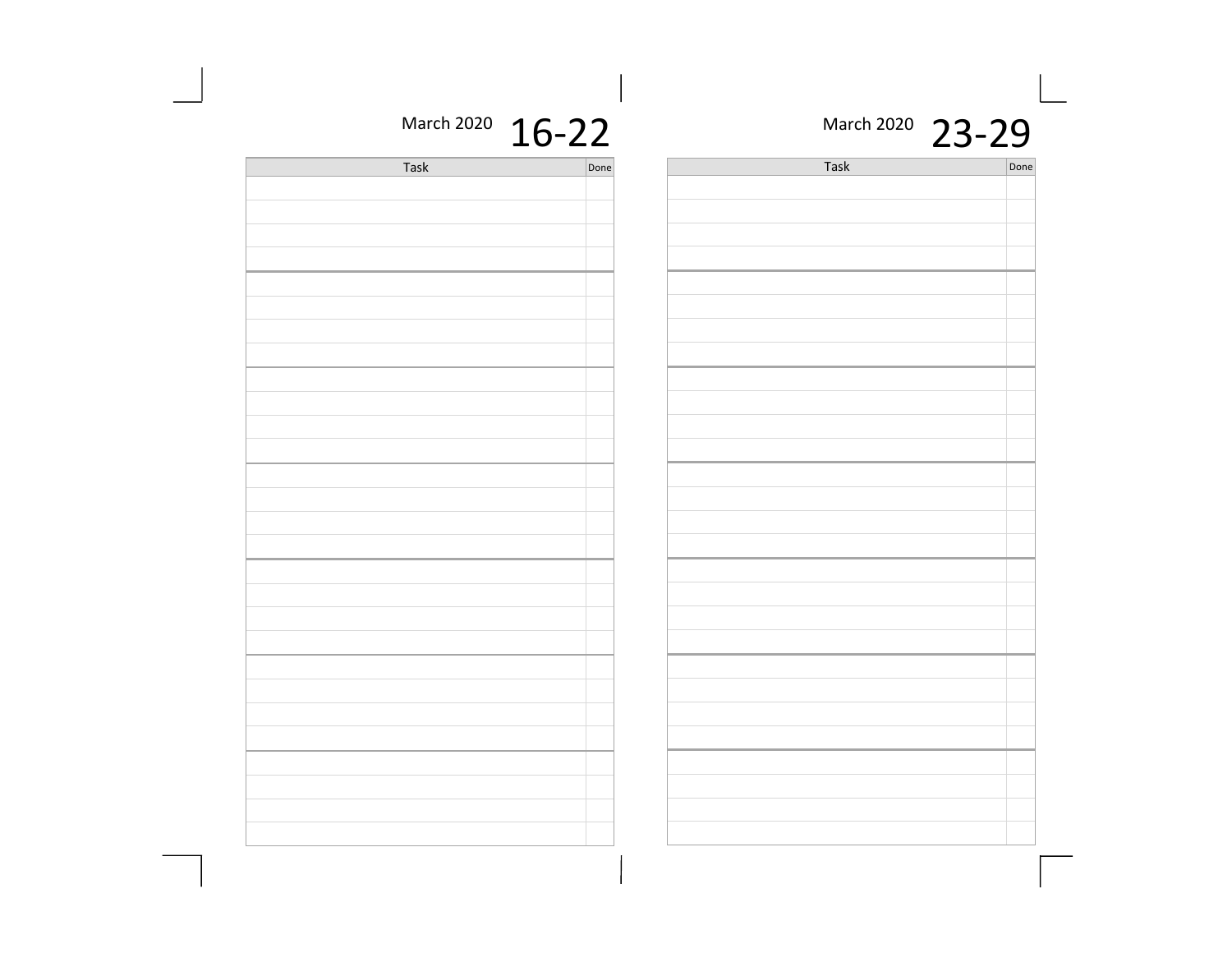| $30 - 5$              |      | March 2020 /<br>April 2020 |
|-----------------------|------|----------------------------|
| Day                   | Time | Description                |
| Mon<br>30             |      |                            |
| Tue<br>31             |      |                            |
| Wed<br>1              |      |                            |
| Thu<br>$\overline{2}$ |      |                            |
| Fri<br>3              |      |                            |
| Sat<br>4              |      |                            |
| Sun<br>5              |      |                            |

|     | 23-29 | March 2020  |
|-----|-------|-------------|
| Day | Time  | Description |
| Mon |       |             |
| 23  |       |             |
|     |       |             |
| Tue |       |             |
| 24  |       |             |
|     |       |             |
| Wed |       |             |
|     |       |             |
| 25  |       |             |
|     |       |             |
| Thu |       |             |
| 26  |       |             |
|     |       |             |
| Fri |       |             |
|     |       |             |
| 27  |       |             |
|     |       |             |
| Sat |       |             |
| 28  |       |             |
|     |       |             |
| Sun |       |             |
|     |       |             |
| 29  |       |             |
|     |       |             |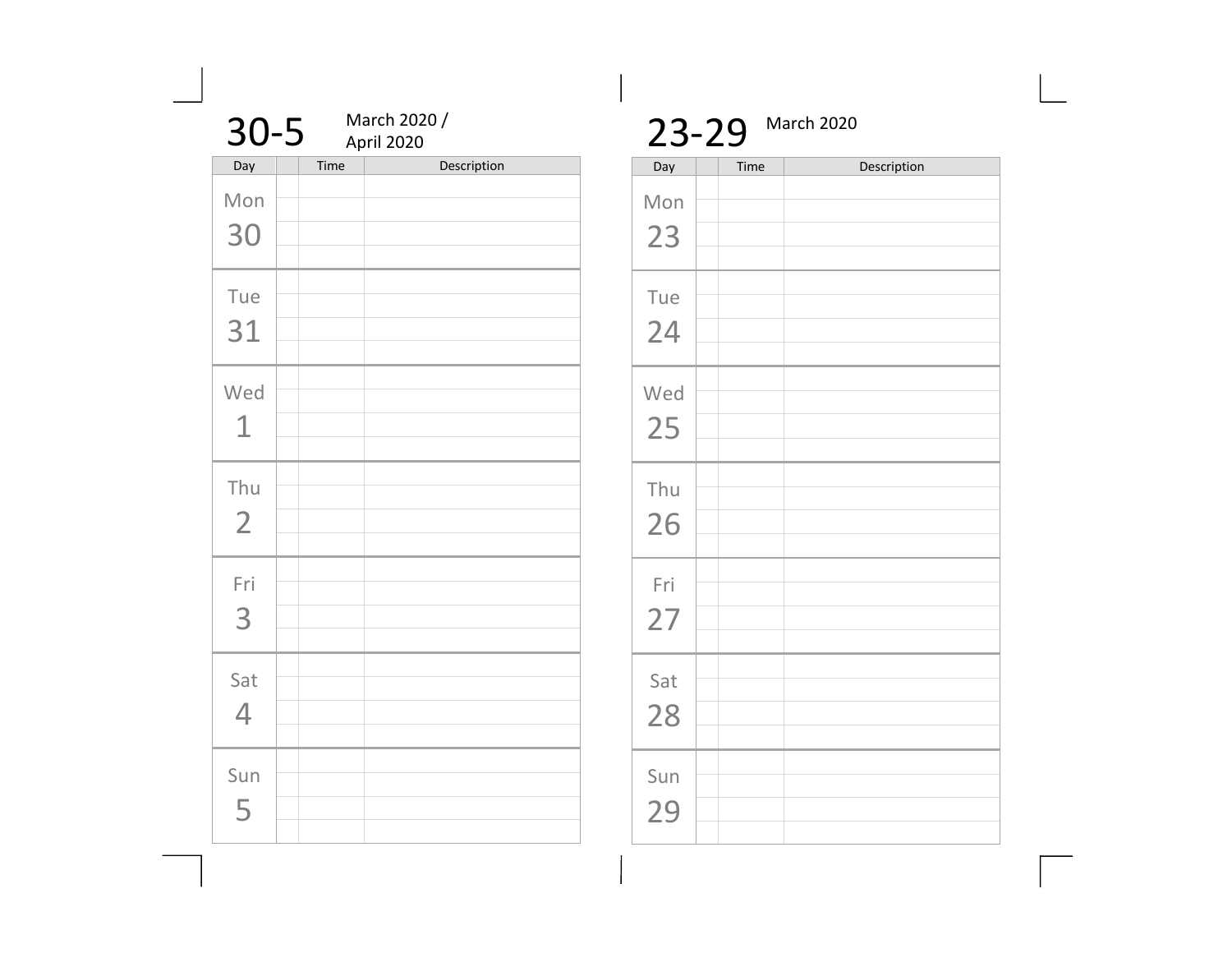| March 2020 / 30-5 |      | April 2020 $6-12$ |      |
|-------------------|------|-------------------|------|
| Task              | Done | Task              | Done |
|                   |      |                   |      |
|                   |      |                   |      |
|                   |      |                   |      |
|                   |      |                   |      |
|                   |      |                   |      |
|                   |      |                   |      |
|                   |      |                   |      |
|                   |      |                   |      |
|                   |      |                   |      |
|                   |      |                   |      |
|                   |      |                   |      |
|                   |      |                   |      |
|                   |      |                   |      |
|                   |      |                   |      |
|                   |      |                   |      |
|                   |      |                   |      |
|                   |      |                   |      |
|                   |      |                   |      |
|                   |      |                   |      |
|                   |      |                   |      |
|                   |      |                   |      |
|                   |      |                   |      |
|                   |      |                   |      |
|                   |      |                   |      |
|                   |      |                   |      |
|                   |      |                   |      |
|                   |      |                   |      |
|                   |      |                   |      |
|                   |      |                   |      |
|                   |      |                   |      |
|                   |      |                   |      |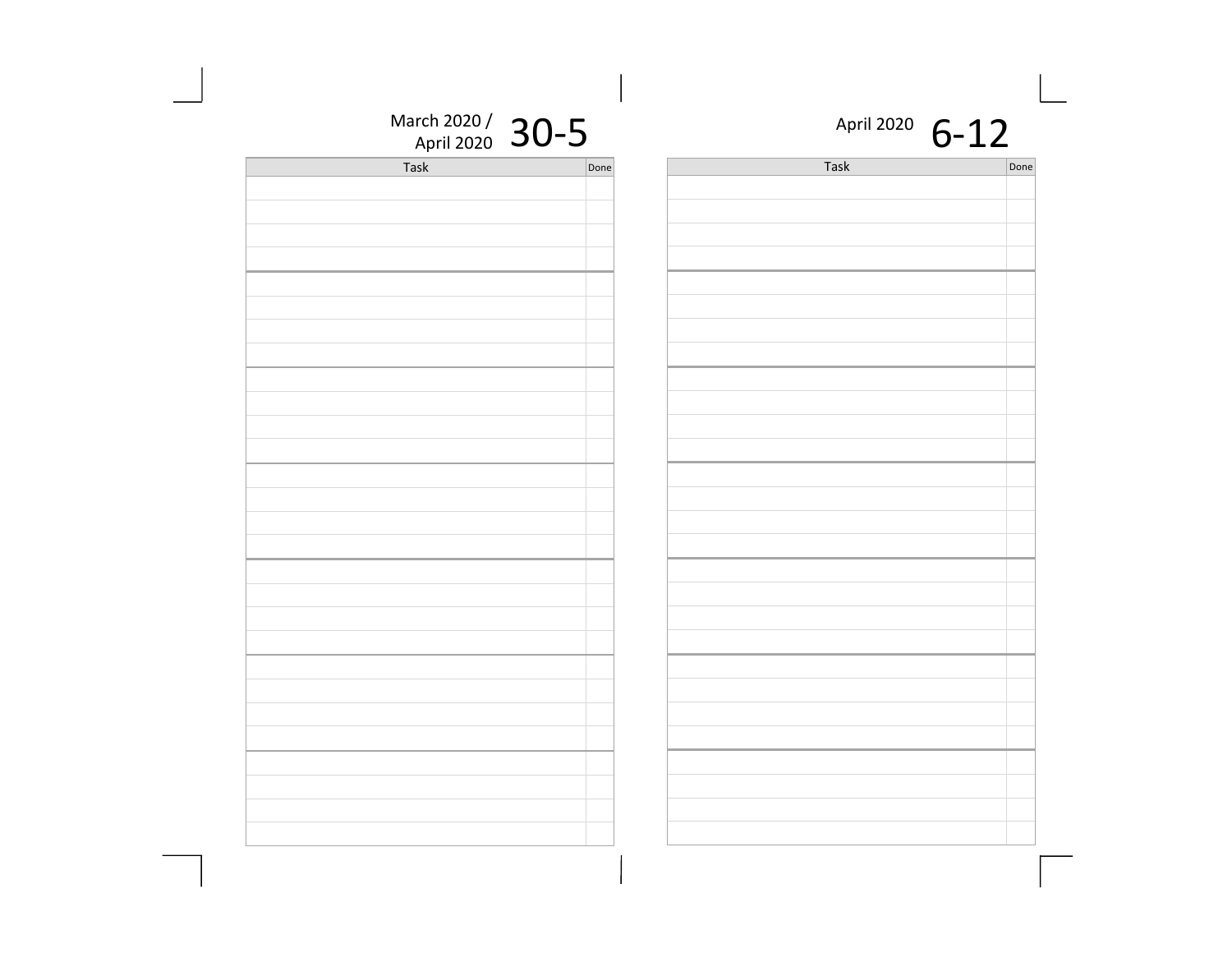#### 13-19 April 2020

| Day | Time | Description |
|-----|------|-------------|
| Mon |      |             |
| 13  |      |             |
| Tue |      |             |
| 14  |      |             |
| Wed |      |             |
| 15  |      |             |
| Thu |      |             |
| 16  |      |             |
| Fri |      |             |
| 17  |      |             |
| Sat |      |             |
| 18  |      |             |
|     |      |             |
| Sun |      |             |
| 19  |      |             |

6-12 April 2020

| Day                   | Time | Description |
|-----------------------|------|-------------|
| Mon<br>6              |      |             |
| Tue<br>$\overline{7}$ |      |             |
| Wed<br>8              |      |             |
| Thu<br>9              |      |             |
| Fri<br>10             |      |             |
| Sat<br>11             |      |             |
| Sun<br>12             |      |             |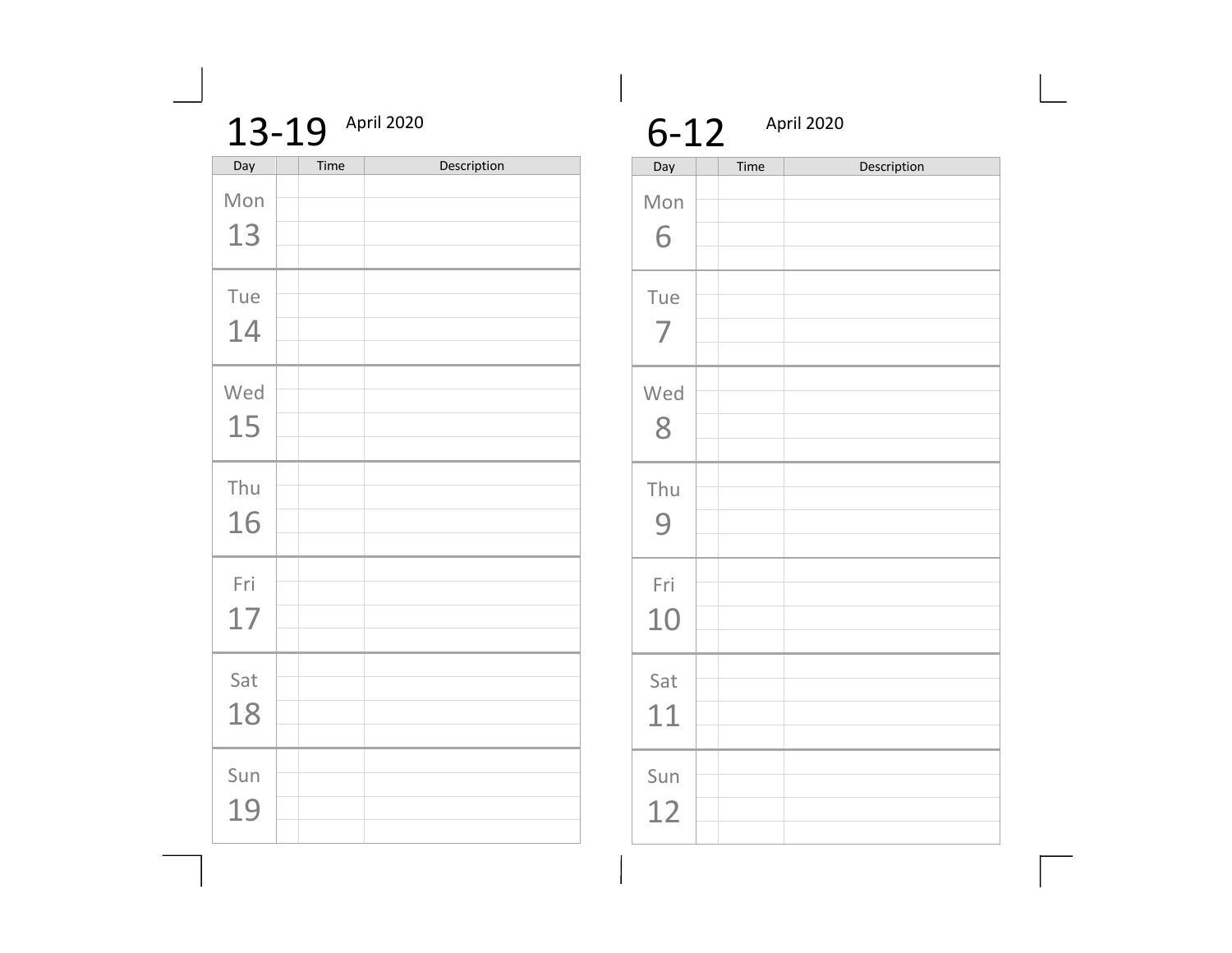#### April 2020 20-26

 $\sqrt{\sqrt{2}}$ 

| April 2020 13-19 |
|------------------|
|                  |

| Task | Done | Task |
|------|------|------|
|      |      |      |
|      |      |      |
|      |      |      |
|      |      |      |
|      |      |      |
|      |      |      |
|      |      |      |
|      |      |      |
|      |      |      |
|      |      |      |
|      |      |      |
|      |      |      |
|      |      |      |
|      |      |      |
|      |      |      |
|      |      |      |
|      |      |      |
|      |      |      |
|      |      |      |
|      |      |      |
|      |      |      |
|      |      |      |
|      |      |      |
|      |      |      |
|      |      |      |
|      |      |      |
|      |      |      |
|      |      |      |
|      |      |      |
|      |      |      |
|      |      |      |
|      |      |      |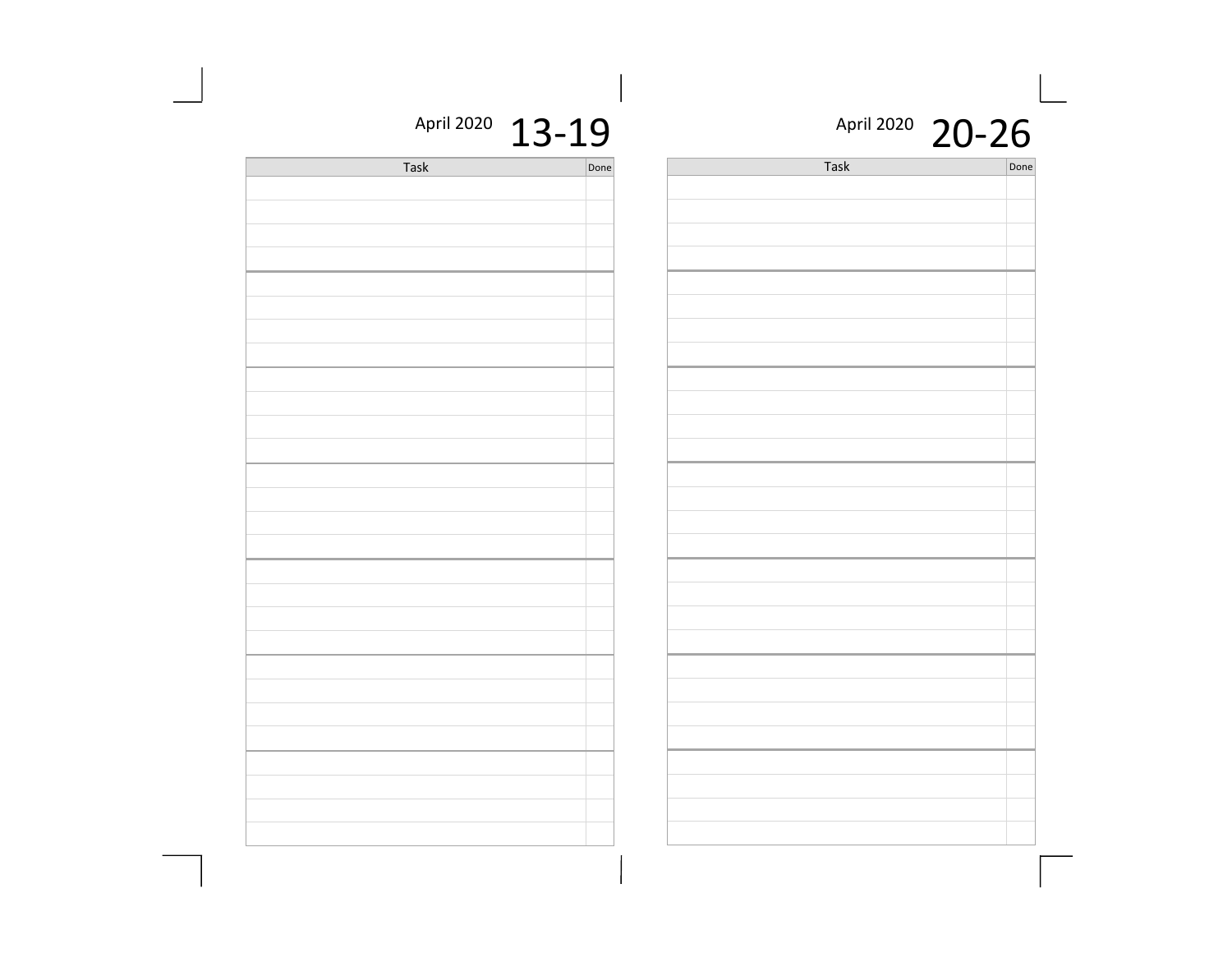| April 2020 /<br>$27 - 3$<br>May 2020 |      |             |  |
|--------------------------------------|------|-------------|--|
| Day                                  | Time | Description |  |
| Mon<br>27                            |      |             |  |
| Tue<br>28                            |      |             |  |
| Wed<br>29                            |      |             |  |
| Thu<br>30                            |      |             |  |
| Fri<br>$\mathbf 1$                   |      |             |  |
| Sat<br>$\overline{2}$                |      |             |  |
| Sun<br>3                             |      |             |  |

## 20-26 April 2020

| Day       | Time | Description |
|-----------|------|-------------|
| Mon<br>20 |      |             |
| Tue<br>21 |      |             |
| Wed<br>22 |      |             |
| Thu<br>23 |      |             |
| Fri<br>24 |      |             |
| Sat<br>25 |      |             |
| Sun<br>26 |      |             |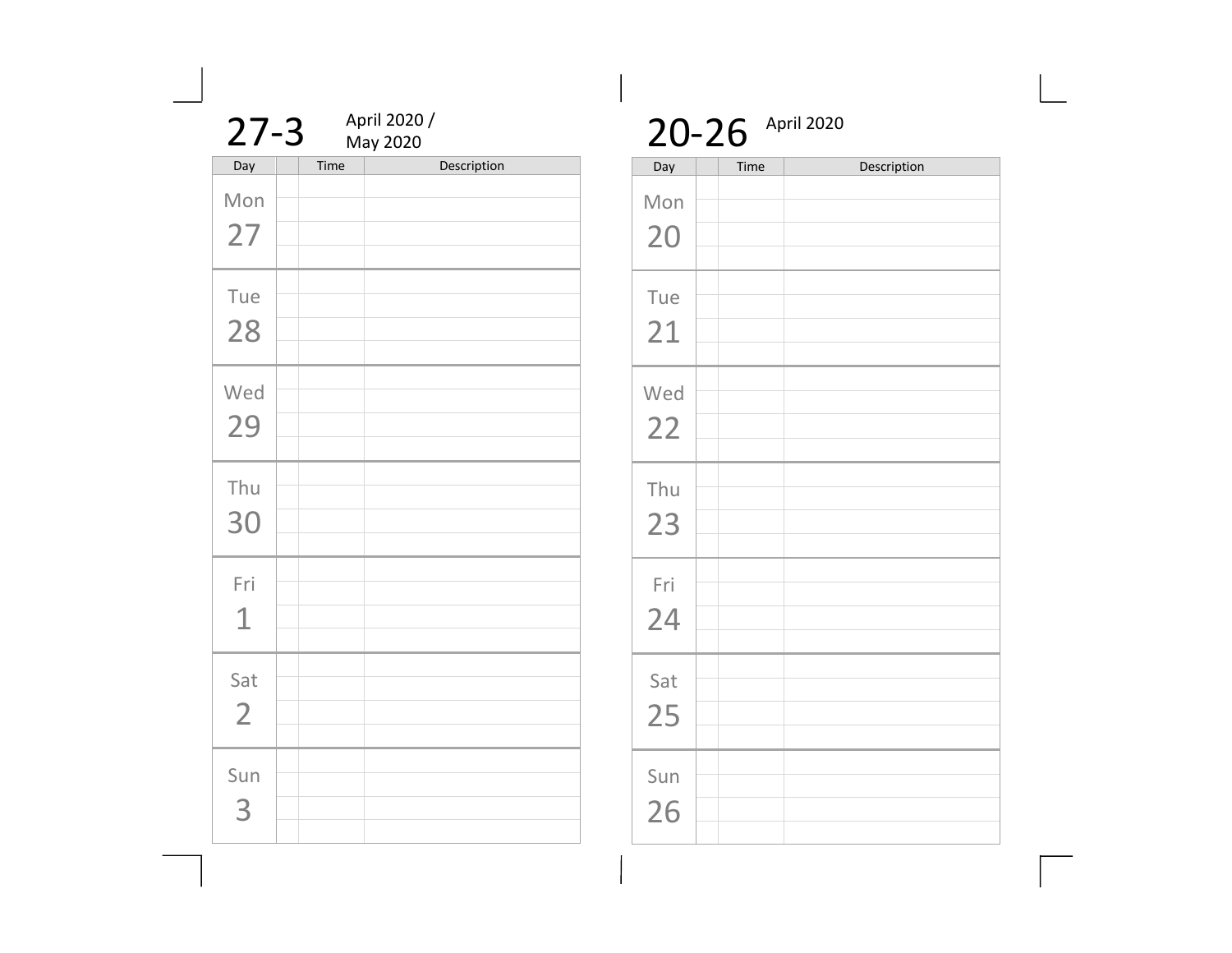| May 2020 $4-10$ |      |
|-----------------|------|
| Task            | Done |
|                 |      |
|                 |      |
|                 |      |

April 2020 /  $27-3$ 

| $r \sim r \sim r$ |      |
|-------------------|------|
| <b>Task</b>       | Done |
|                   |      |
|                   |      |
|                   |      |
|                   |      |
|                   |      |
|                   |      |
|                   |      |
|                   |      |
|                   |      |
|                   |      |
|                   |      |
|                   |      |
|                   |      |
|                   |      |
|                   |      |
|                   |      |
|                   |      |
|                   |      |
|                   |      |
|                   |      |
|                   |      |
|                   |      |
|                   |      |
|                   |      |
|                   |      |
|                   |      |
|                   |      |
|                   |      |
|                   |      |
|                   |      |
|                   |      |
|                   |      |
|                   |      |
|                   |      |
|                   |      |
|                   |      |
|                   |      |
|                   |      |
|                   |      |
|                   |      |
|                   |      |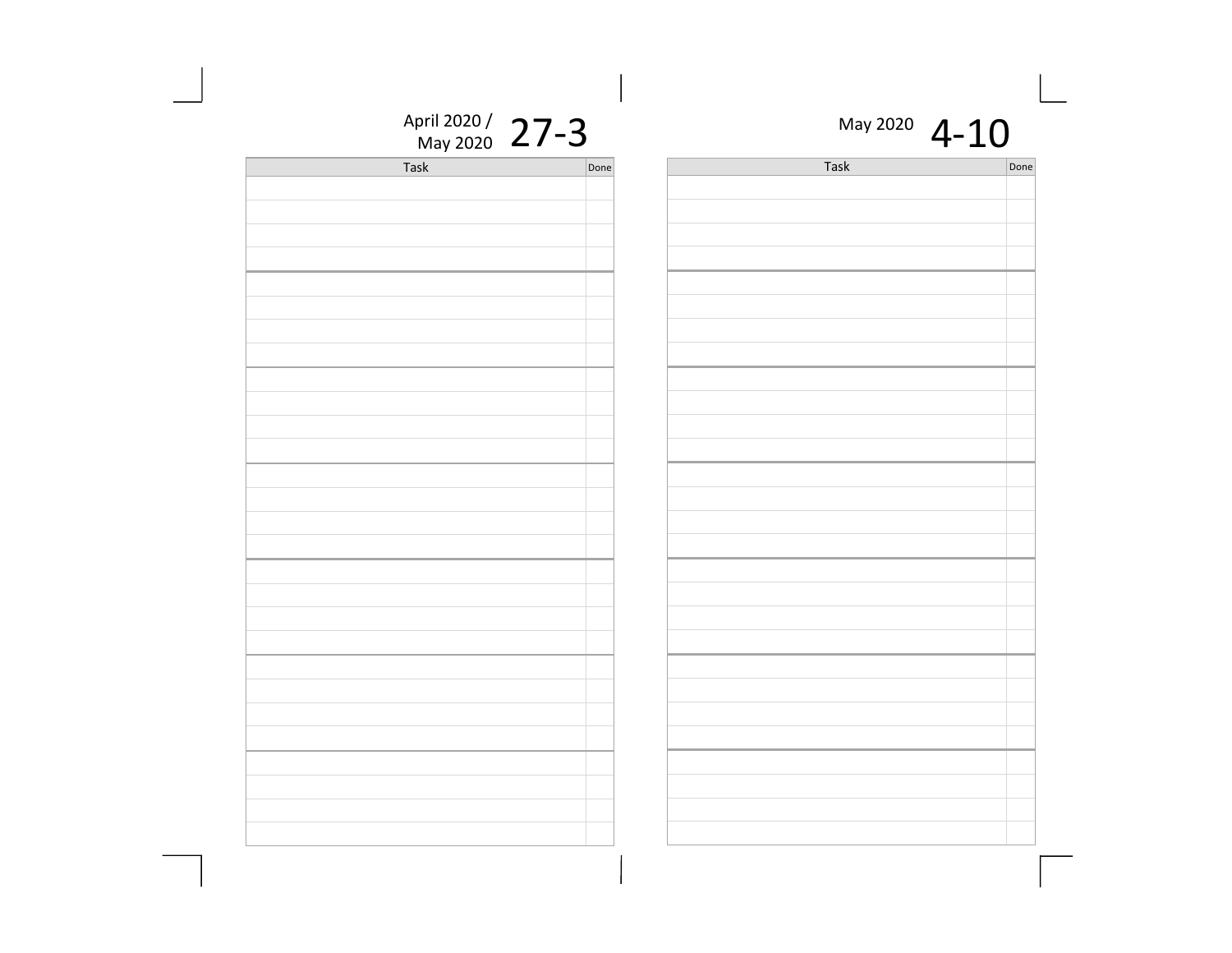| $1 - 1$<br>◢<br><b>Contract Contract</b> | May 2020 |
|------------------------------------------|----------|
|------------------------------------------|----------|

| Day       | Time | Description |
|-----------|------|-------------|
| Mon<br>11 |      |             |
| Tue<br>12 |      |             |
| Wed<br>13 |      |             |
| Thu<br>14 |      |             |
| Fri<br>15 |      |             |
| Sat<br>16 |      |             |
| Sun<br>17 |      |             |

| $4 - 10$        |      | May 2020    |
|-----------------|------|-------------|
| Day<br>Mon<br>4 | Time | Description |
| Tue<br>5        |      |             |
| Wed<br>6        |      |             |
| Thu<br>7        |      |             |
| Fri<br>8        |      |             |
| Sat<br>9        |      |             |
| Sun<br>10       |      |             |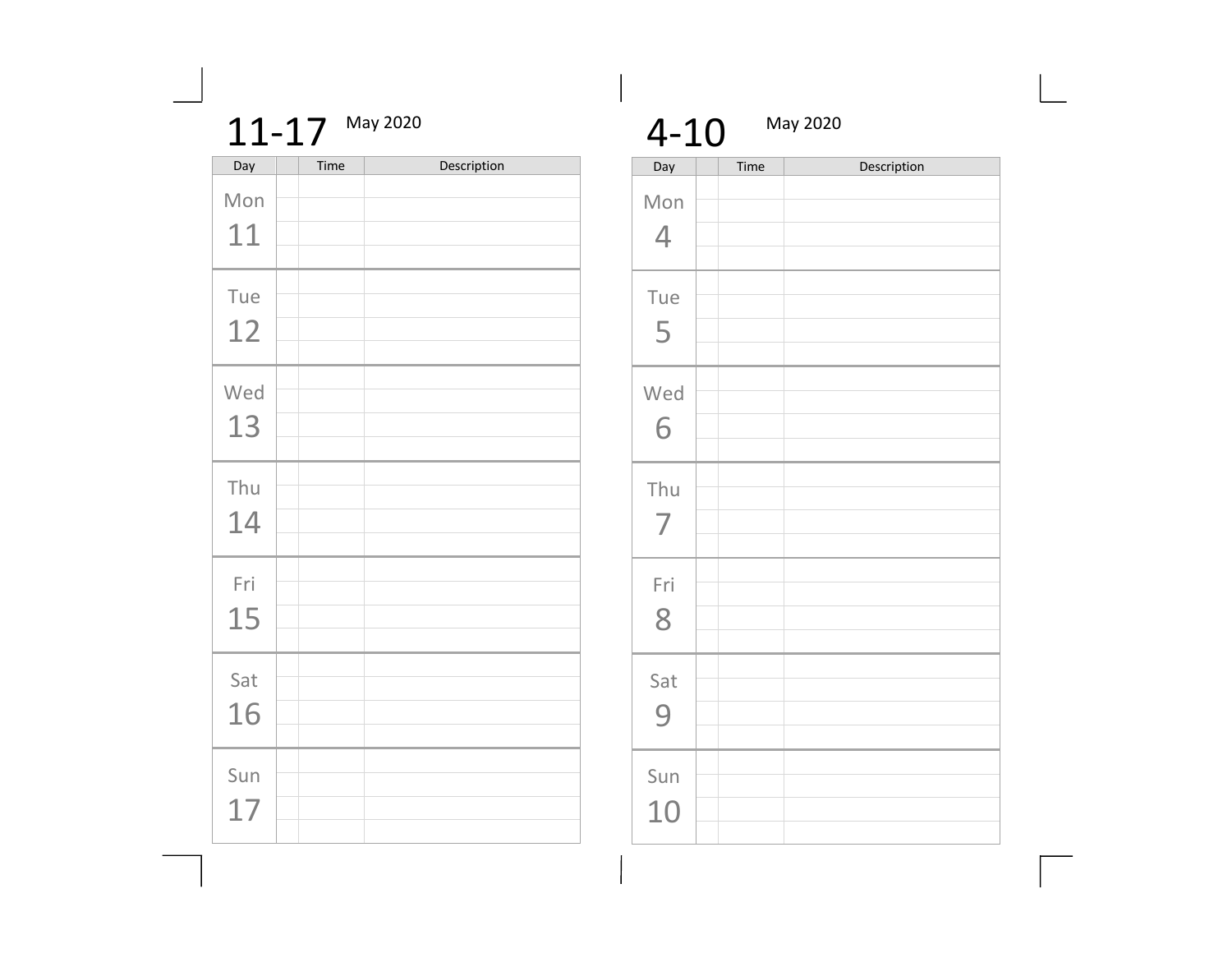| 18-24 |
|-------|
|       |

Task Done

the control of the control of the control of the control of the control of the control of

the control of the control of the control of the control of the control of the control of

May 2020  $11 - 17$ 

| Task | Done |
|------|------|
|      |      |
|      |      |
|      |      |
|      |      |
|      |      |
|      |      |
|      |      |
|      |      |
|      |      |
|      |      |
|      |      |
|      |      |
|      |      |
|      |      |
|      |      |
|      |      |
|      |      |
|      |      |
|      |      |
|      |      |
|      |      |
|      |      |
|      |      |
|      |      |
|      |      |
|      |      |
|      |      |
|      |      |
|      |      |
|      |      |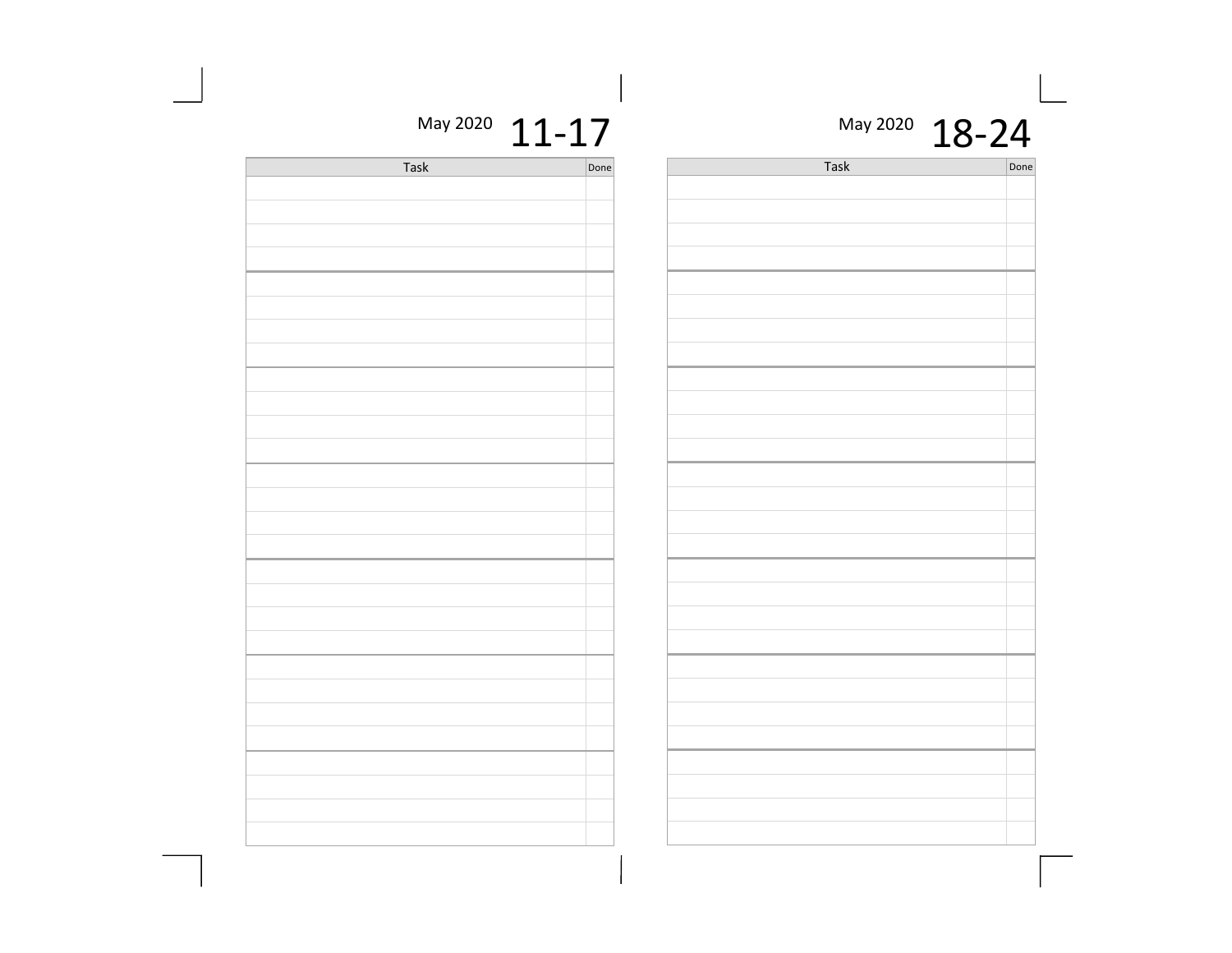|     | 25-31 | May 2020    |
|-----|-------|-------------|
| Day | Time  | Description |
| Mon |       |             |
| 25  |       |             |
|     |       |             |
| Tue |       |             |
| 26  |       |             |
|     |       |             |
| Wed |       |             |
|     |       |             |
| 27  |       |             |
| Thu |       |             |
|     |       |             |
| 28  |       |             |
|     |       |             |
| Fri |       |             |
| 29  |       |             |
|     |       |             |
| Sat |       |             |
|     |       |             |
| 30  |       |             |
|     |       |             |
| Sun |       |             |
| 31  |       |             |
|     |       |             |

18-24 May 2020

| Day       | Time | Description |
|-----------|------|-------------|
| Mon<br>18 |      |             |
| Tue<br>19 |      |             |
| Wed<br>20 |      |             |
| Thu<br>21 |      |             |
| Fri<br>22 |      |             |
| Sat<br>23 |      |             |
| Sun<br>24 |      |             |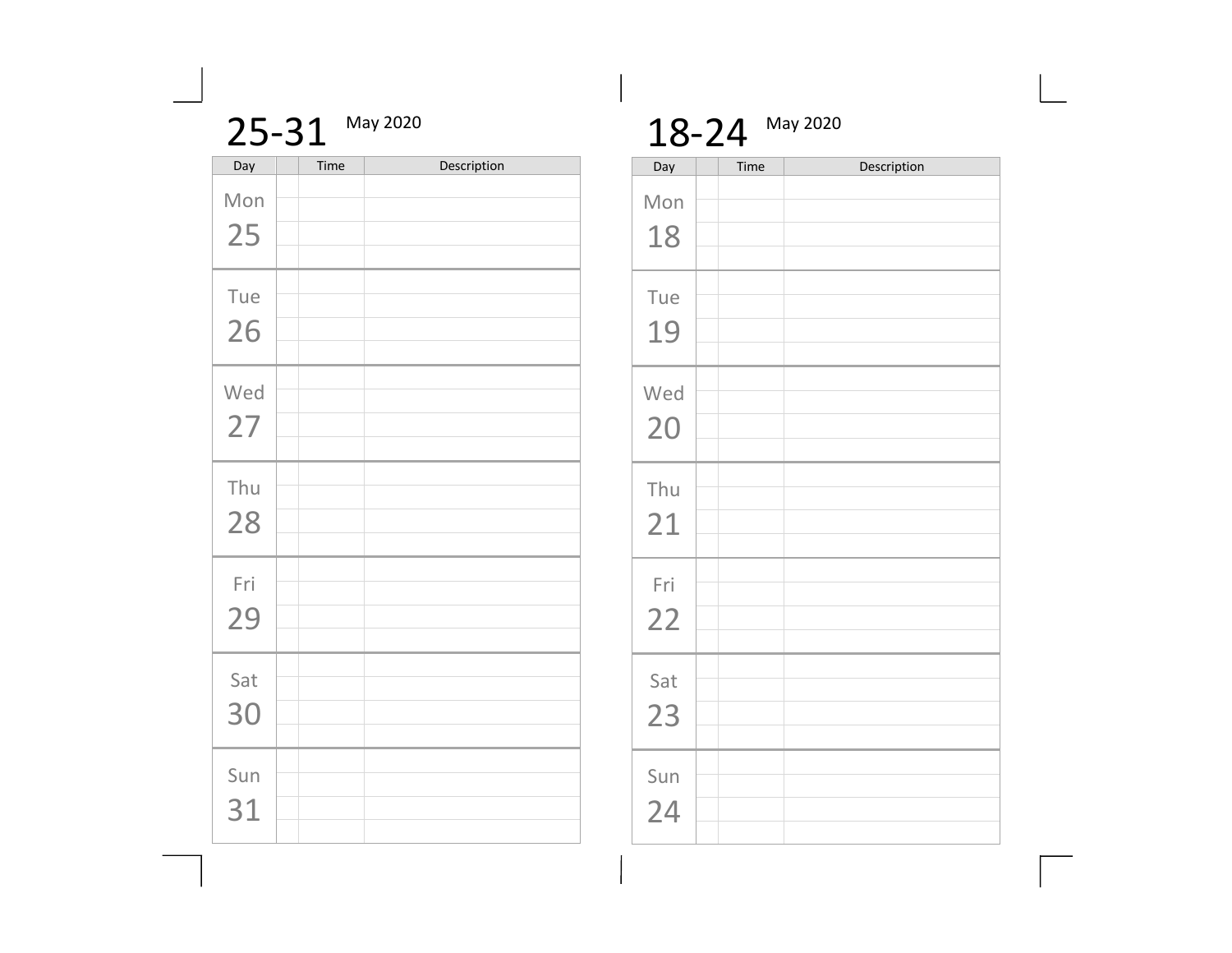| May 2020 25-31 |      | June 2020 $1-7$ |  |
|----------------|------|-----------------|--|
| Task           | Done | Task            |  |
|                |      |                 |  |
|                |      |                 |  |
|                |      |                 |  |
|                |      |                 |  |
|                |      |                 |  |
|                |      |                 |  |
|                |      |                 |  |
|                |      |                 |  |
|                |      |                 |  |
|                |      |                 |  |
|                |      |                 |  |
|                |      |                 |  |
|                |      |                 |  |
|                |      |                 |  |
|                |      |                 |  |
|                |      |                 |  |
|                |      |                 |  |
|                |      |                 |  |
|                |      |                 |  |
|                |      |                 |  |
|                |      |                 |  |
|                |      |                 |  |
|                |      |                 |  |
|                |      |                 |  |
|                |      |                 |  |
|                |      |                 |  |
|                |      |                 |  |
|                |      |                 |  |
|                |      |                 |  |
|                |      |                 |  |

| Task | D <sub>C</sub> |
|------|----------------|
|      |                |
|      |                |
|      |                |
|      |                |
|      |                |
|      |                |
|      |                |
|      |                |
|      |                |
|      |                |
|      |                |
|      |                |
|      |                |
|      |                |
|      |                |
|      |                |
|      |                |
|      |                |
|      |                |
|      |                |
|      |                |
|      |                |
|      |                |
|      |                |
|      |                |
|      |                |
|      |                |
|      |                |
|      |                |
|      |                |
|      |                |
|      |                |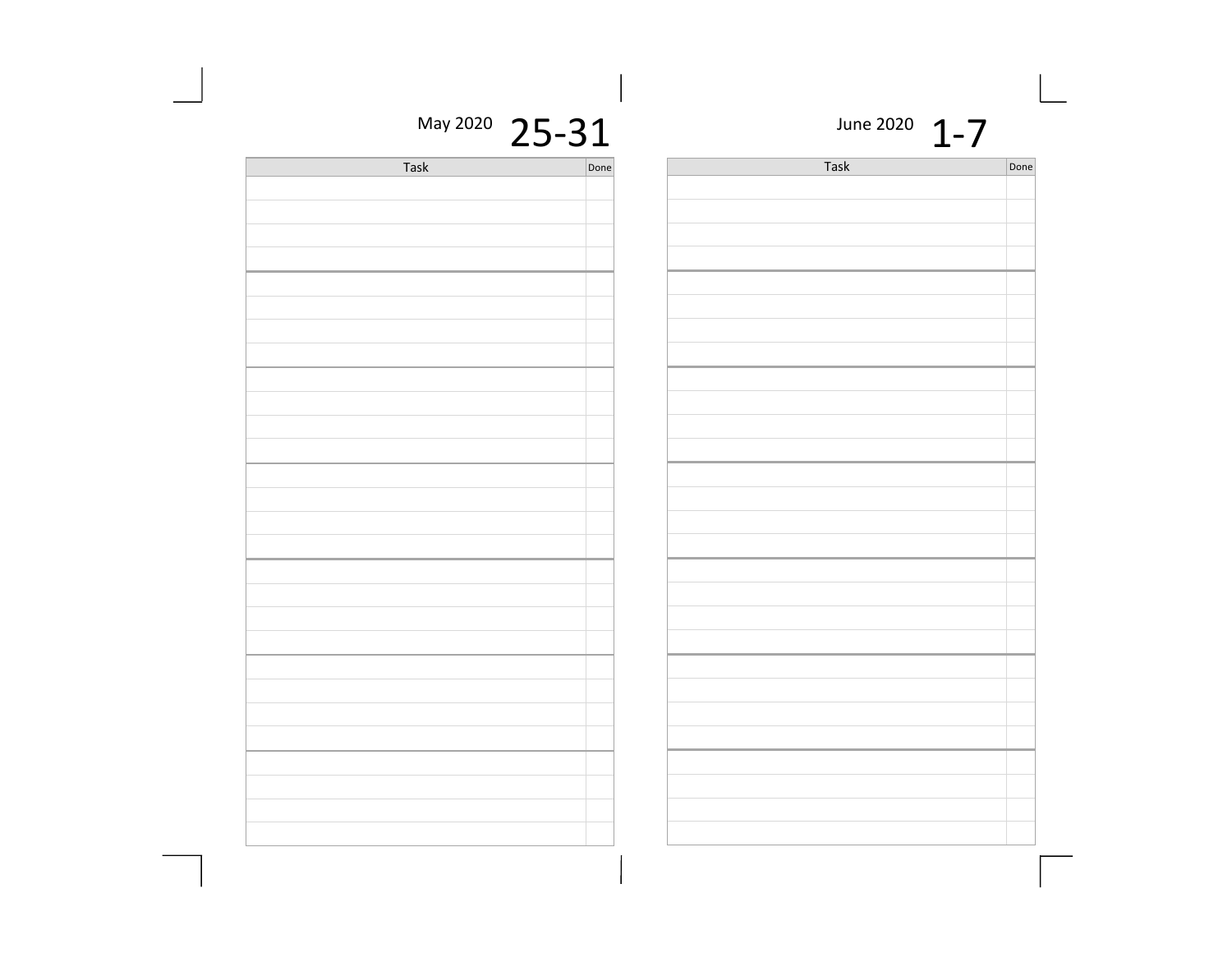| $8 - 14$  |      | <b>June 2020</b> |  |  |
|-----------|------|------------------|--|--|
| Day       | Time | Description      |  |  |
| Mon<br>8  |      |                  |  |  |
| Tue<br>9  |      |                  |  |  |
| Wed<br>10 |      |                  |  |  |
| Thu<br>11 |      |                  |  |  |
| Fri<br>12 |      |                  |  |  |
| Sat<br>13 |      |                  |  |  |
| Sun<br>14 |      |                  |  |  |

| $1 - 7$               | <b>June 2020</b> |             |  |
|-----------------------|------------------|-------------|--|
| Day                   | Time             | Description |  |
| Mon<br>$\mathbf 1$    |                  |             |  |
| Tue<br>$\overline{2}$ |                  |             |  |
| Wed<br>3              |                  |             |  |
| Thu<br>$\overline{4}$ |                  |             |  |
| Fri<br>5              |                  |             |  |
| Sat<br>6              |                  |             |  |
| Sun                   |                  |             |  |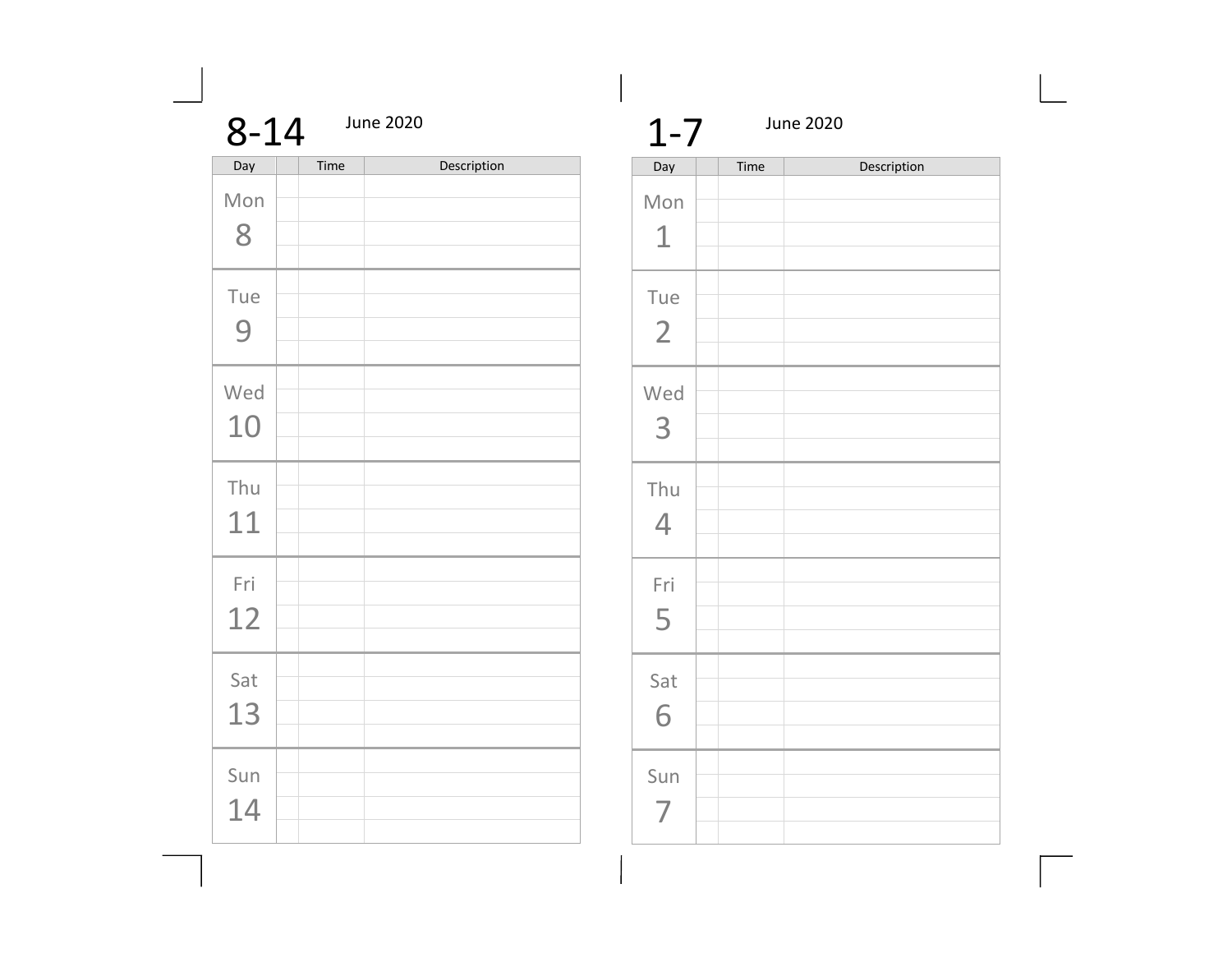| June 2020 $8-14$ |      |      | June 2020 $15-21$ |
|------------------|------|------|-------------------|
| Task             | Done | Task | Done              |
|                  |      |      |                   |
|                  |      |      |                   |
|                  |      |      |                   |
|                  |      |      |                   |
|                  |      |      |                   |
|                  |      |      |                   |
|                  |      |      |                   |
|                  |      |      |                   |
|                  |      |      |                   |
|                  |      |      |                   |
|                  |      |      |                   |
|                  |      |      |                   |
|                  |      |      |                   |
|                  |      |      |                   |
|                  |      |      |                   |
|                  |      |      |                   |
|                  |      |      |                   |
|                  |      |      |                   |
|                  |      |      |                   |
|                  |      |      |                   |
|                  |      |      |                   |
|                  |      |      |                   |
|                  |      |      |                   |
|                  |      |      |                   |
|                  |      |      |                   |
|                  |      |      |                   |
|                  |      |      |                   |
|                  |      |      |                   |
|                  |      |      |                   |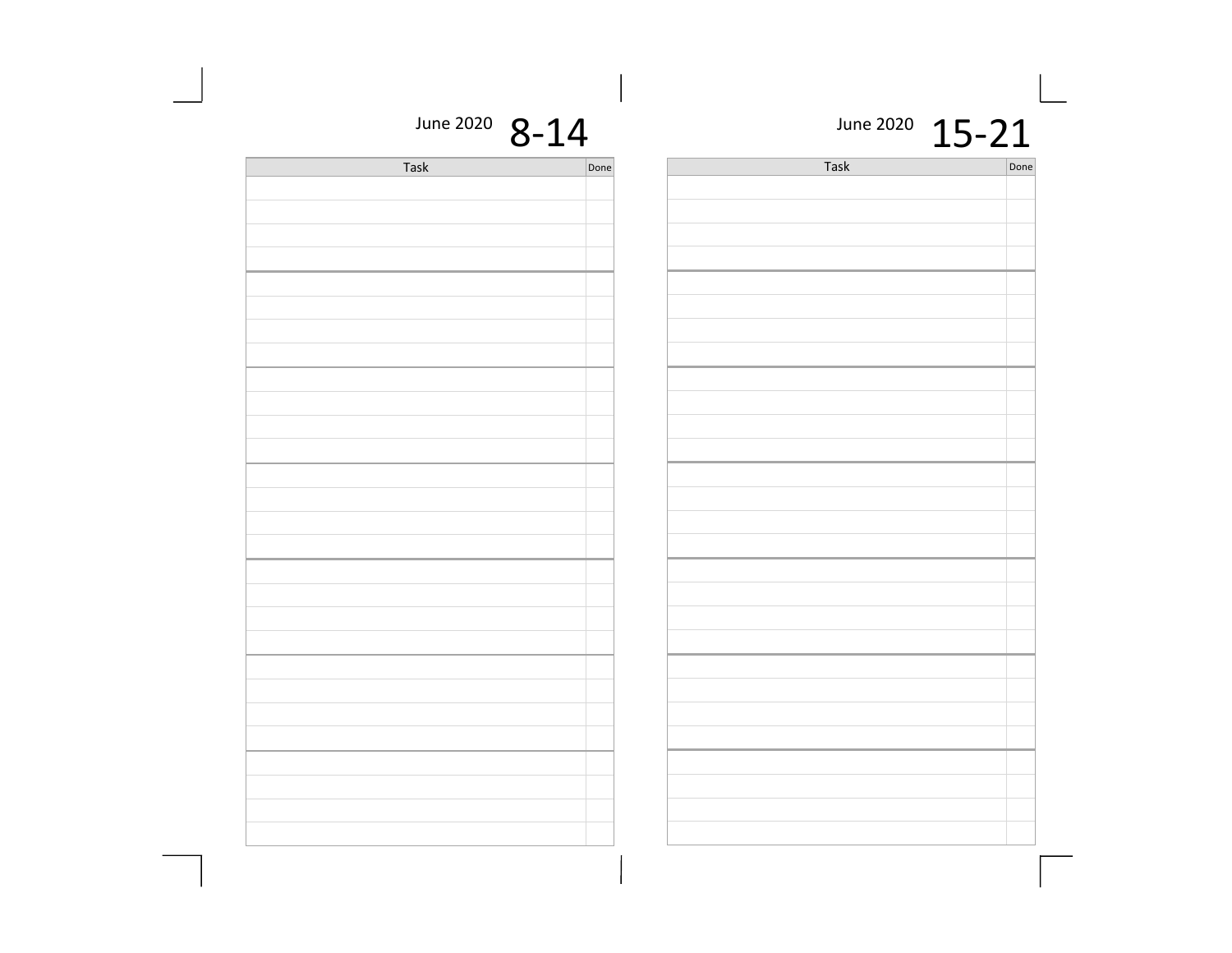|             | June 2020 |  |
|-------------|-----------|--|
| Time<br>Dav |           |  |

| Day       | Time | Description |
|-----------|------|-------------|
| Mon<br>22 |      |             |
| Tue<br>23 |      |             |
| Wed<br>24 |      |             |
| Thu<br>25 |      |             |
| Fri<br>26 |      |             |
| Sat<br>27 |      |             |
| Sun<br>28 |      |             |

## 15-21 June 2020

| Day       | Time | Description |
|-----------|------|-------------|
| Mon<br>15 |      |             |
| Tue<br>16 |      |             |
| Wed<br>17 |      |             |
| Thu<br>18 |      |             |
| Fri<br>19 |      |             |
| Sat<br>20 |      |             |
| Sun<br>21 |      |             |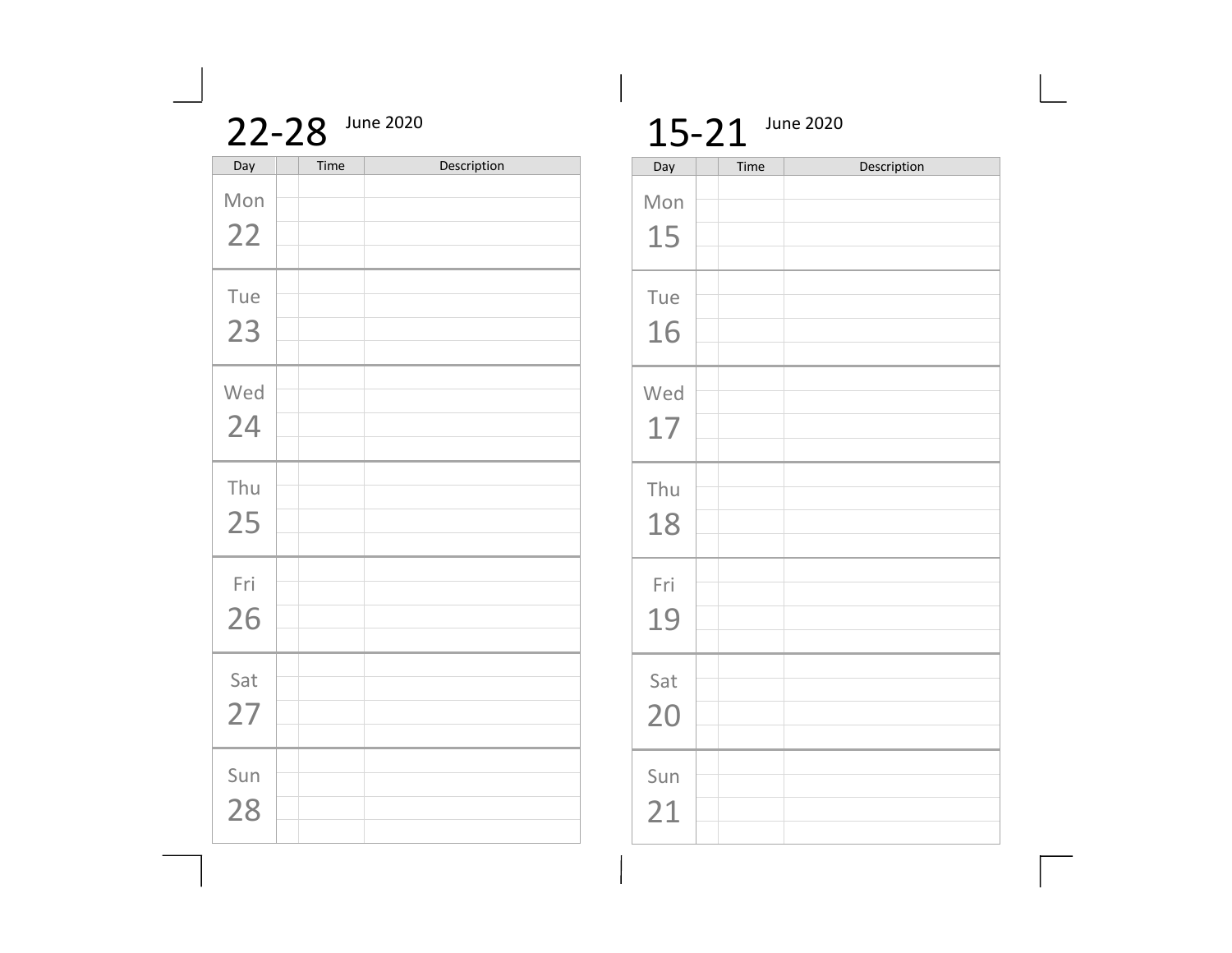| June 2020 / 29-5<br>Task | Done |
|--------------------------|------|
|                          |      |
|                          |      |
|                          |      |
|                          |      |
|                          |      |
|                          |      |
|                          |      |
|                          |      |
|                          |      |
|                          |      |
|                          |      |
|                          |      |
|                          |      |
|                          |      |
|                          |      |
|                          |      |
|                          |      |
|                          |      |
|                          |      |
|                          |      |
|                          |      |
|                          |      |
|                          |      |
|                          |      |
|                          |      |
|                          |      |

## June 2020 22-28

| <b>Task</b> | Done |
|-------------|------|
|             |      |
|             |      |
|             |      |
|             |      |
|             |      |
|             |      |
|             |      |
|             |      |
|             |      |
|             |      |
|             |      |
|             |      |
|             |      |
|             |      |
|             |      |
|             |      |
|             |      |
|             |      |
|             |      |
|             |      |
|             |      |
|             |      |
|             |      |
|             |      |
|             |      |
|             |      |
|             |      |
|             |      |
|             |      |
|             |      |
|             |      |
|             |      |
|             |      |
|             |      |
|             |      |
|             |      |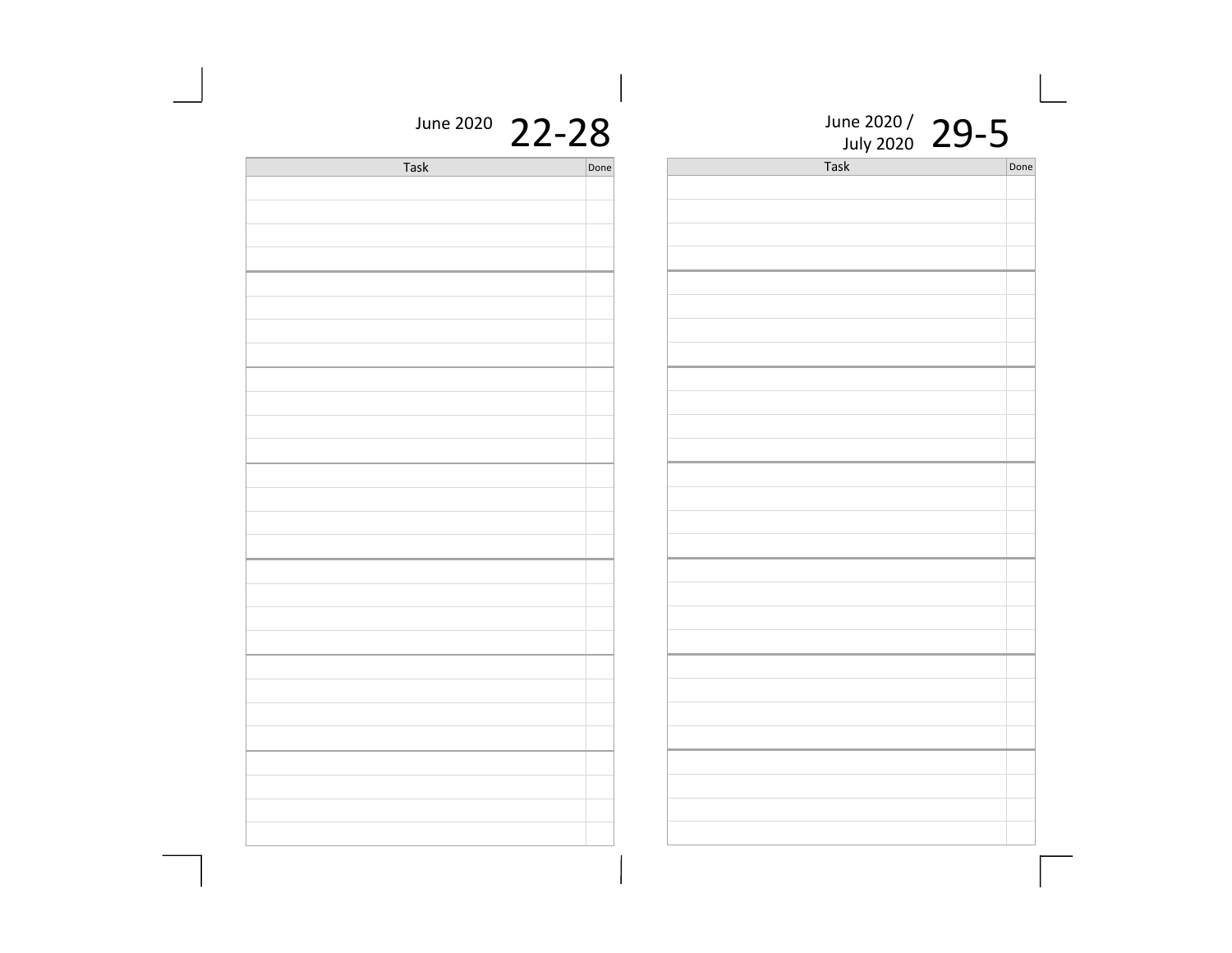| $6 - 12$  |      | <b>July 2020</b> |  |  |
|-----------|------|------------------|--|--|
| Day       | Time | Description      |  |  |
| Mon<br>6  |      |                  |  |  |
| Tue<br>7  |      |                  |  |  |
| Wed<br>8  |      |                  |  |  |
| Thu<br>9  |      |                  |  |  |
| Fri<br>10 |      |                  |  |  |
| Sat<br>11 |      |                  |  |  |
| Sun<br>12 |      |                  |  |  |

 $\frac{29-5}{\frac{\text{July }2020}{\text{Day}}}$ July 2020 Description Mon 29 Tue 30 Wed 1 Thu 2 Fri 3 Sat 4 Sun 5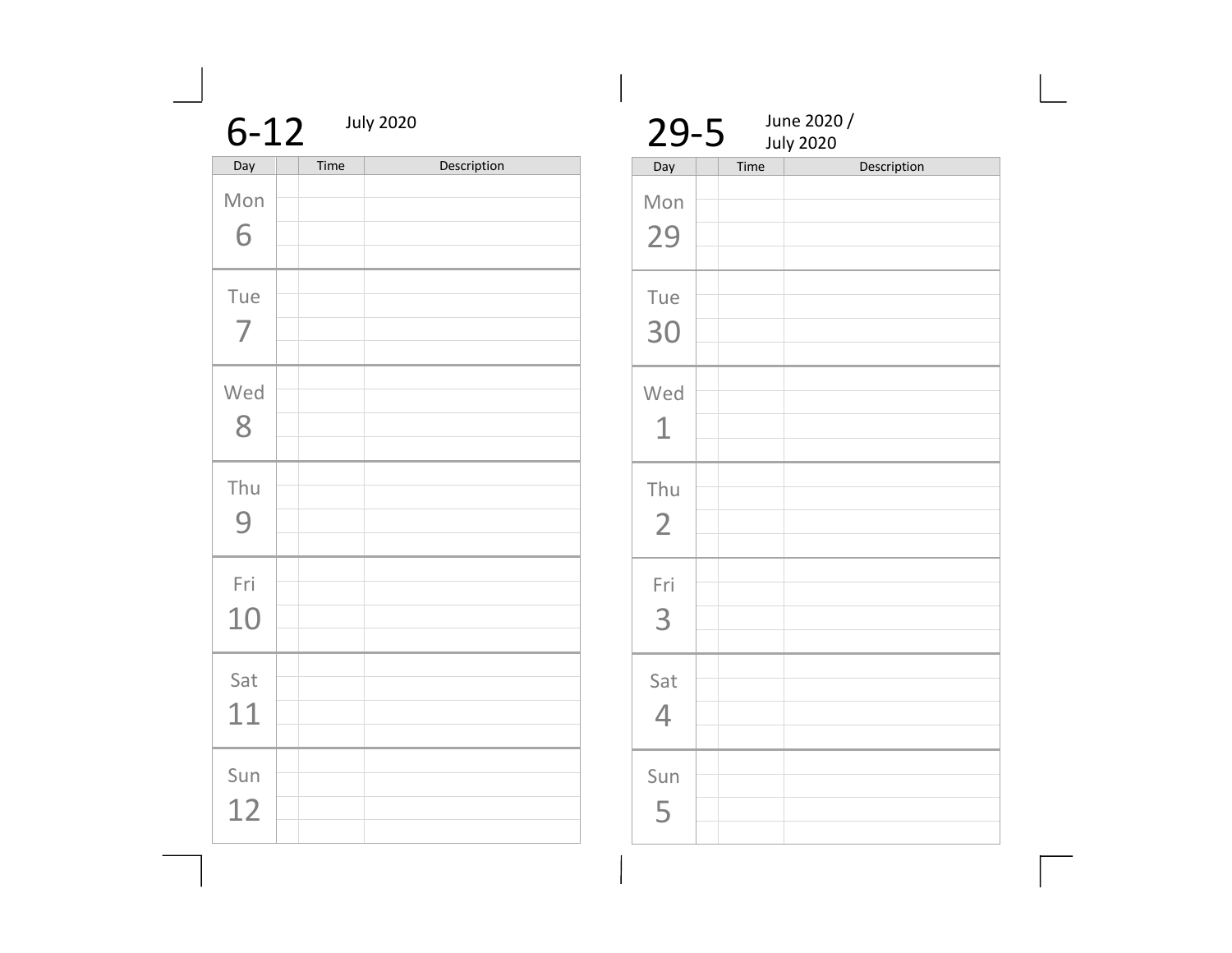July 2020  $13 - 19$ 

Task Done

July 2020  $6-12$ 

| Task | Done | Task |
|------|------|------|
|      |      |      |
|      |      |      |
|      |      |      |
|      |      |      |
|      |      |      |
|      |      |      |
|      |      |      |
|      |      |      |
|      |      |      |
|      |      |      |
|      |      |      |
|      |      |      |
|      |      |      |
|      |      |      |
|      |      |      |
|      |      |      |
|      |      |      |
|      |      |      |
|      |      |      |
|      |      |      |
|      |      |      |
|      |      |      |
|      |      |      |
|      |      |      |
|      |      |      |
|      |      |      |
|      |      |      |
|      |      |      |
|      |      |      |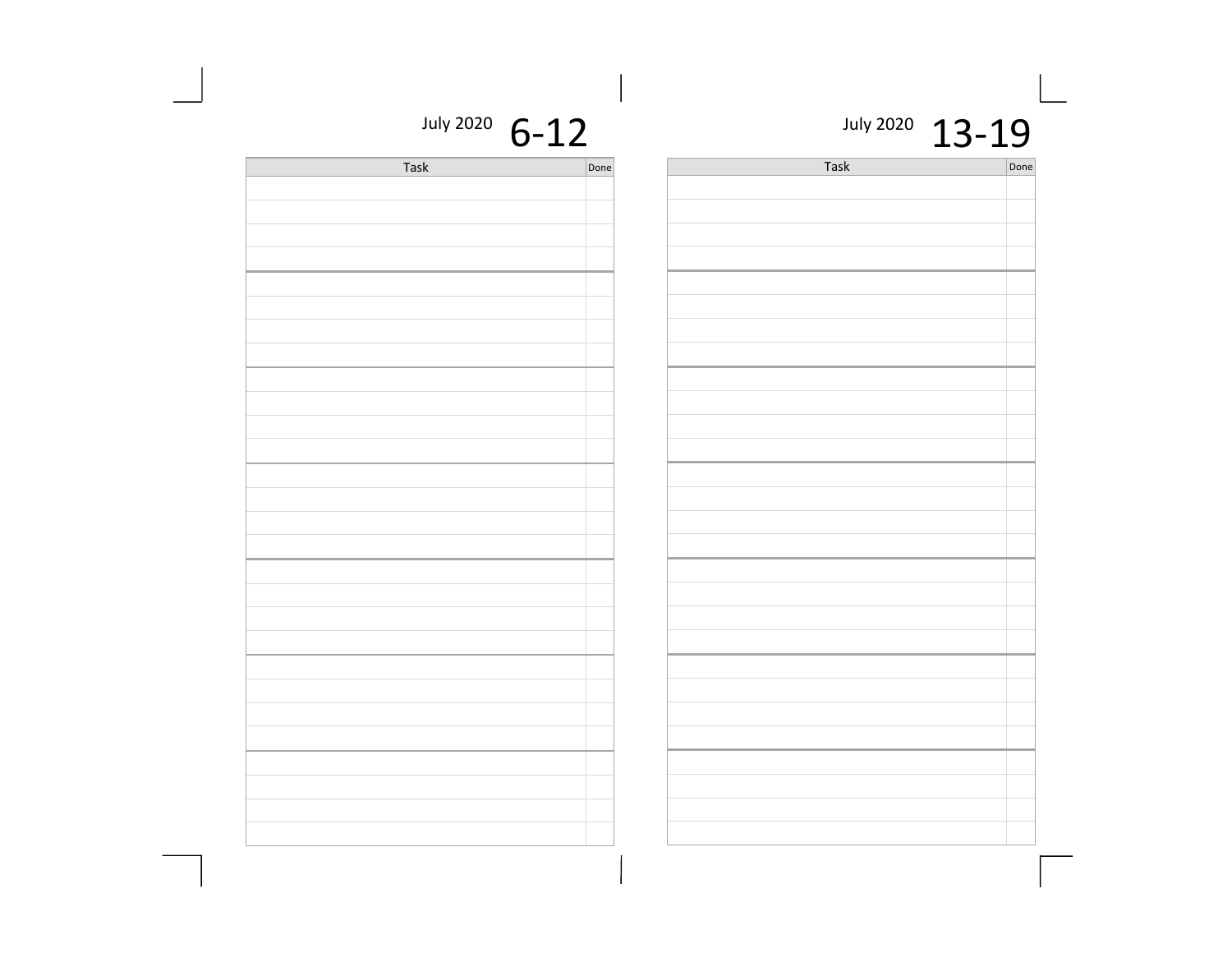| 20-26 July 2020 |  |
|-----------------|--|
|-----------------|--|

| Day       | Time | Description |
|-----------|------|-------------|
| Mon<br>20 |      |             |
| Tue<br>21 |      |             |
| Wed<br>22 |      |             |
| Thu<br>23 |      |             |
| Fri<br>24 |      |             |
| Sat<br>25 |      |             |
| Sun<br>26 |      |             |

## 13-19 July 2020

| Day       | Time | Description |
|-----------|------|-------------|
| Mon<br>13 |      |             |
| Tue<br>14 |      |             |
| Wed<br>15 |      |             |
| Thu<br>16 |      |             |
| Fri<br>17 |      |             |
| Sat<br>18 |      |             |
| Sun<br>19 |      |             |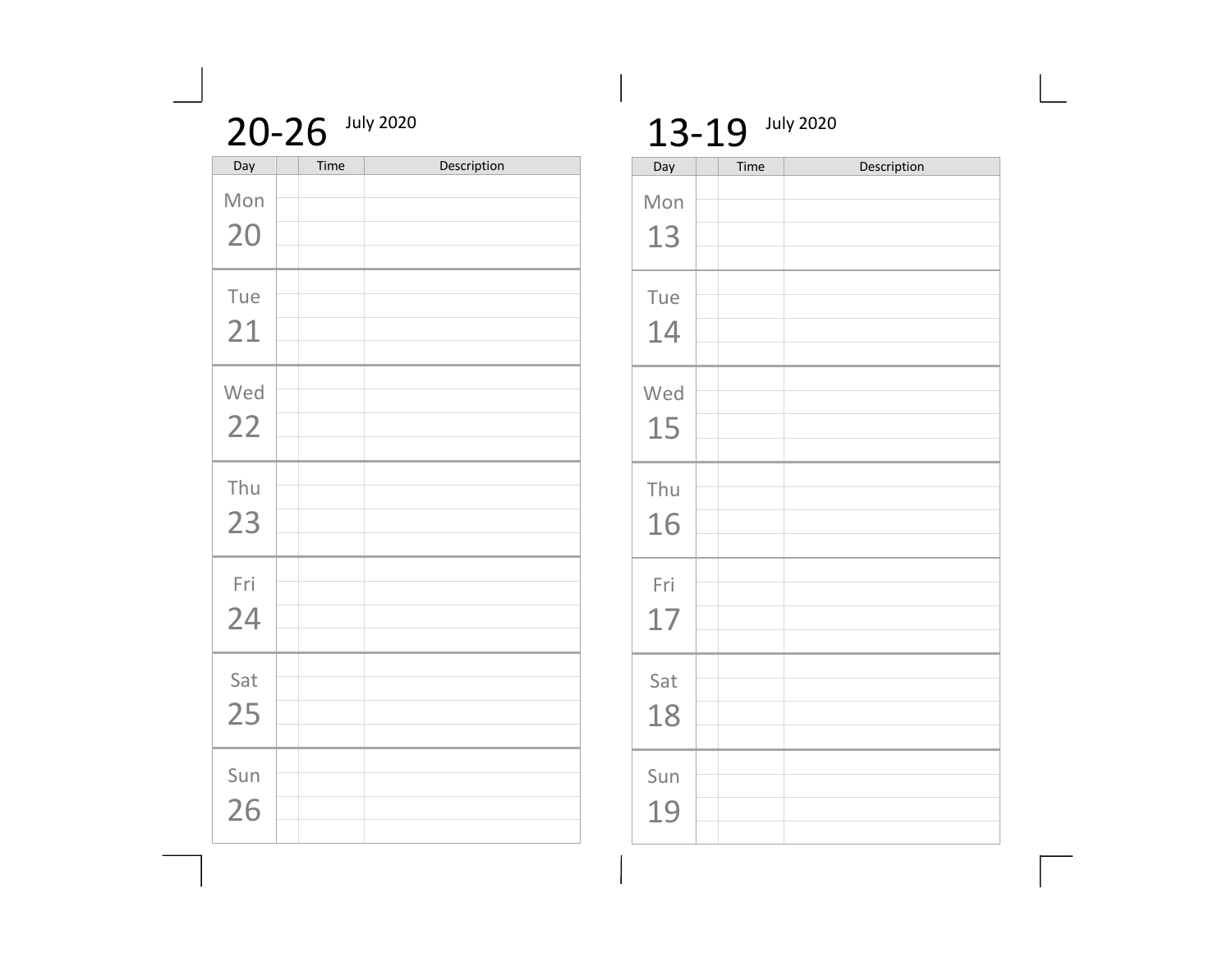| July 2020 / |  |
|-------------|--|
| August 2020 |  |

Task Done

| July 2020 | 20-26 |
|-----------|-------|
|-----------|-------|

| Task | Done |
|------|------|
|      |      |
|      |      |
|      |      |
|      |      |
|      |      |
|      |      |
|      |      |
|      |      |
|      |      |
|      |      |
|      |      |
|      |      |
|      |      |
|      |      |
|      |      |
|      |      |
|      |      |
|      |      |
|      |      |
|      |      |
|      |      |
|      |      |
|      |      |
|      |      |
|      |      |
|      |      |
|      |      |
|      |      |
|      |      |
|      |      |
|      |      |
|      |      |
|      |      |
|      |      |
|      |      |
|      |      |
|      |      |
|      |      |
|      |      |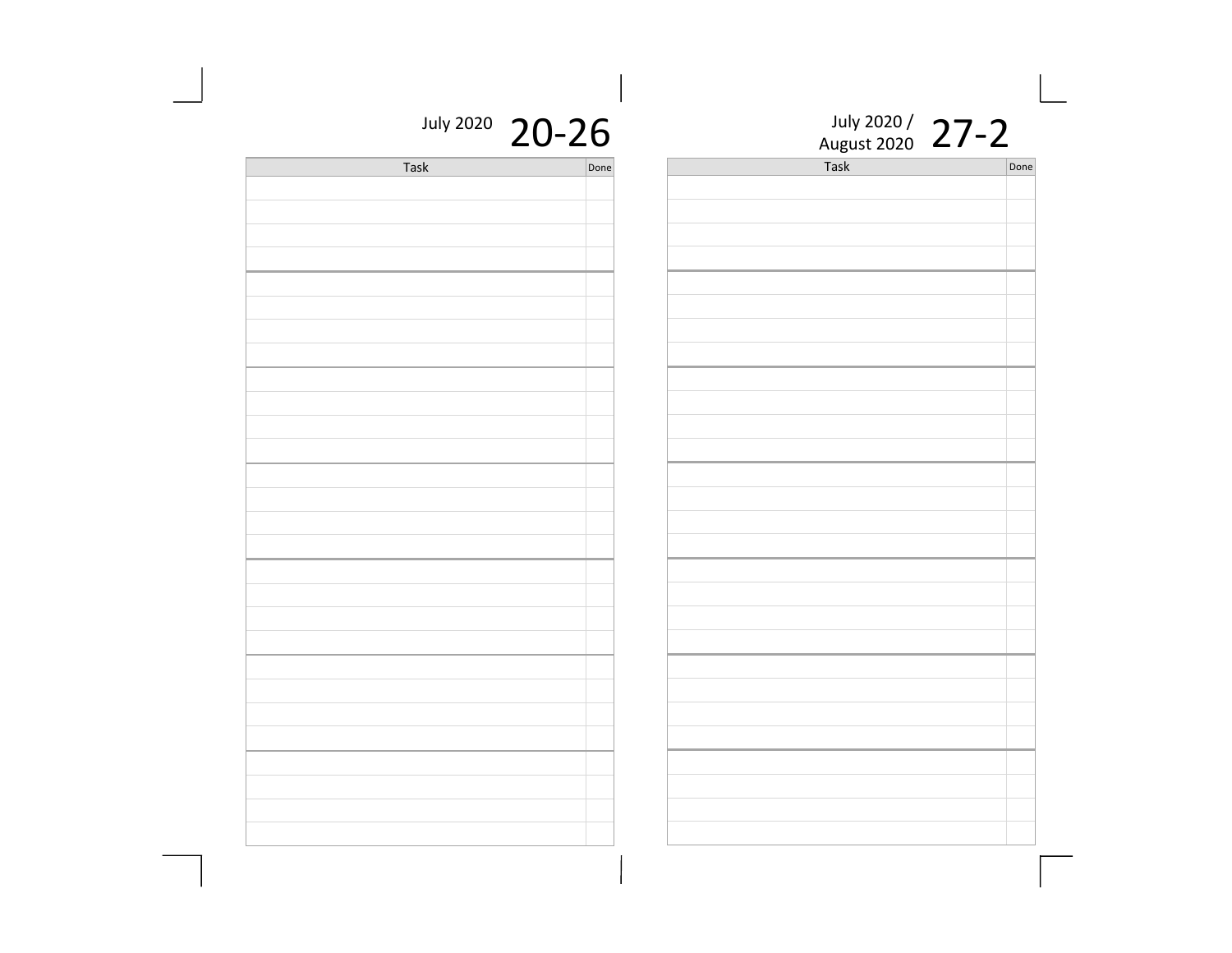| $3 - 9$               |      | August 2020 |  |
|-----------------------|------|-------------|--|
| Day                   | Time | Description |  |
| Mon<br>3              |      |             |  |
| Tue<br>$\overline{4}$ |      |             |  |
| Wed<br>5              |      |             |  |
| Thu<br>6              |      |             |  |
| Fri<br>$\overline{7}$ |      |             |  |
| Sat<br>8              |      |             |  |
| Sun<br>q              |      |             |  |

| $27 - 2$              |      | July 2020 /<br>August 2020 |
|-----------------------|------|----------------------------|
| Day                   | Time | Description                |
| Mon<br>27             |      |                            |
| Tue<br>28             |      |                            |
| Wed<br>29             |      |                            |
| Thu<br>30             |      |                            |
| Fri<br>31             |      |                            |
| Sat<br>1              |      |                            |
| Sun<br>$\overline{2}$ |      |                            |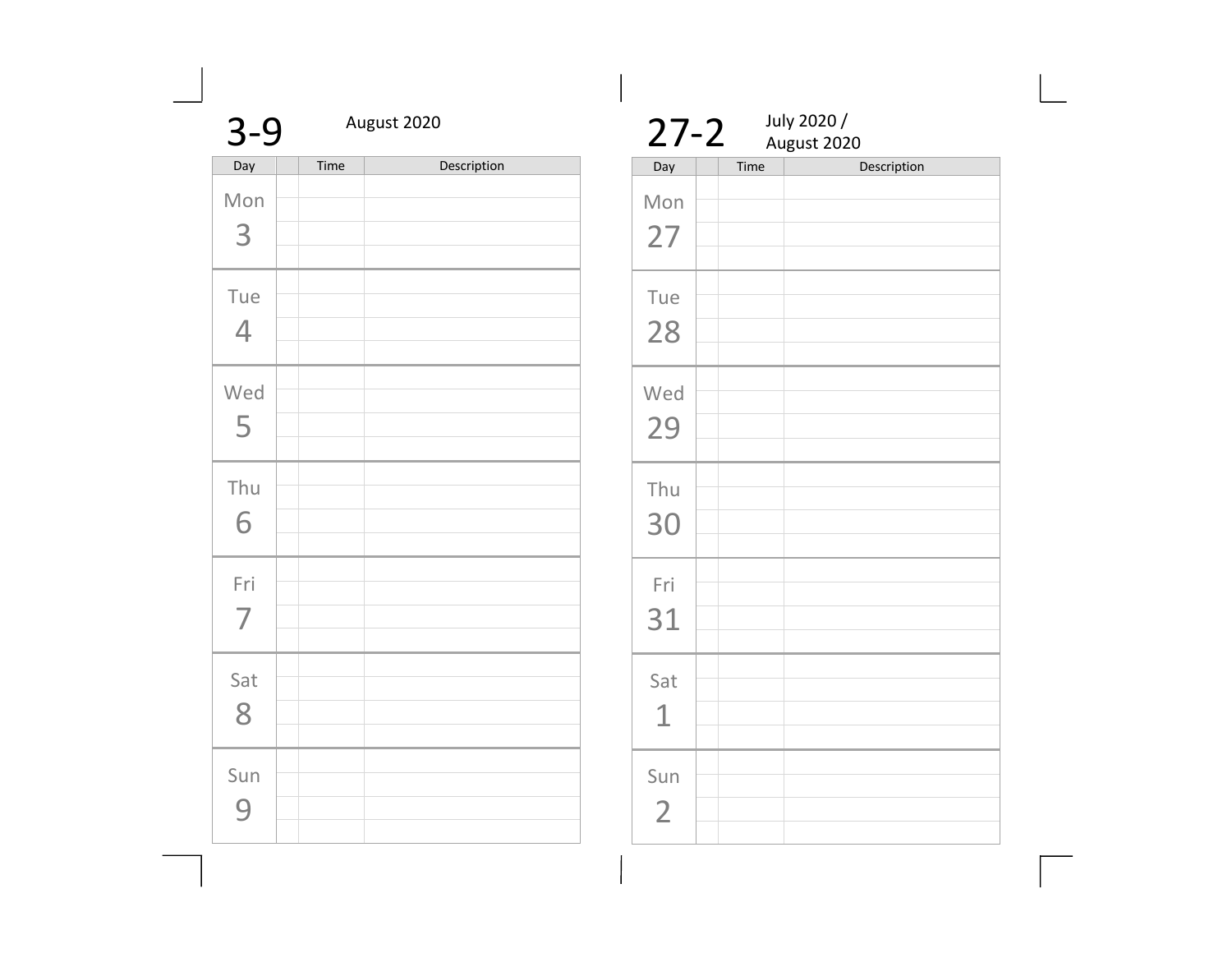#### August 2020  $10 - 16$

Task Done

| August 2020 | $\overline{\mathbf{Q}}$ |
|-------------|-------------------------|
|-------------|-------------------------|

| Task | Done |
|------|------|
|      |      |
|      |      |
|      |      |
|      |      |
|      |      |
|      |      |
|      |      |
|      |      |
|      |      |
|      |      |
|      |      |
|      |      |
|      |      |
|      |      |
|      |      |
|      |      |
|      |      |
|      |      |
|      |      |
|      |      |
|      |      |
|      |      |
|      |      |
|      |      |
|      |      |
|      |      |
|      |      |
|      |      |
|      |      |
|      |      |
|      |      |
|      |      |
|      |      |
|      |      |
|      |      |
|      |      |
|      |      |
|      |      |
|      |      |
|      |      |
|      |      |
|      |      |
|      |      |
|      |      |
|      |      |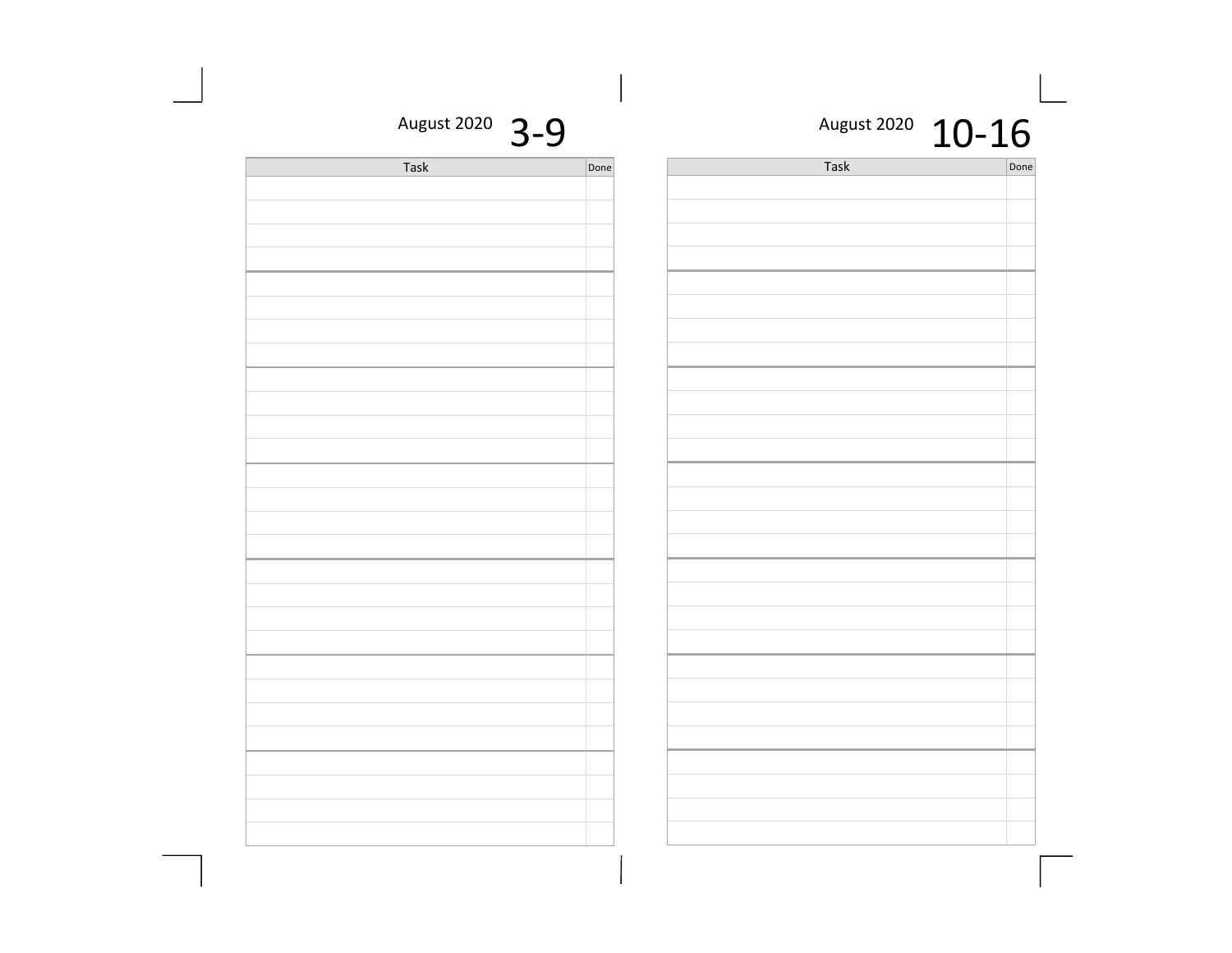| August 2020 |
|-------------|
|             |

| Day | Time | Description |
|-----|------|-------------|
| Mon |      |             |
| 17  |      |             |
| Tue |      |             |
| 18  |      |             |
| Wed |      |             |
| 19  |      |             |
| Thu |      |             |
| 20  |      |             |
| Fri |      |             |
| 21  |      |             |
| Sat |      |             |
| 22  |      |             |
| Sun |      |             |
| 23  |      |             |

## 10-16 August 2020

| Day       | Time | Description |
|-----------|------|-------------|
| Mon<br>10 |      |             |
| Tue<br>11 |      |             |
| Wed<br>12 |      |             |
| Thu<br>13 |      |             |
| Fri<br>14 |      |             |
| Sat<br>15 |      |             |
| Sun<br>16 |      |             |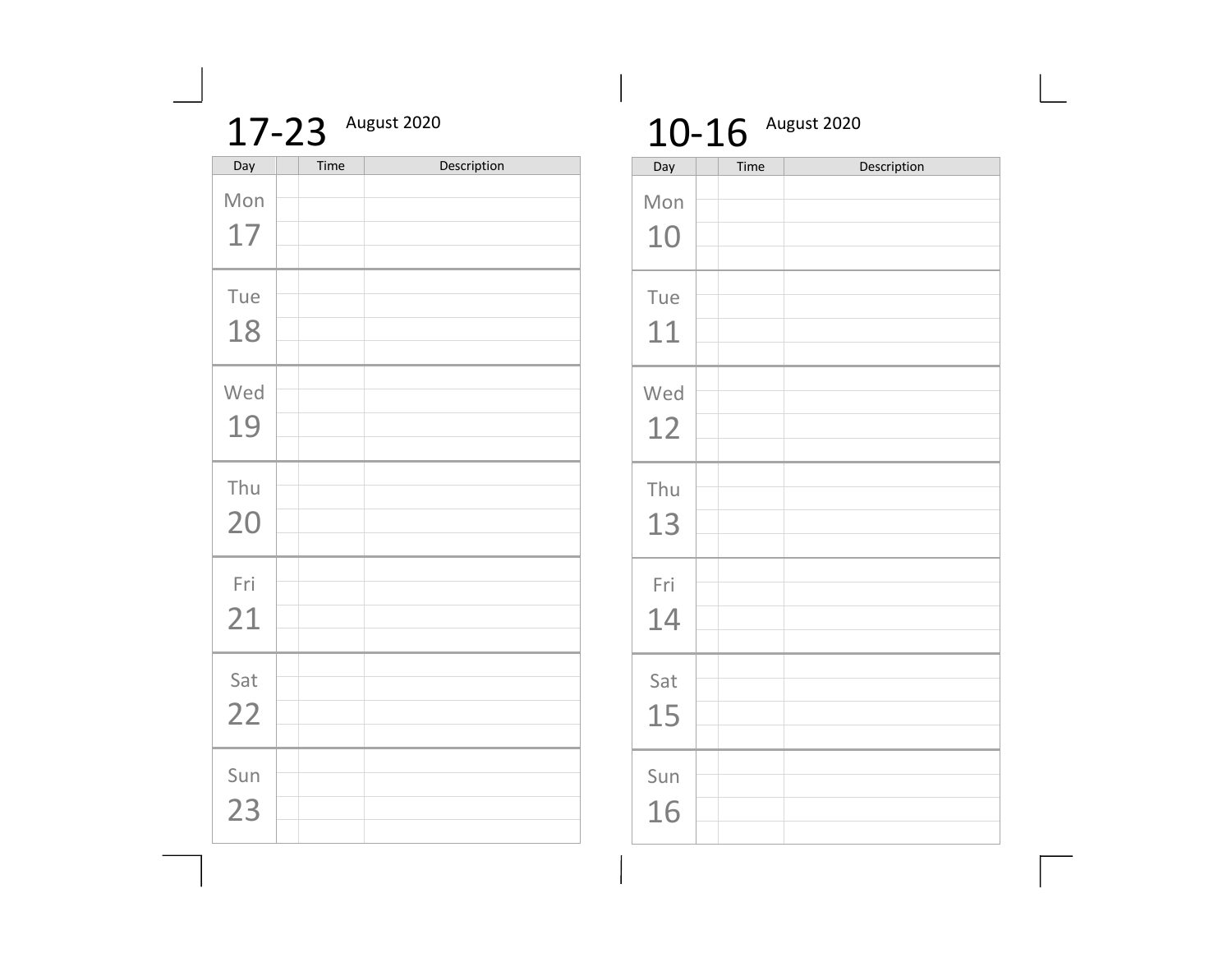#### August 2020 24-30

Done

| $\check{ }$ |  |      | $\leftarrow$ | u |
|-------------|--|------|--------------|---|
| Done        |  | Task |              |   |
|             |  |      |              |   |
|             |  |      |              |   |
|             |  |      |              |   |
|             |  |      |              |   |
|             |  |      |              |   |
|             |  |      |              |   |
|             |  |      |              |   |
|             |  |      |              |   |
|             |  |      |              |   |
|             |  |      |              |   |
|             |  |      |              |   |
|             |  |      |              |   |
|             |  |      |              |   |
|             |  |      |              |   |
|             |  |      |              |   |
|             |  |      |              |   |
|             |  |      |              |   |
|             |  |      |              |   |
|             |  |      |              |   |
|             |  |      |              |   |
|             |  |      |              |   |
|             |  |      |              |   |
|             |  |      |              |   |
|             |  |      |              |   |
|             |  |      |              |   |
|             |  |      |              |   |
|             |  |      |              |   |
|             |  |      |              |   |
|             |  |      |              |   |
|             |  |      |              |   |
|             |  |      |              |   |
|             |  |      |              |   |

#### August 2020 17-23

| <b>Task</b> | Done |
|-------------|------|
|             |      |
|             |      |
|             |      |
|             |      |
|             |      |
|             |      |
|             |      |
|             |      |
|             |      |
|             |      |
|             |      |
|             |      |
|             |      |
|             |      |
|             |      |
|             |      |
|             |      |
|             |      |
|             |      |
|             |      |
|             |      |
|             |      |
|             |      |
|             |      |
|             |      |
|             |      |
|             |      |
|             |      |
|             |      |
|             |      |
|             |      |
|             |      |
|             |      |
|             |      |
|             |      |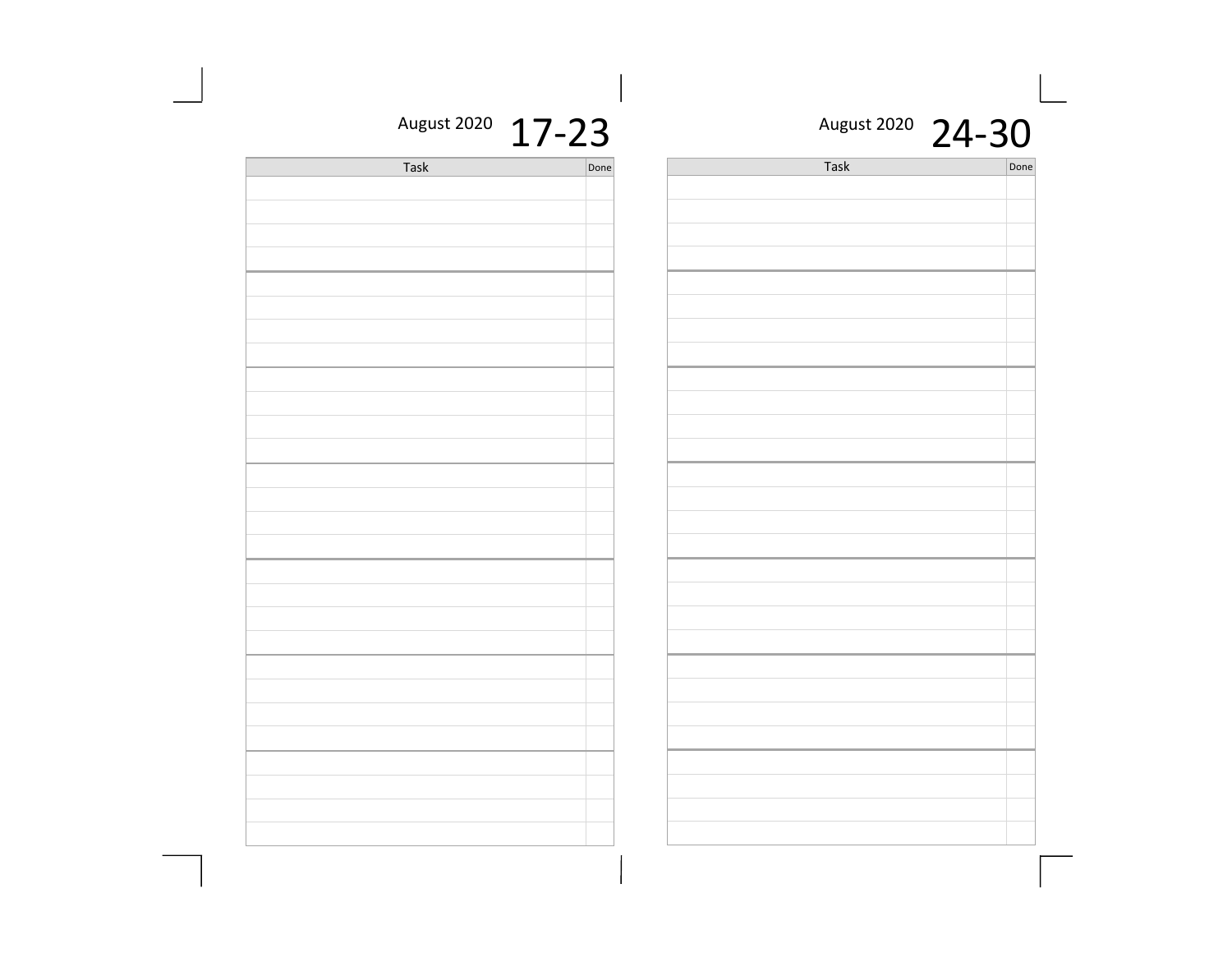| $31-6$                |      | August 2020 /<br>September 2020 |  |  |
|-----------------------|------|---------------------------------|--|--|
| Day                   | Time | Description                     |  |  |
| Mon<br>31             |      |                                 |  |  |
| Tue<br>1              |      |                                 |  |  |
| Wed<br>$\overline{2}$ |      |                                 |  |  |
| Thu<br>3              |      |                                 |  |  |
| Fri<br>4              |      |                                 |  |  |
| Sat<br>5              |      |                                 |  |  |
| Sun<br>6              |      |                                 |  |  |

| August 2020<br>24-30 |      |             |  |  |
|----------------------|------|-------------|--|--|
| Day                  | Time | Description |  |  |
| Mon<br>24            |      |             |  |  |
| Tue<br>25            |      |             |  |  |
| Wed<br>26            |      |             |  |  |
| Thu<br>27            |      |             |  |  |
| Fri<br>28            |      |             |  |  |
| Sat<br>29            |      |             |  |  |
| Sun<br>30            |      |             |  |  |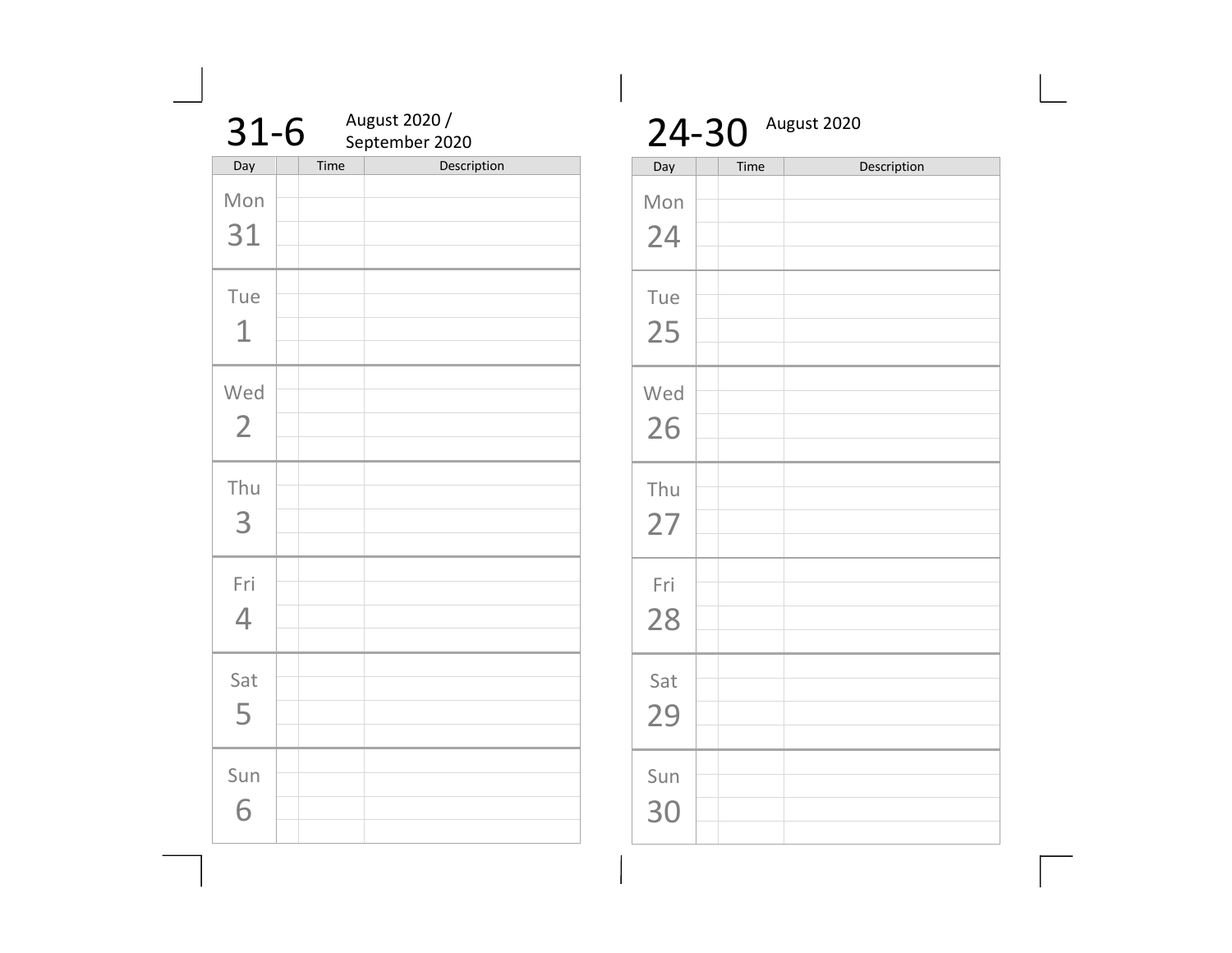| September 2020 |  |
|----------------|--|
|----------------|--|

| ne | Task | Done |
|----|------|------|
|    |      |      |
|    |      |      |
|    |      |      |
|    |      |      |
|    |      |      |
|    |      |      |
|    |      |      |
|    |      |      |
|    |      |      |
|    |      |      |
|    |      |      |
|    |      |      |
|    |      |      |
|    |      |      |
|    |      |      |
|    |      |      |
|    |      |      |
|    |      |      |
|    |      |      |
|    |      |      |
|    |      |      |
|    |      |      |
|    |      |      |
|    |      |      |
|    |      |      |
|    |      |      |
|    |      |      |
|    |      |      |
|    |      |      |
|    |      |      |
|    |      |      |
|    |      |      |
|    |      |      |
|    |      |      |

August 2020 /  $31-6$ 

| September 2020 $\rightarrow$ $\rightarrow$ | ◢ |      |
|--------------------------------------------|---|------|
| Task                                       |   | Done |
|                                            |   |      |
|                                            |   |      |
|                                            |   |      |
|                                            |   |      |
|                                            |   |      |
|                                            |   |      |
|                                            |   |      |
|                                            |   |      |
|                                            |   |      |
|                                            |   |      |
|                                            |   |      |
|                                            |   |      |
|                                            |   |      |
|                                            |   |      |
|                                            |   |      |
|                                            |   |      |
|                                            |   |      |
|                                            |   |      |
|                                            |   |      |
|                                            |   |      |
|                                            |   |      |
|                                            |   |      |
|                                            |   |      |
|                                            |   |      |
|                                            |   |      |
|                                            |   |      |
|                                            |   |      |
|                                            |   |      |
|                                            |   |      |
|                                            |   |      |
|                                            |   |      |
|                                            |   |      |
|                                            |   |      |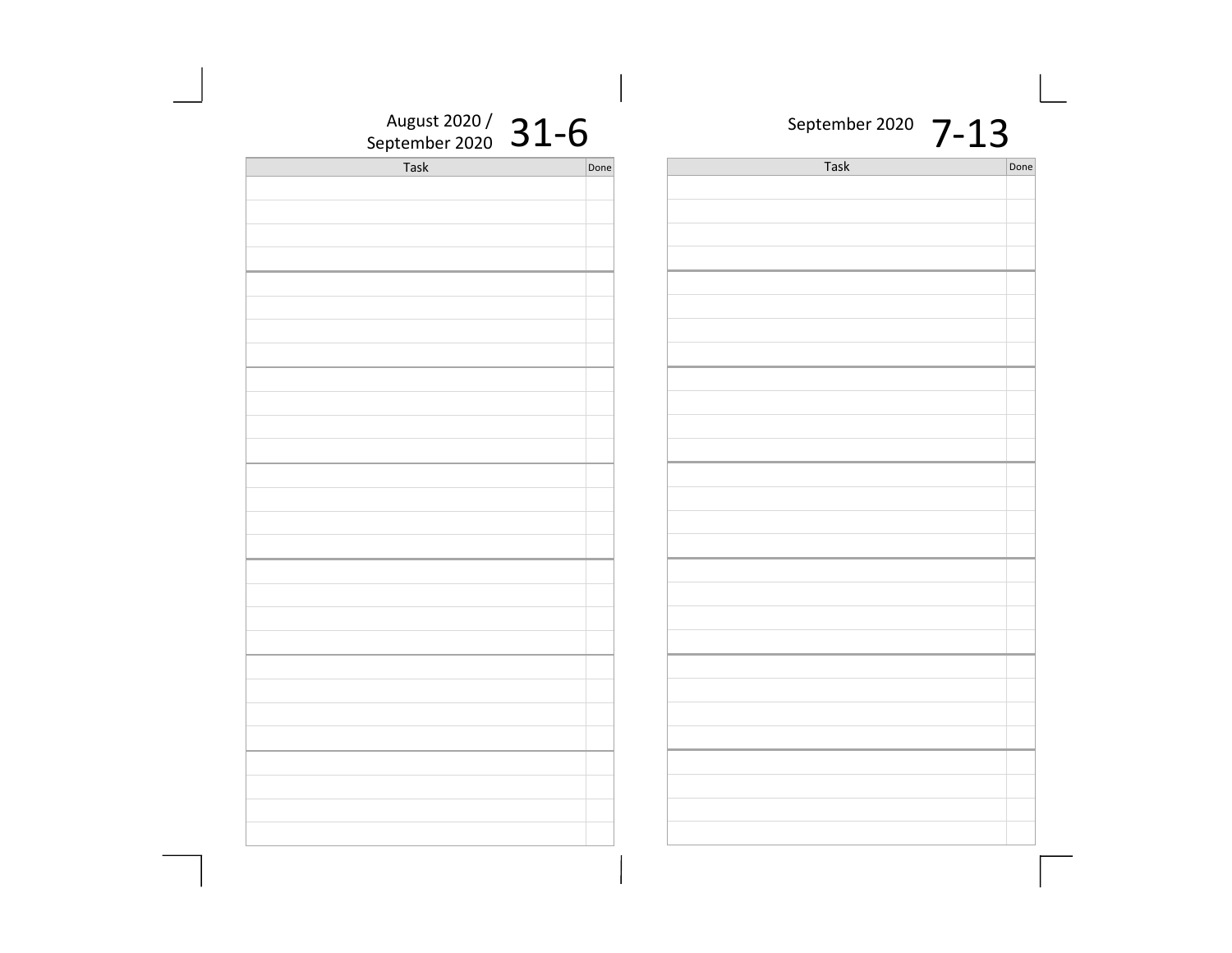| September 2020<br>14-20 |      |             |  |  |
|-------------------------|------|-------------|--|--|
| Day                     | Time | Description |  |  |
| Mon                     |      |             |  |  |
| 14                      |      |             |  |  |
| Tue                     |      |             |  |  |
| 15                      |      |             |  |  |
| Wed                     |      |             |  |  |
| 16                      |      |             |  |  |
| Thu                     |      |             |  |  |
| 17                      |      |             |  |  |
| Fri                     |      |             |  |  |
| 18                      |      |             |  |  |
| Sat                     |      |             |  |  |
| 19                      |      |             |  |  |
|                         |      |             |  |  |
| Sun                     |      |             |  |  |
| 20                      |      |             |  |  |

| $7 - 13$  |      | September 2020 |
|-----------|------|----------------|
| Day       | Time | Description    |
| Mon<br>7  |      |                |
| Tue<br>8  |      |                |
| Wed<br>9  |      |                |
| Thu<br>10 |      |                |
| Fri<br>11 |      |                |
| Sat<br>12 |      |                |
| Sun<br>13 |      |                |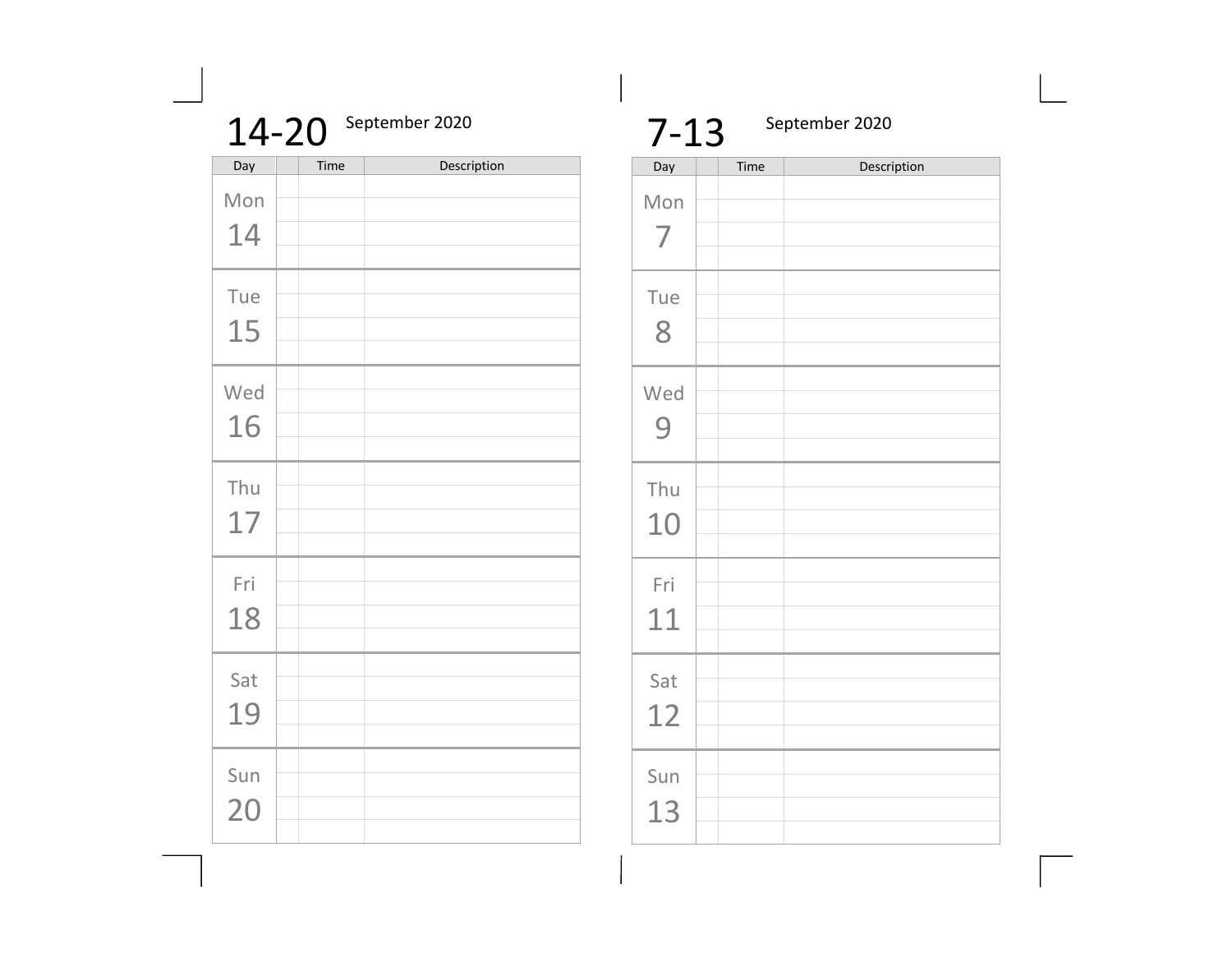#### September 2020 21-27

| ne | Task | Done |
|----|------|------|
|    |      |      |
|    |      |      |
|    |      |      |
|    |      |      |
|    |      |      |
|    |      |      |
|    |      |      |
|    |      |      |
|    |      |      |
|    |      |      |
|    |      |      |
|    |      |      |
|    |      |      |
|    |      |      |
|    |      |      |
|    |      |      |
|    |      |      |
|    |      |      |
|    |      |      |
|    |      |      |
|    |      |      |
|    |      |      |
|    |      |      |
|    |      |      |
|    |      |      |
|    |      |      |
|    |      |      |
|    |      |      |
|    |      |      |
|    |      |      |
|    |      |      |
|    |      |      |
|    |      |      |

#### September 2020  $14 - 20$

| Task | Done |
|------|------|
|      |      |
|      |      |
|      |      |
|      |      |
|      |      |
|      |      |
|      |      |
|      |      |
|      |      |
|      |      |
|      |      |
|      |      |
|      |      |
|      |      |
|      |      |
|      |      |
|      |      |
|      |      |
|      |      |
|      |      |
|      |      |
|      |      |
|      |      |
|      |      |
|      |      |
|      |      |
|      |      |
|      |      |
|      |      |
|      |      |
|      |      |
|      |      |
|      |      |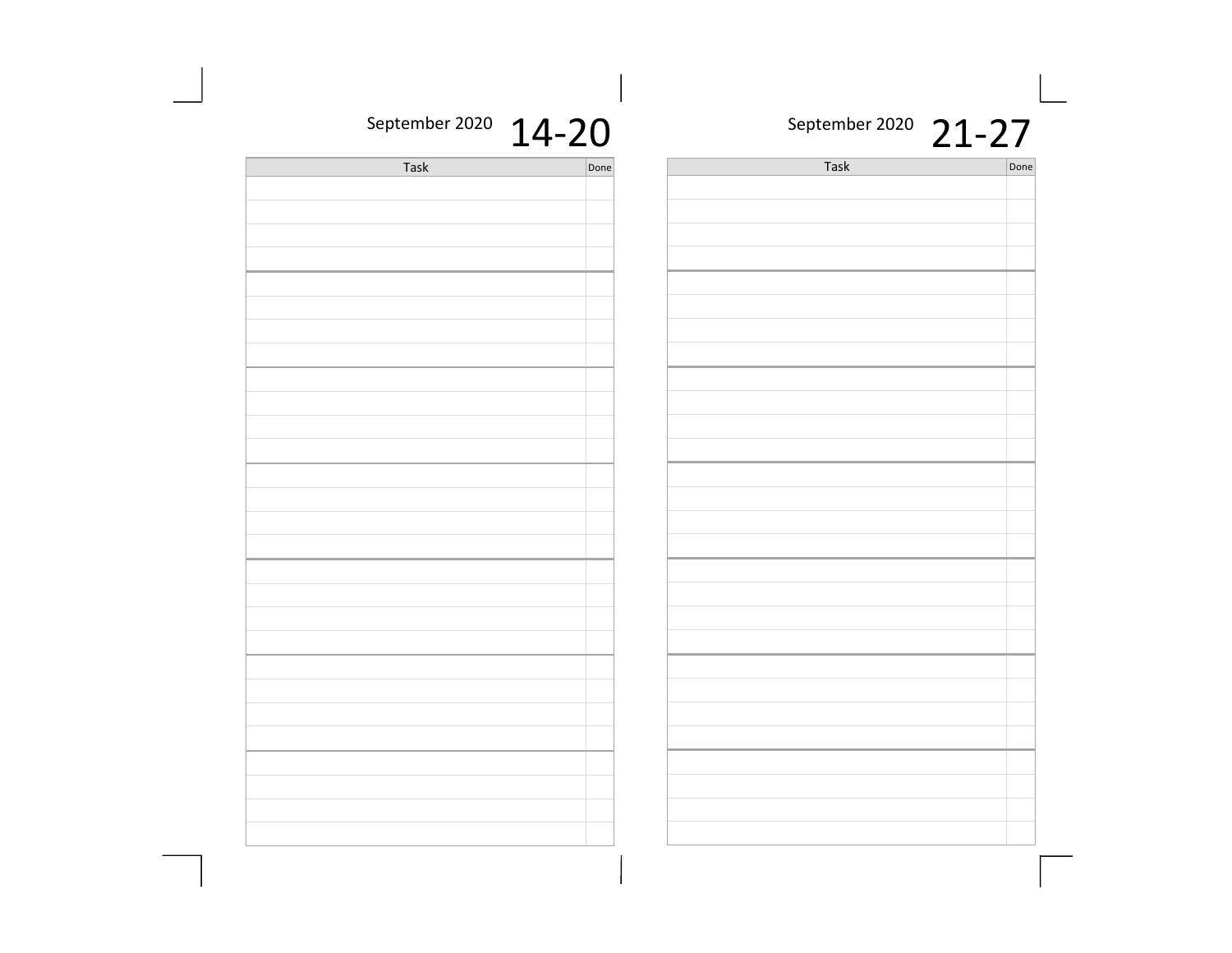| $28 - 4$              |      | September 2020 /<br>October 2020 |
|-----------------------|------|----------------------------------|
| Day                   | Time | Description                      |
| Mon<br>28             |      |                                  |
| Tue<br>29             |      |                                  |
| Wed<br>30             |      |                                  |
| Thu<br>1              |      |                                  |
| Fri<br>$\overline{2}$ |      |                                  |
| Sat<br>3              |      |                                  |
| Sun<br>4              |      |                                  |

## $21-27$  September 2020 Time Description Mon 21 Tue 22 Wed 23 Thu 24 Fri 25 Sat 26 Sun 27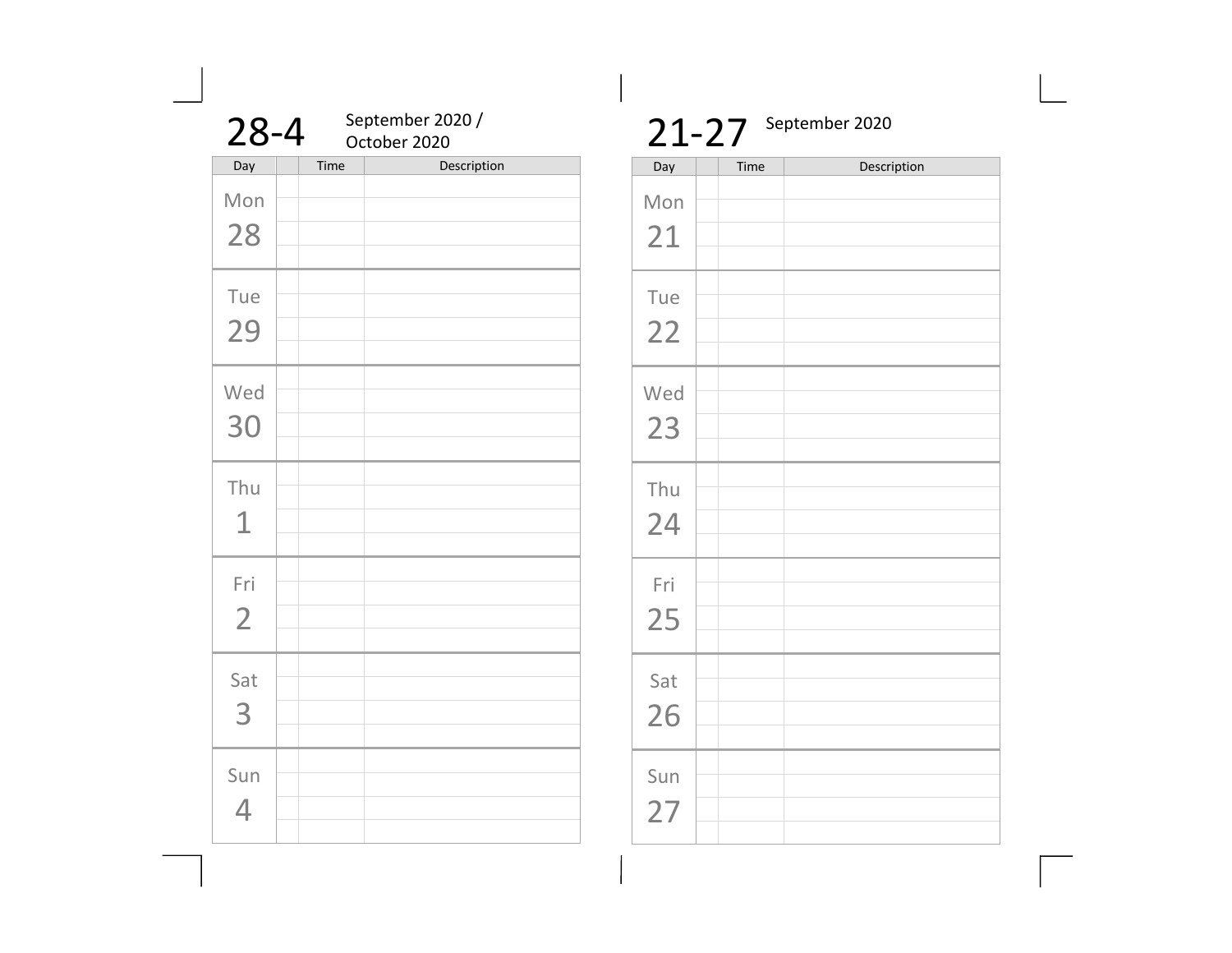| September 2020 / $28-4$ |      | October 2020 5-11 |      |
|-------------------------|------|-------------------|------|
| Task                    | Done | Task              | Done |
|                         |      |                   |      |
|                         |      |                   |      |
|                         |      |                   |      |
|                         |      |                   |      |
|                         |      |                   |      |
|                         |      |                   |      |
|                         |      |                   |      |
|                         |      |                   |      |
|                         |      |                   |      |
|                         |      |                   |      |
|                         |      |                   |      |
|                         |      |                   |      |
|                         |      |                   |      |
|                         |      |                   |      |
|                         |      |                   |      |
|                         |      |                   |      |
|                         |      |                   |      |
|                         |      |                   |      |
|                         |      |                   |      |
|                         |      |                   |      |
|                         |      |                   |      |
|                         |      |                   |      |
|                         |      |                   |      |
|                         |      |                   |      |
|                         |      |                   |      |
|                         |      |                   |      |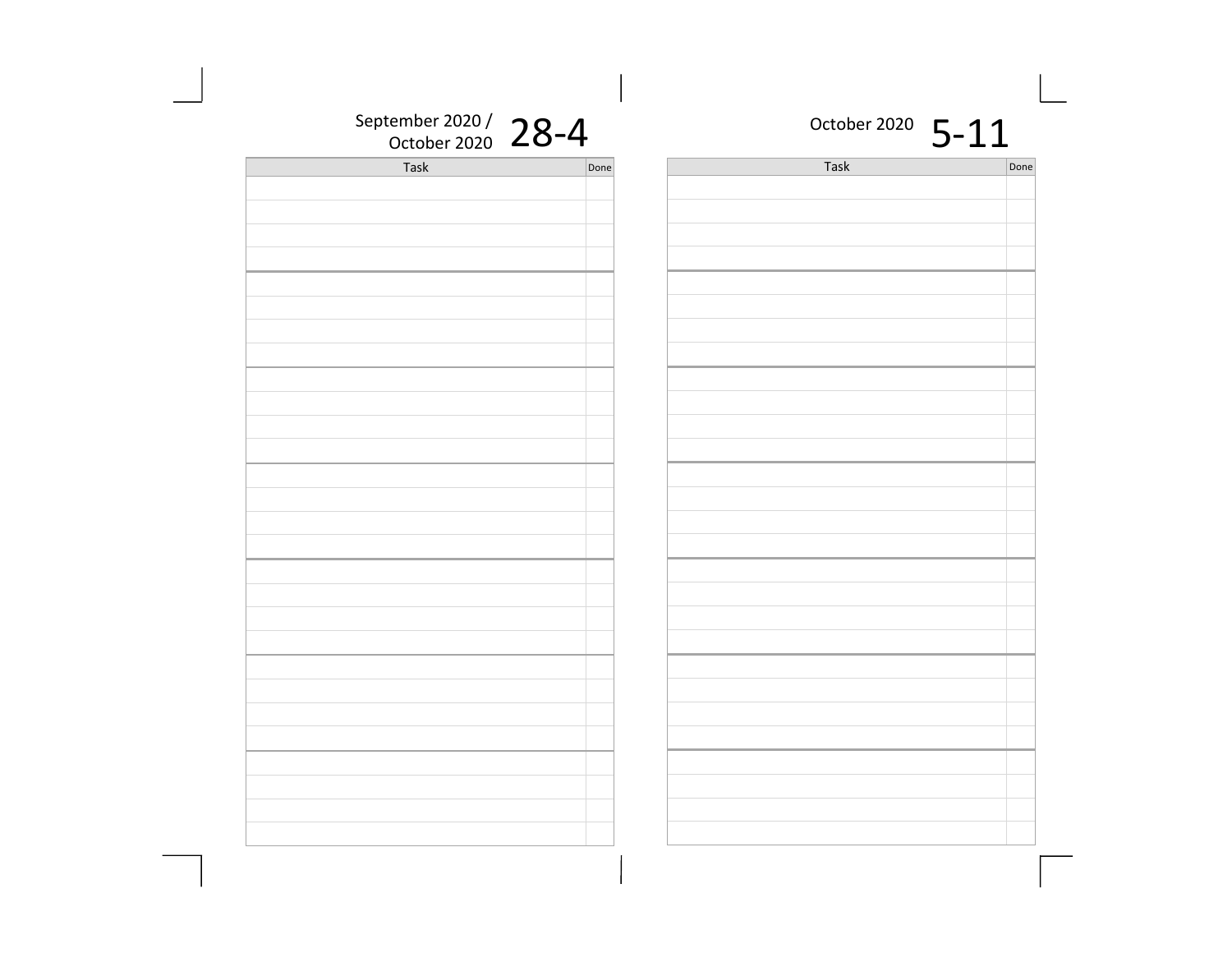| 12-18 October 2020 |
|--------------------|
|                    |

| Day       | Time | Description |
|-----------|------|-------------|
| Mon<br>12 |      |             |
| Tue       |      |             |
| 13<br>Wed |      |             |
| 14        |      |             |
| Thu<br>15 |      |             |
| Fri<br>16 |      |             |
| Sat<br>17 |      |             |
| Sun<br>18 |      |             |

| $5 - 11$  |      | October 2020 |  |  |
|-----------|------|--------------|--|--|
| Day       | Time | Description  |  |  |
| Mon<br>5  |      |              |  |  |
| Tue<br>6  |      |              |  |  |
| Wed<br>7  |      |              |  |  |
| Thu<br>8  |      |              |  |  |
| Fri<br>9  |      |              |  |  |
| Sat<br>10 |      |              |  |  |
| Sun<br>11 |      |              |  |  |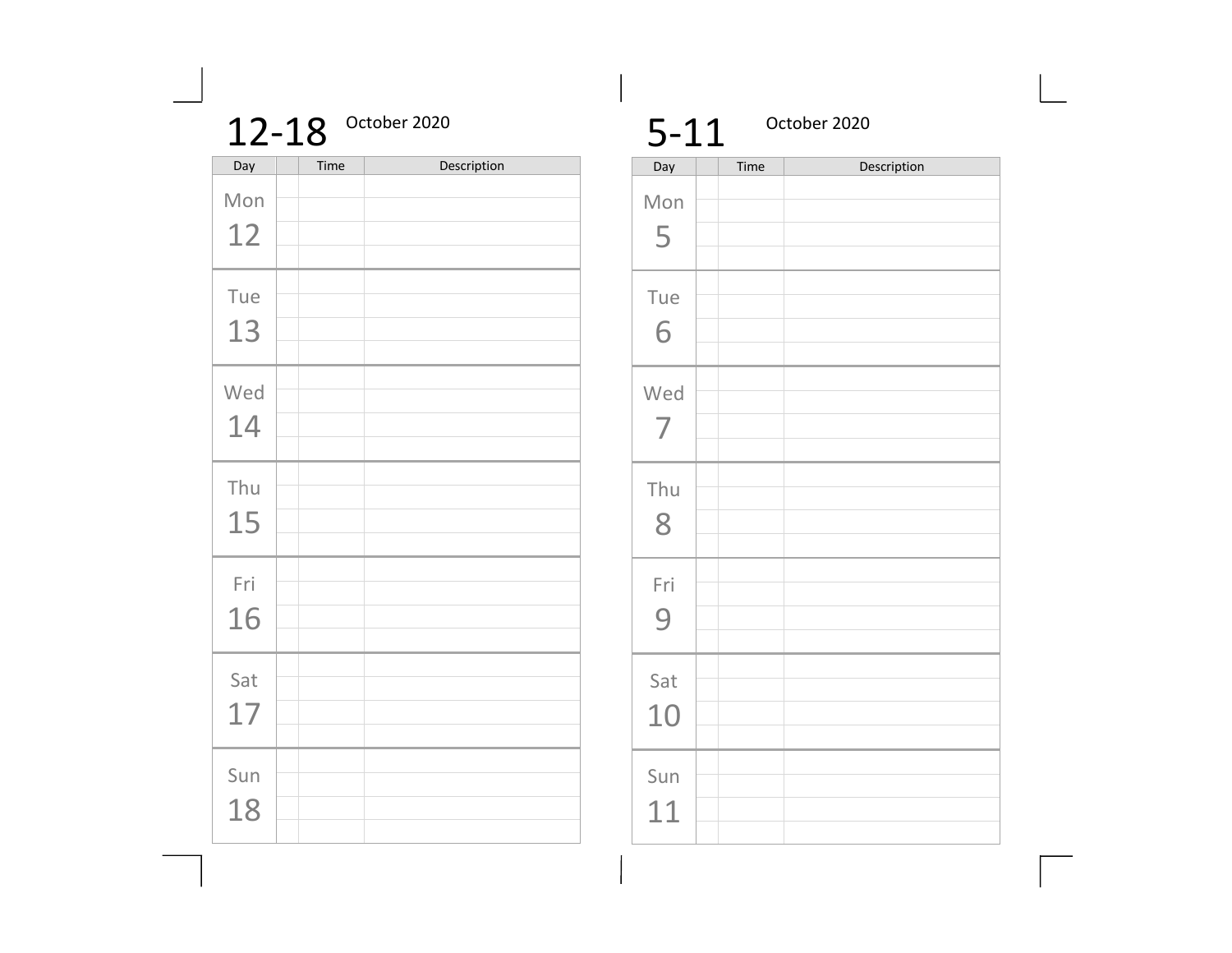#### October 2020 19-25

Done

| TC_TO |      |  |  |
|-------|------|--|--|
| Task  | Done |  |  |
|       |      |  |  |
|       |      |  |  |
|       |      |  |  |
|       |      |  |  |
|       |      |  |  |
|       |      |  |  |
|       |      |  |  |
|       |      |  |  |
|       |      |  |  |
|       |      |  |  |
|       |      |  |  |
|       |      |  |  |
|       |      |  |  |
|       |      |  |  |
|       |      |  |  |
|       |      |  |  |
|       |      |  |  |
|       |      |  |  |
|       |      |  |  |
|       |      |  |  |
|       |      |  |  |
|       |      |  |  |
|       |      |  |  |
|       |      |  |  |
|       |      |  |  |
|       |      |  |  |
|       |      |  |  |
|       |      |  |  |
|       |      |  |  |
|       |      |  |  |
|       |      |  |  |
|       |      |  |  |
|       |      |  |  |

October 2020 12-18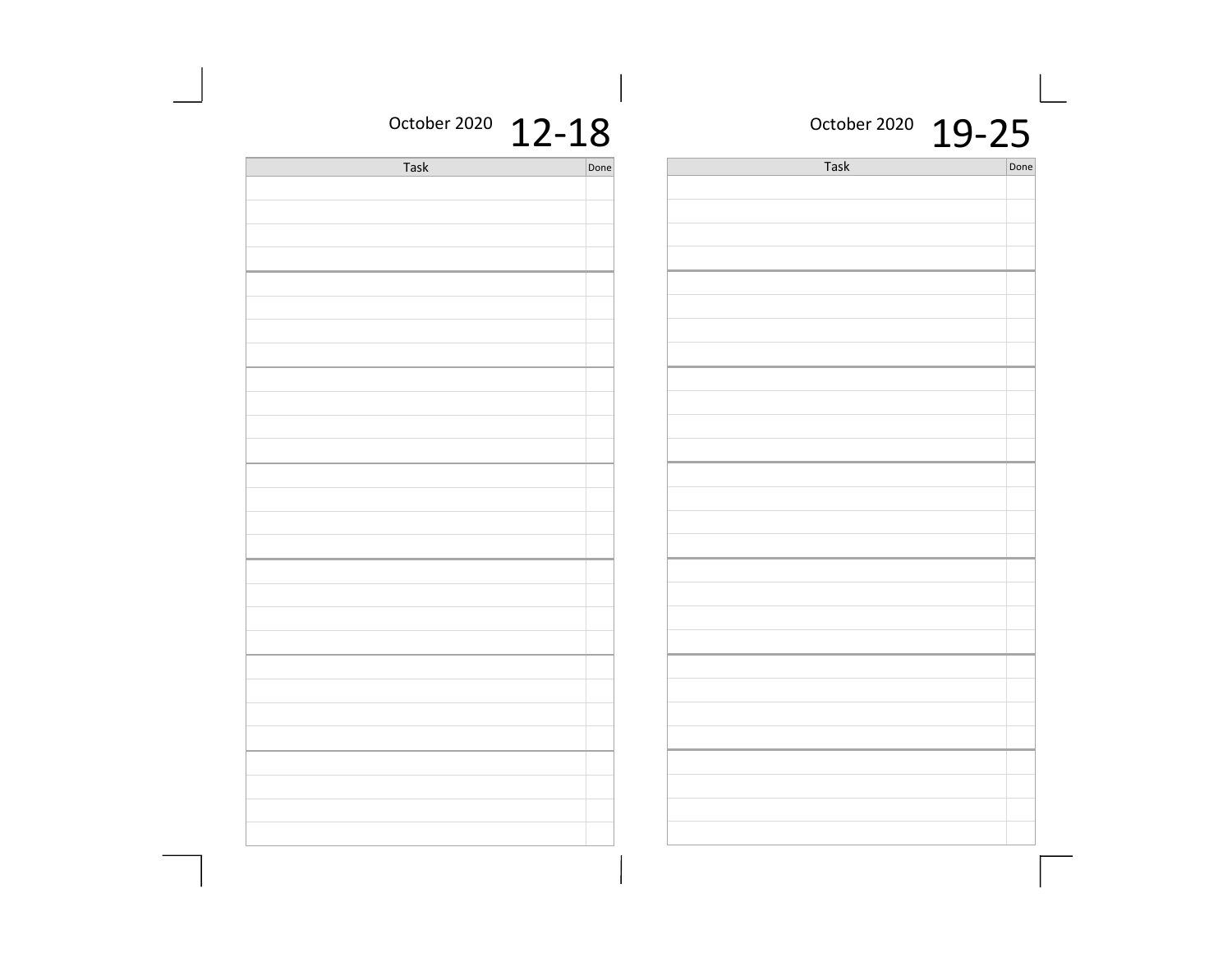| $26 - 1$  |      | October 2020 /<br>November 2020 |
|-----------|------|---------------------------------|
| Day       | Time | Description                     |
| Mon<br>26 |      |                                 |
|           |      |                                 |
| Tue       |      |                                 |
| 27        |      |                                 |
|           |      |                                 |
|           |      |                                 |
| Wed       |      |                                 |
| 28        |      |                                 |
|           |      |                                 |
| Thu       |      |                                 |
|           |      |                                 |
| 29        |      |                                 |
|           |      |                                 |
| Fri       |      |                                 |
| 30        |      |                                 |
|           |      |                                 |
|           |      |                                 |
| Sat       |      |                                 |
| 31        |      |                                 |
|           |      |                                 |
| Sun       |      |                                 |
|           |      |                                 |
| 1         |      |                                 |
|           |      |                                 |

#### $19-25$  October 2020 Time Description Mon 19 Tue 20 Wed 21 a ka

| Thu<br>22 |  |  |  |  |  |
|-----------|--|--|--|--|--|
| Fri<br>23 |  |  |  |  |  |
| Sat<br>24 |  |  |  |  |  |
| Sun       |  |  |  |  |  |

25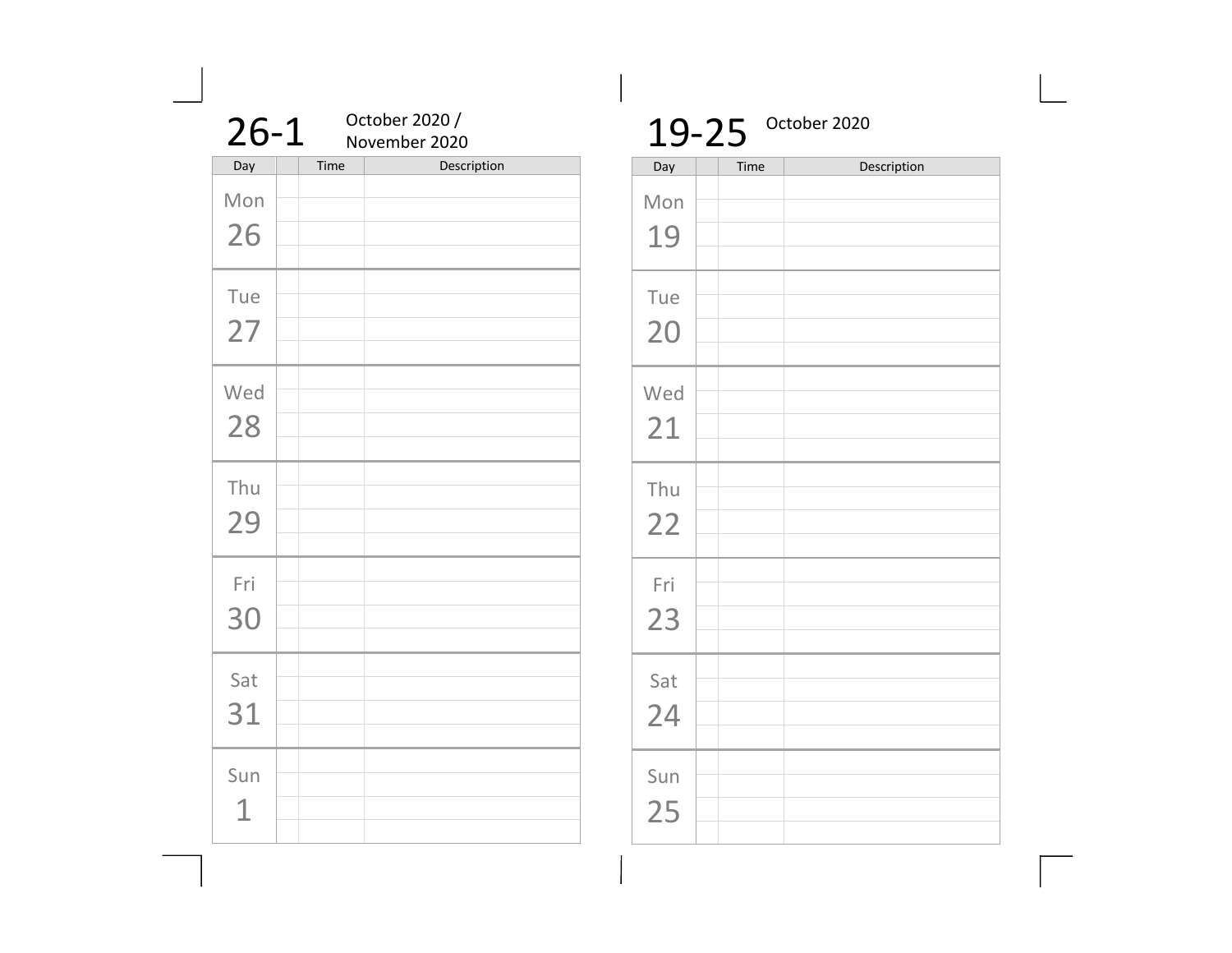| Task | Done | Task | Done |
|------|------|------|------|
|      |      |      |      |
|      |      |      |      |
|      |      |      |      |
|      |      |      |      |
|      |      |      |      |
|      |      |      |      |
|      |      |      |      |
|      |      |      |      |
|      |      |      |      |
|      |      |      |      |
|      |      |      |      |
|      |      |      |      |
|      |      |      |      |
|      |      |      |      |
|      |      |      |      |
|      |      |      |      |
|      |      |      |      |
|      |      |      |      |
|      |      |      |      |
|      |      |      |      |
|      |      |      |      |
|      |      |      |      |
|      |      |      |      |
|      |      |      |      |
|      |      |      |      |
|      |      |      |      |
|      |      |      |      |
|      |      |      |      |
|      |      |      |      |
|      |      |      |      |
|      |      |      |      |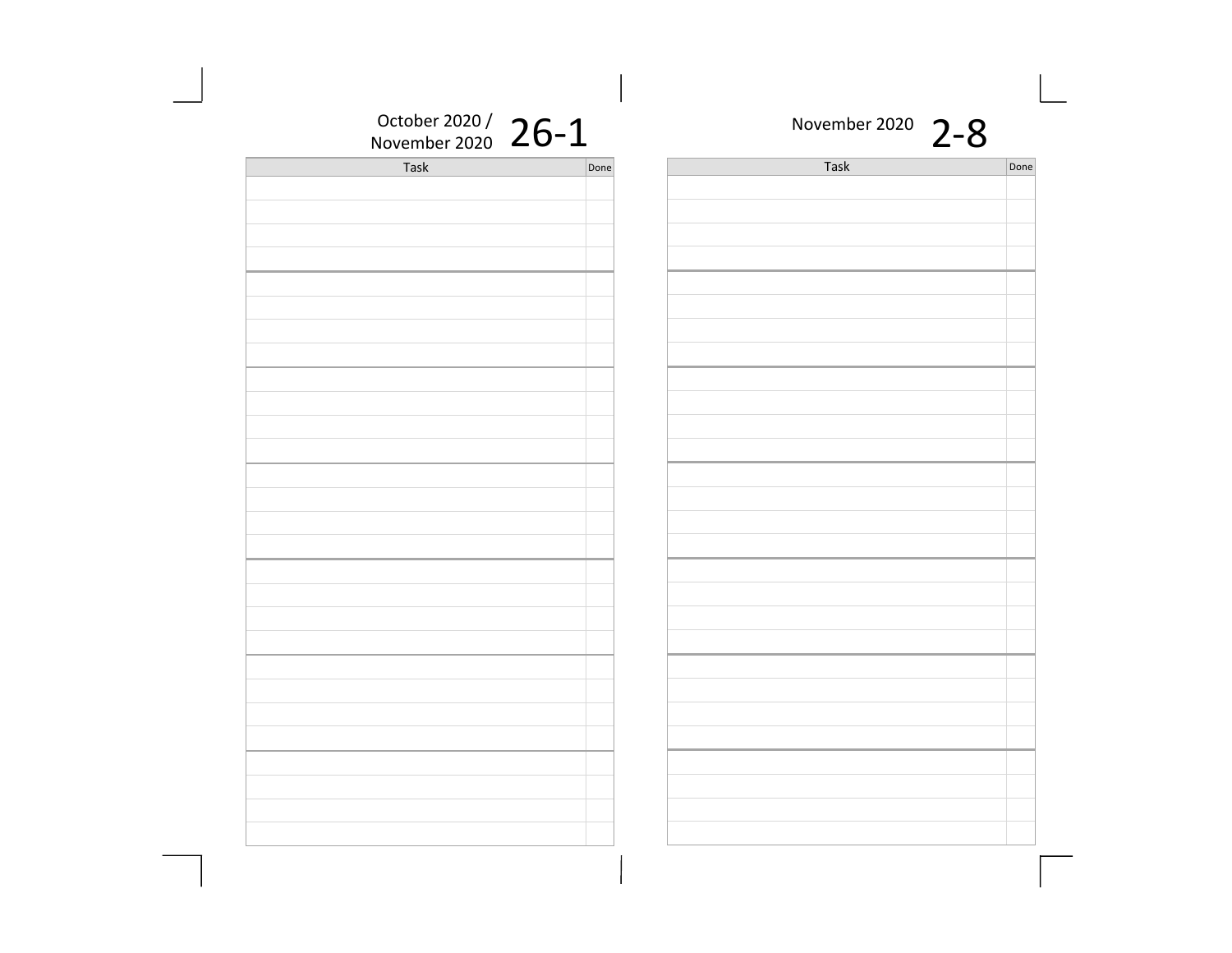| $9 - 15$  |      | November 2020 |
|-----------|------|---------------|
| Day       | Time | Description   |
| Mon<br>9  |      |               |
| Tue<br>10 |      |               |
| Wed<br>11 |      |               |
| Thu<br>12 |      |               |
| Fri<br>13 |      |               |
| Sat<br>14 |      |               |
| Sun<br>15 |      |               |

| $2 - 8$               |      | November 2020 |  |  |  |
|-----------------------|------|---------------|--|--|--|
| Day                   | Time | Description   |  |  |  |
| Mon<br>$\overline{2}$ |      |               |  |  |  |
| Tue<br>3              |      |               |  |  |  |
| Wed<br>$\overline{4}$ |      |               |  |  |  |
| Thu<br>5              |      |               |  |  |  |
| Fri<br>6              |      |               |  |  |  |
| Sat<br>$\overline{7}$ |      |               |  |  |  |
| Sun<br>8              |      |               |  |  |  |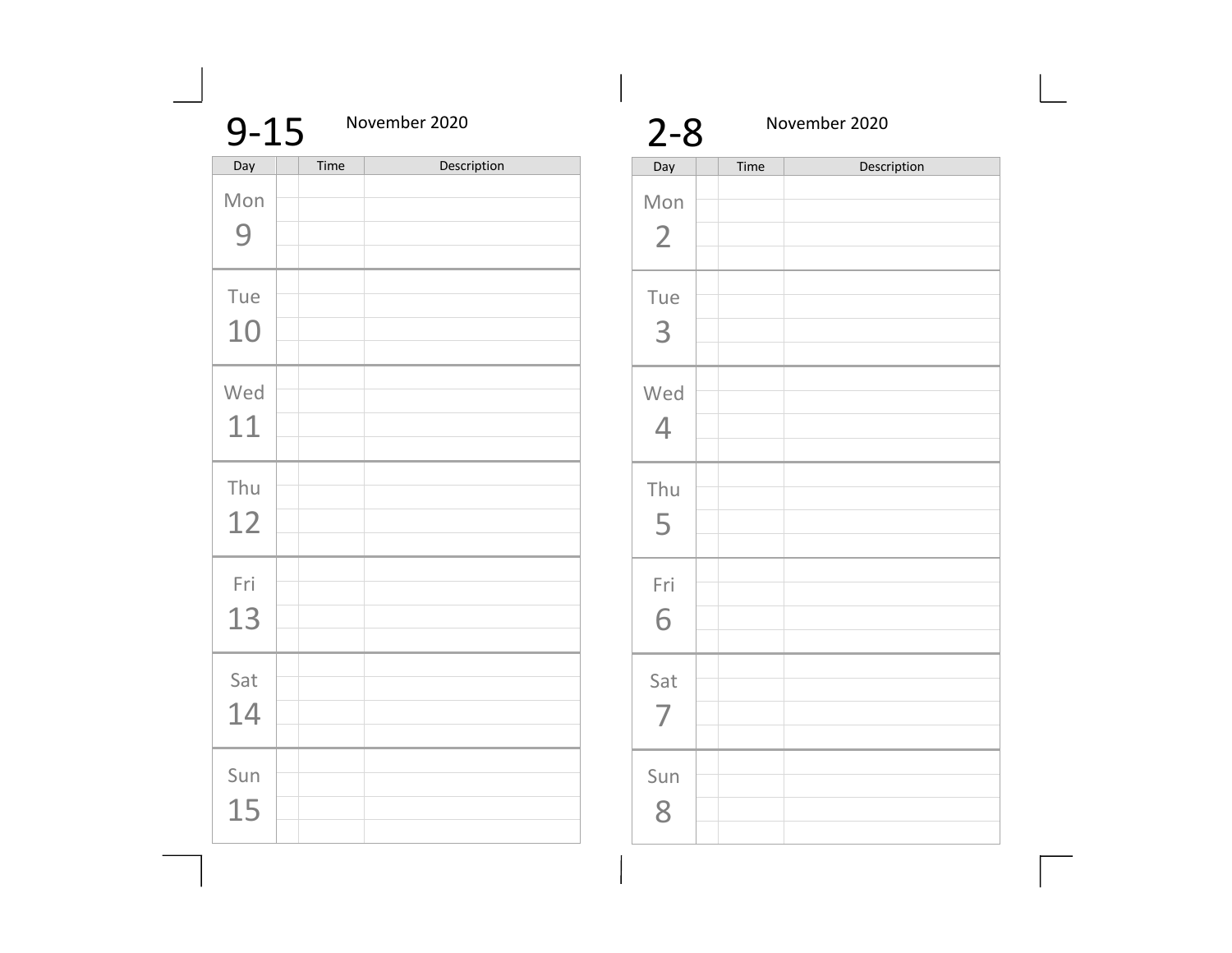| November 2020 16-22 |      |      | November 2020 $9-15$ |  |
|---------------------|------|------|----------------------|--|
| Done                | Task | Done | Task                 |  |
|                     |      |      |                      |  |
|                     |      |      |                      |  |
|                     |      |      |                      |  |
|                     |      |      |                      |  |
|                     |      |      |                      |  |
|                     |      |      |                      |  |
|                     |      |      |                      |  |
|                     |      |      |                      |  |
|                     |      |      |                      |  |
|                     |      |      |                      |  |
|                     |      |      |                      |  |
|                     |      |      |                      |  |
|                     |      |      |                      |  |
|                     |      |      |                      |  |
|                     |      |      |                      |  |
|                     |      |      |                      |  |
|                     |      |      |                      |  |
|                     |      |      |                      |  |
|                     |      |      |                      |  |
|                     |      |      |                      |  |
|                     |      |      |                      |  |
|                     |      |      |                      |  |
|                     |      |      |                      |  |
|                     |      |      |                      |  |
|                     |      |      |                      |  |
|                     |      |      |                      |  |
|                     |      |      |                      |  |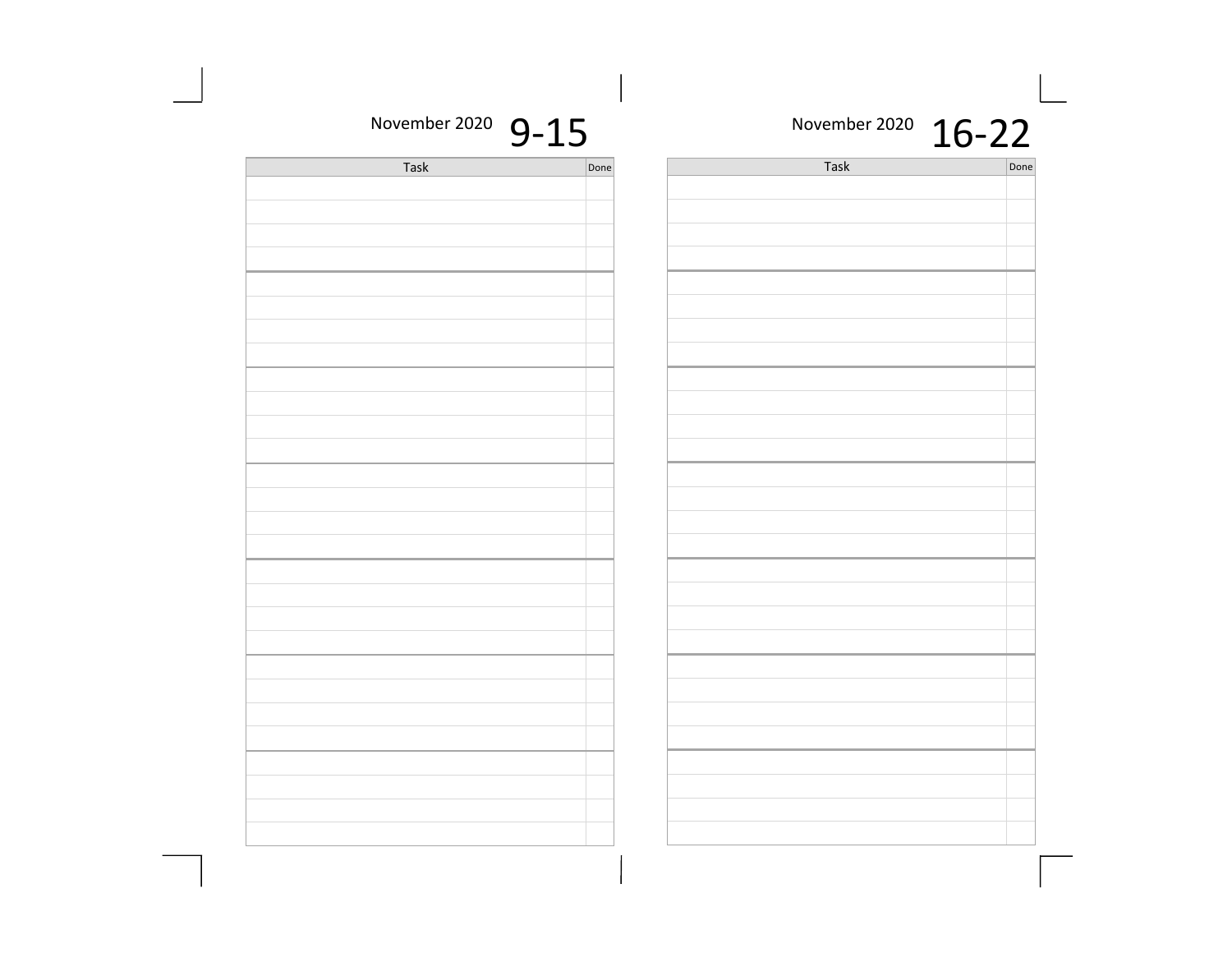|     | 23-29 | November 2020 |
|-----|-------|---------------|
| Day | Time  | Description   |
| Mon |       |               |
| 23  |       |               |
| Tue |       |               |
| 24  |       |               |
| Wed |       |               |
| 25  |       |               |
|     |       |               |
| Thu |       |               |
| 26  |       |               |
|     |       |               |
| Fri |       |               |
| 27  |       |               |
|     |       |               |
| Sat |       |               |
| 28  |       |               |
|     |       |               |
| Sun |       |               |
| 29  |       |               |
|     |       |               |

## 16-22 November 2020

| Day       | Time | Description |
|-----------|------|-------------|
| Mon<br>16 |      |             |
| Tue<br>17 |      |             |
| Wed<br>18 |      |             |
| Thu<br>19 |      |             |
| Fri<br>20 |      |             |
| Sat<br>21 |      |             |
| Sun<br>22 |      |             |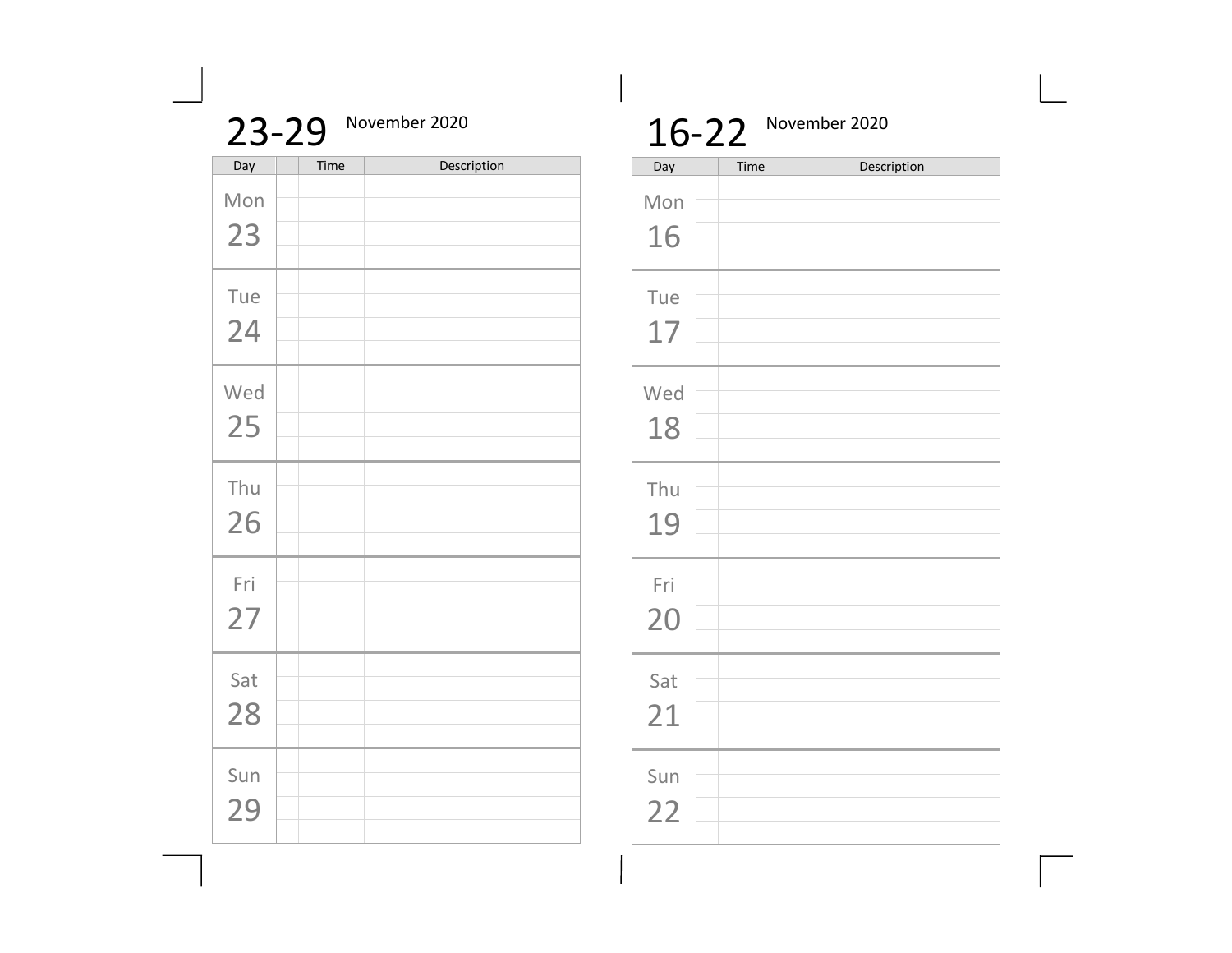| November 2020 23-29 |      | $\overline{1}$<br>November 2020 / $30-6$ |      |
|---------------------|------|------------------------------------------|------|
| Task                | Done | Task                                     | Done |
|                     |      |                                          |      |
|                     |      |                                          |      |
|                     |      |                                          |      |
|                     |      |                                          |      |
|                     |      |                                          |      |
|                     |      |                                          |      |
|                     |      |                                          |      |
|                     |      |                                          |      |
|                     |      |                                          |      |
|                     |      |                                          |      |
|                     |      |                                          |      |
|                     |      |                                          |      |
|                     |      |                                          |      |
|                     |      |                                          |      |
|                     |      |                                          |      |
|                     |      |                                          |      |
|                     |      |                                          |      |
|                     |      |                                          |      |
|                     |      |                                          |      |
|                     |      |                                          |      |
|                     |      |                                          |      |
|                     |      |                                          |      |
|                     |      |                                          |      |
|                     |      |                                          |      |
|                     |      |                                          |      |
|                     |      |                                          |      |
|                     |      |                                          |      |
|                     |      |                                          |      |
|                     |      |                                          |      |
|                     |      |                                          |      |
|                     |      |                                          |      |
|                     |      |                                          |      |

 $\overline{\phantom{a}}$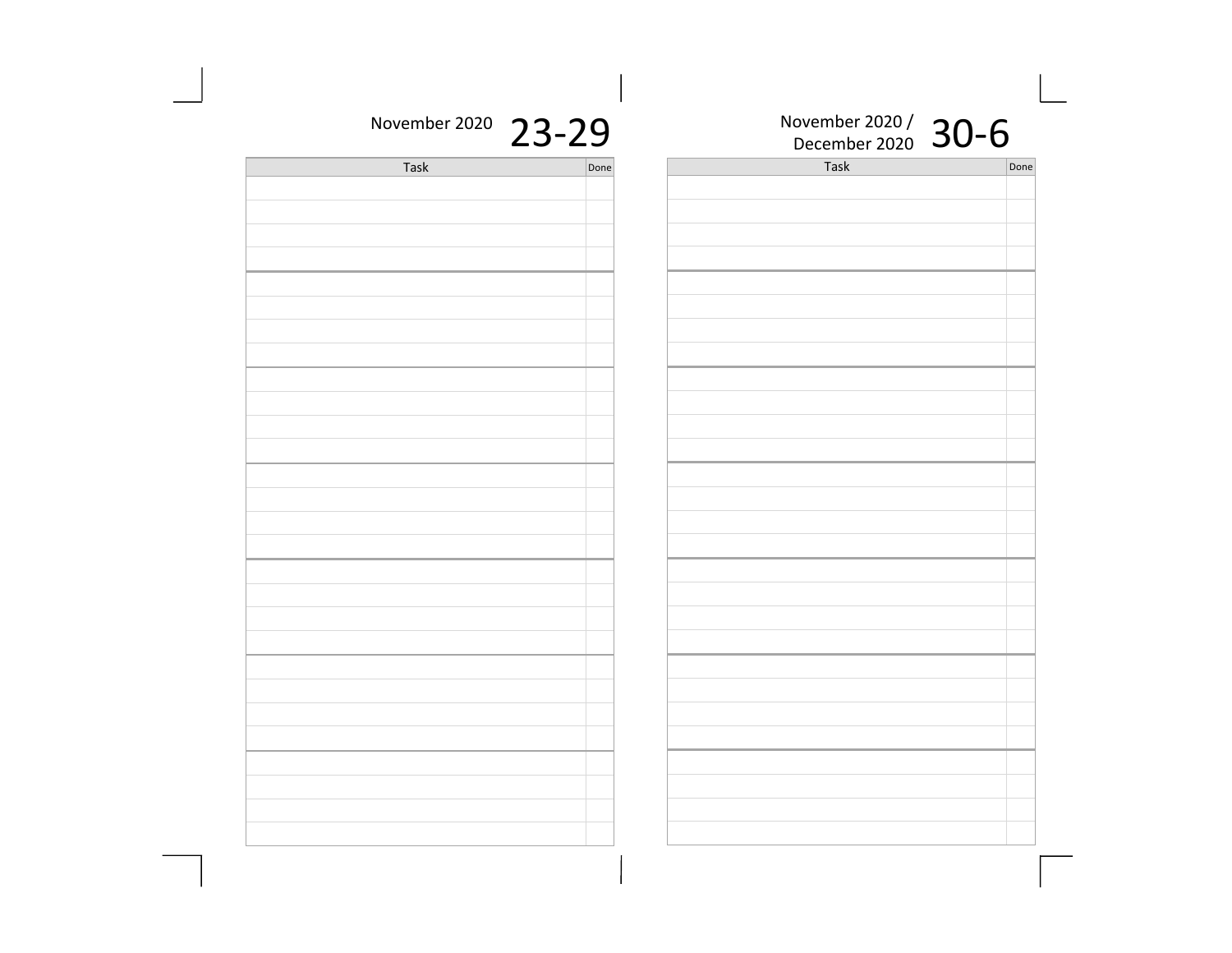| $7 - 13$  |      | December 2020 |  |  |  |  |
|-----------|------|---------------|--|--|--|--|
| Day       | Time | Description   |  |  |  |  |
| Mon<br>7  |      |               |  |  |  |  |
| Tue<br>8  |      |               |  |  |  |  |
| Wed<br>9  |      |               |  |  |  |  |
| Thu<br>10 |      |               |  |  |  |  |
| Fri<br>11 |      |               |  |  |  |  |
| Sat<br>12 |      |               |  |  |  |  |
| Sun<br>13 |      |               |  |  |  |  |

| $30 - 6$              | November 2020 /<br>December 2020 |             |  |
|-----------------------|----------------------------------|-------------|--|
| Day                   | Time                             | Description |  |
| Mon<br>30             |                                  |             |  |
| Tue<br>$\overline{1}$ |                                  |             |  |
| Wed<br>$\overline{2}$ |                                  |             |  |
| Thu<br>3              |                                  |             |  |
| Fri<br>$\overline{4}$ |                                  |             |  |
| Sat<br>5              |                                  |             |  |
| Sun<br>հ              |                                  |             |  |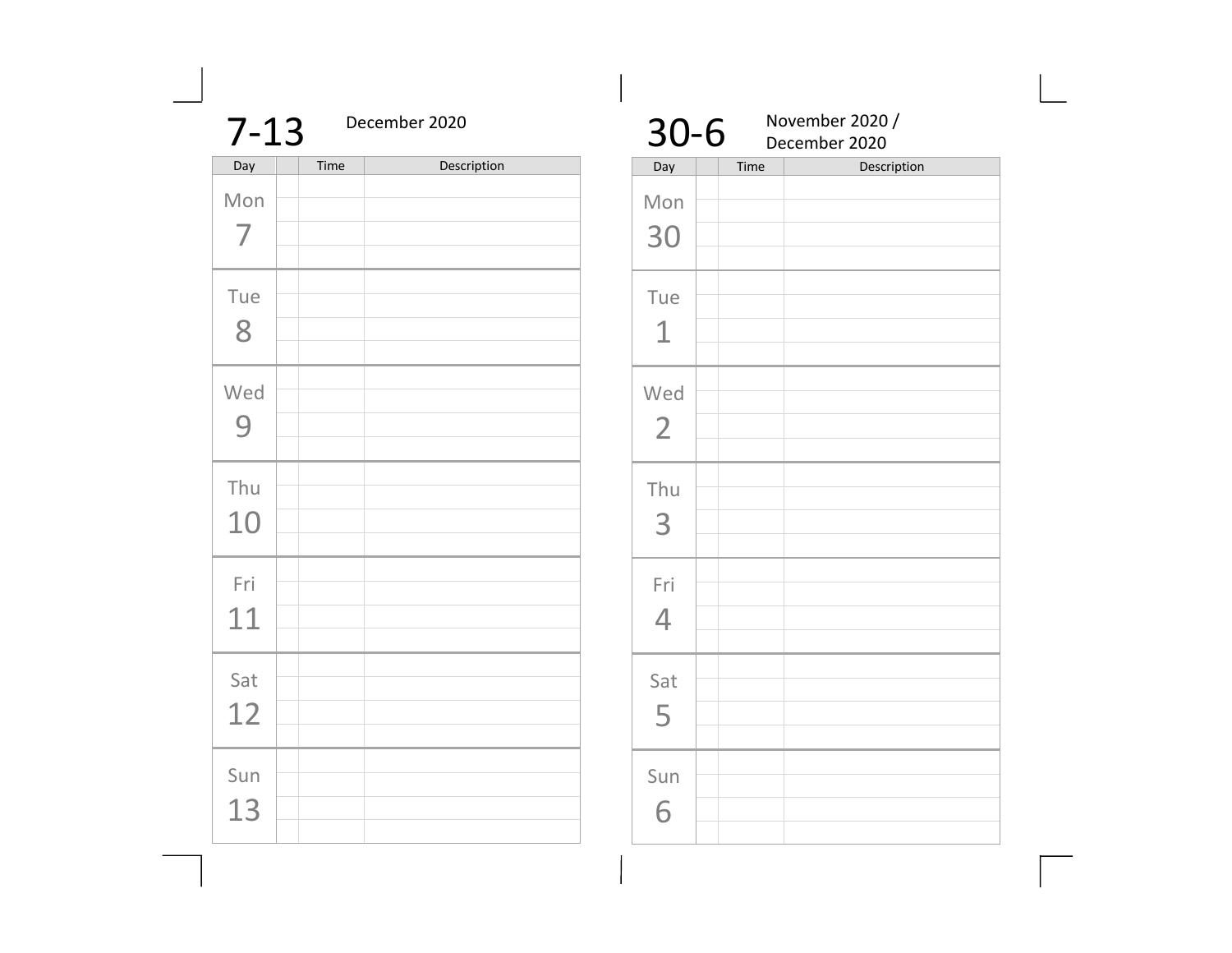| December 2020 7-13 |      | December 2020 14-20 |      |
|--------------------|------|---------------------|------|
| Task               | Done | Task                | Done |
|                    |      |                     |      |
|                    |      |                     |      |
|                    |      |                     |      |
|                    |      |                     |      |
|                    |      |                     |      |
|                    |      |                     |      |
|                    |      |                     |      |
|                    |      |                     |      |
|                    |      |                     |      |
|                    |      |                     |      |
|                    |      |                     |      |
|                    |      |                     |      |
|                    |      |                     |      |
|                    |      |                     |      |
|                    |      |                     |      |
|                    |      |                     |      |
|                    |      |                     |      |
|                    |      |                     |      |
|                    |      |                     |      |
|                    |      |                     |      |
|                    |      |                     |      |
|                    |      |                     |      |
|                    |      |                     |      |
|                    |      |                     |      |
|                    |      |                     |      |
|                    |      |                     |      |
|                    |      |                     |      |
|                    |      |                     |      |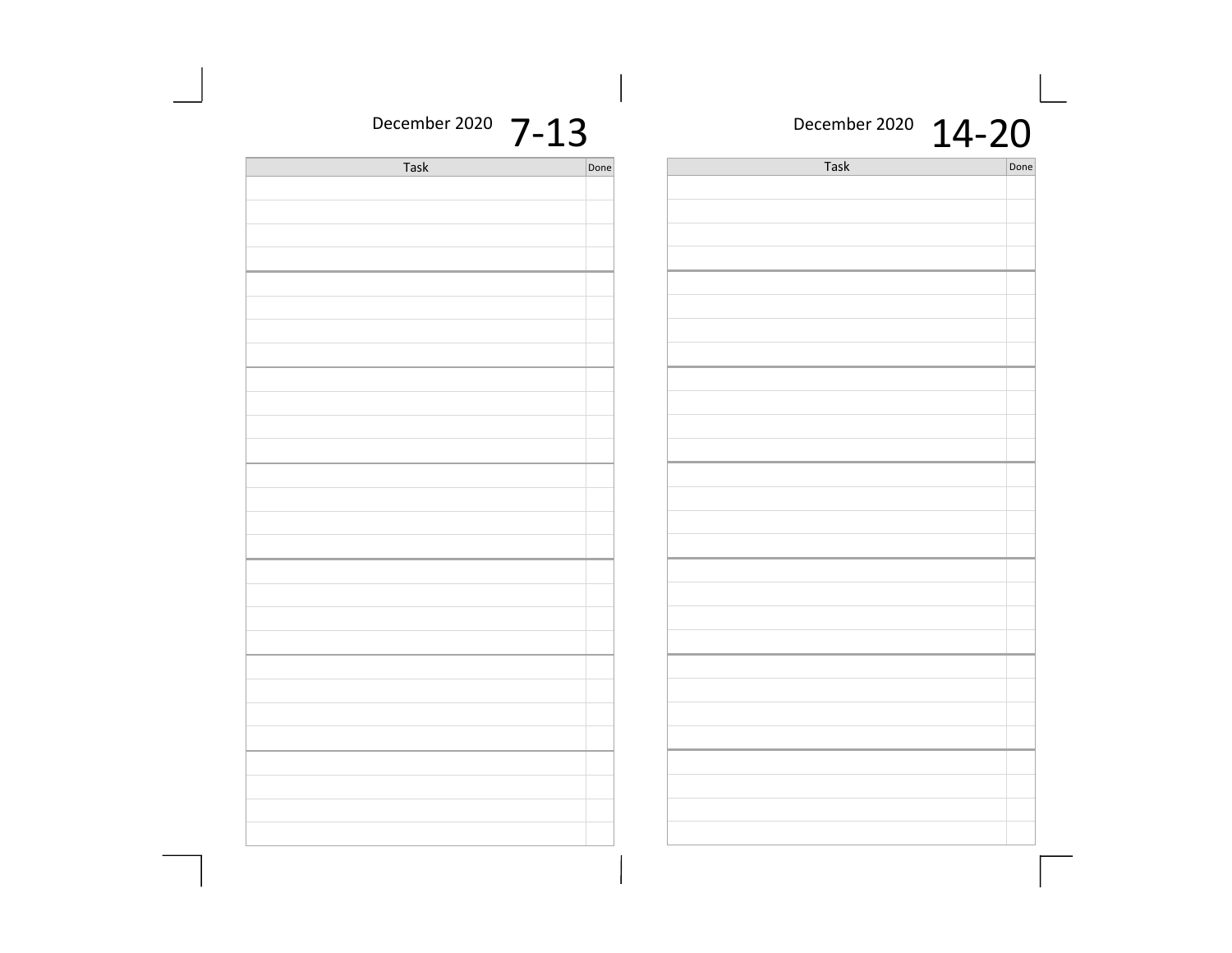|           | $21 - 27$ | December 2020 |
|-----------|-----------|---------------|
| Day       | Time      | Description   |
| Mon       |           |               |
| 21        |           |               |
| Tue<br>22 |           |               |
| Wed       |           |               |
| 23        |           |               |
| Thu       |           |               |
| 24        |           |               |
| Fri<br>25 |           |               |
|           |           |               |
| Sat<br>26 |           |               |
|           |           |               |
| Sun<br>27 |           |               |
|           |           |               |

## 14-20 December 2020

| Day       | Time | Description |
|-----------|------|-------------|
| Mon<br>14 |      |             |
| Tue<br>15 |      |             |
| Wed<br>16 |      |             |
| Thu<br>17 |      |             |
| Fri<br>18 |      |             |
| Sat<br>19 |      |             |
| Sun<br>20 |      |             |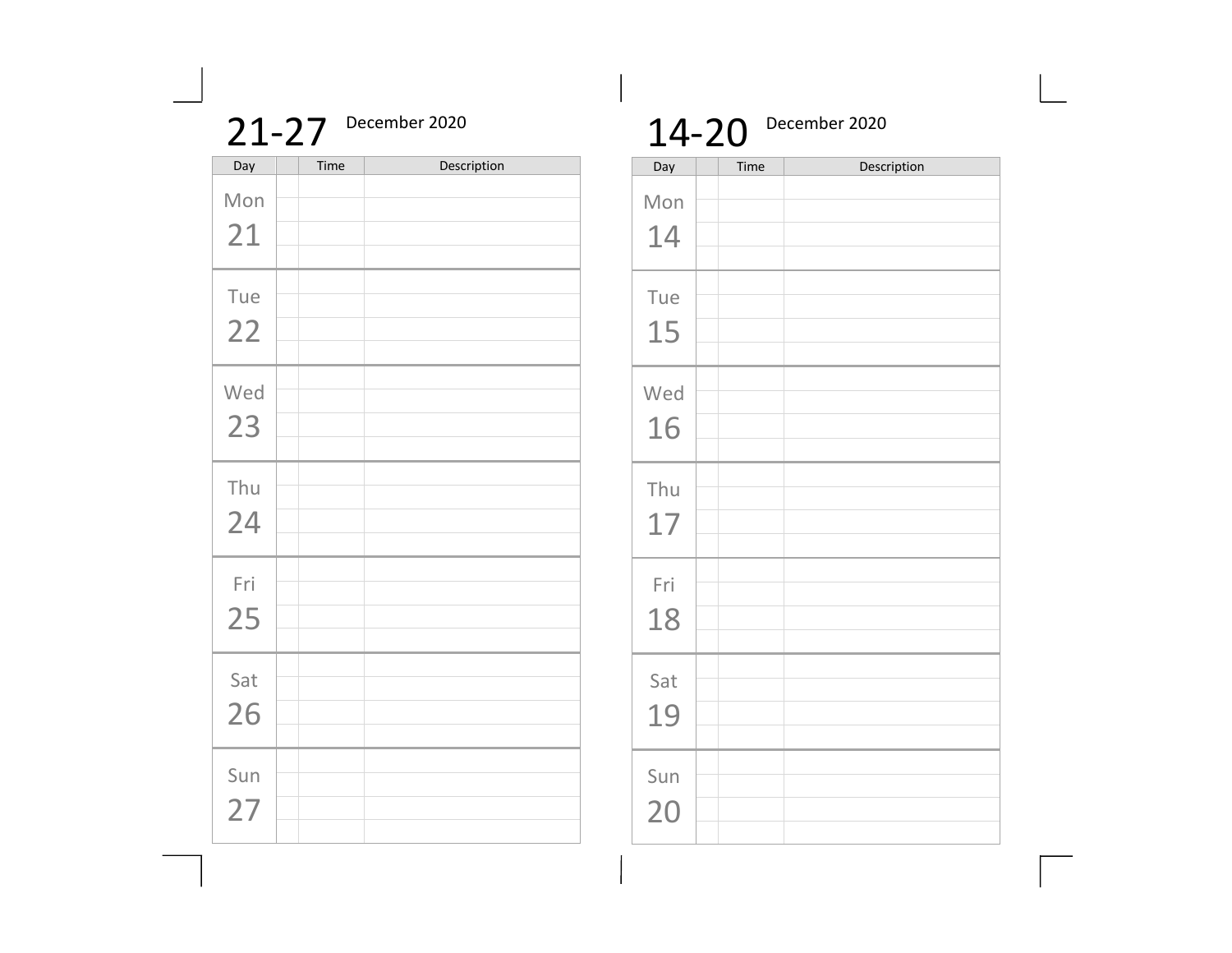| December 2020 21-27 |      | J. | December 2020 / 28-3 |      |
|---------------------|------|----|----------------------|------|
| Task                | Done |    | Task                 | Done |
|                     |      |    |                      |      |
|                     |      |    |                      |      |
|                     |      |    |                      |      |
|                     |      |    |                      |      |
|                     |      |    |                      |      |
|                     |      |    |                      |      |
|                     |      |    |                      |      |
|                     |      |    |                      |      |
|                     |      |    |                      |      |
|                     |      |    |                      |      |
|                     |      |    |                      |      |
|                     |      |    |                      |      |
|                     |      |    |                      |      |
|                     |      |    |                      |      |
|                     |      |    |                      |      |
|                     |      |    |                      |      |
|                     |      |    |                      |      |
|                     |      |    |                      |      |
|                     |      |    |                      |      |
|                     |      |    |                      |      |
|                     |      |    |                      |      |
|                     |      |    |                      |      |
|                     |      |    |                      |      |
|                     |      |    |                      |      |
|                     |      |    |                      |      |
|                     |      |    |                      |      |
|                     |      |    |                      |      |
|                     |      |    |                      |      |
|                     |      |    |                      |      |
|                     |      |    |                      |      |
|                     |      |    |                      |      |